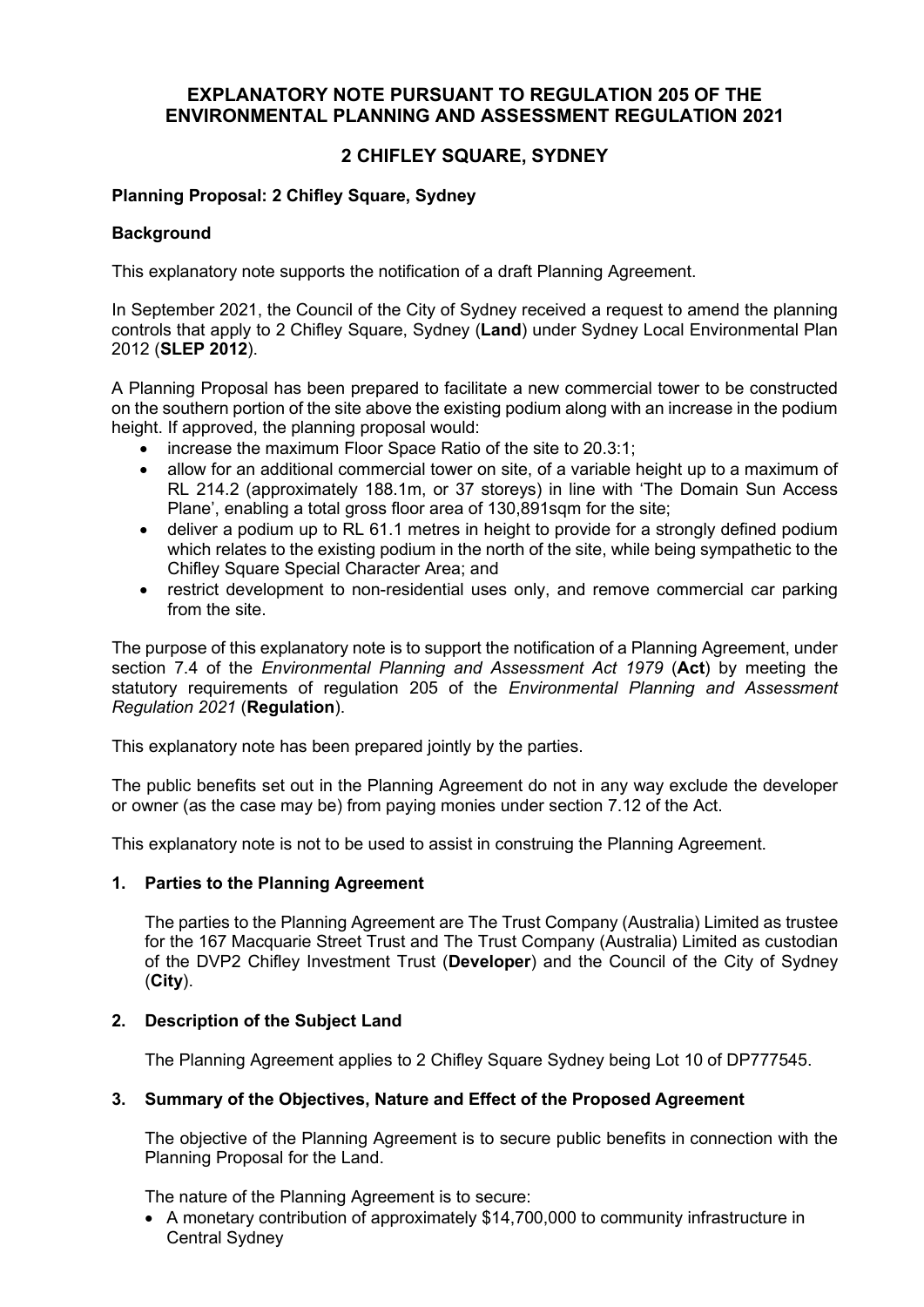- A monetary contribution of \$900,000 to the upgrade of public domain in the vicinity of and including Chifley Square
- The provision of public art on the site to a value of \$2,800,000
- Provision for a right of carriageway to enable below ground vehicular access to the adjoining property at 165-169 Macquarie Street, Sydney.
- Environmental Performance Initiatives of:
	- o a minimum 6 star Green Star Buildings v1
	- $\circ$  a minimum 5.5 star rating (Commitment Agreement) on operation under the NABERS energy scheme
	- $\circ$  a minimum 4 star rating (target) on operation under the NABERS water scheme
	- $\circ$  a minimum 5 star rating (target) on operation under the NABERS waste scheme
	- o Climate Active Carbon Neutral Building certification

The effect of the proposed agreement is for the public benefits to be delivered in a timely manner with the development of the Land (as set out in the Planning Agreement).

# **4. Assessment of the Merits of the Proposed Agreement**

# **(a) How the Planning Agreement promotes the public interest and one or more of the objects of the Act**

The Planning Agreement promotes the objects of the Act, in particular objects identified in section 1.3 (c) and 1.3(g) of the Act which is to promote the orderly and economic use and development of land and to promote good design and amenity of the built environment. The Planning Agreement promotes the objects of the Act by:

- providing improved community infrastructure which will support and service the existing and future population and will contribute to greater amenity and infrastructure in the locality; and
- providing improved environmental sustainable development through Environmental Excellence Initiatives.

# **(b) How the Planning Agreement promotes the elements of the Council's charter and objects under the Local Government Act 1993**

The Planning Agreement promotes a number of elements of the Council's charter under section 8 of the *Local Government Act* 1993 (NSW) consistent with the guiding principles for Councils under that Act. In particular, the Planning Agreement through the delivery of the public benefits allows Council to:

- (i) provide directly or on behalf of other levels of government, after due consultation, adequate, equitable and appropriate services and facilities for the community and to ensure that those services and facilities are managed efficiently and effectively;
- (ii) exercise community leadership;
- (iii) properly manage, develop, protect, restore, enhance and conserve the environment of the area for which it is responsible, in a manner that is consistent with and promotes the principles of ecologically sustainable development;
- (iv) in its capacity as the custodian and trustee of public assets, effectively plan for, account for and manage the assets for which it is responsible;
- (v) engage in long-term strategic planning on behalf of the local community; and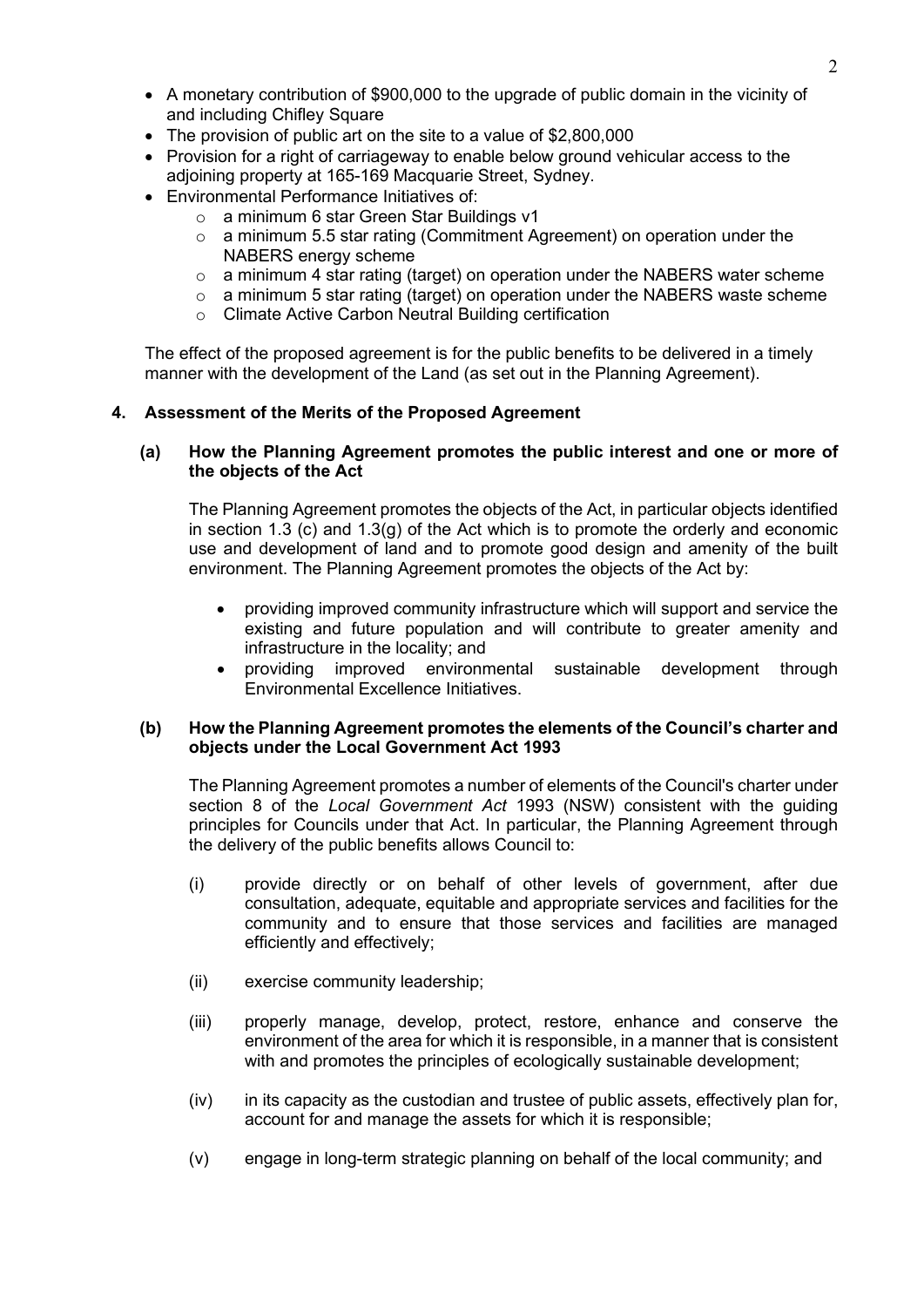(vi) keep the local community and the State government (and through it, the wider community) informed about its activities.

# **(c) The impact of the Planning Agreement on the public or any section of the public**

The Planning Agreement will benefit the public and local community by providing improved infrastructure to the area, affordable housing in the local government area and the building will achieve improved environmental performance. In this way the Planning Agreement promotes the public interest.

This Planning Agreement is in accordance with the relevant provisions of the Planning Proposal and site-specific development control plan for the Land.

# **(d) Whether the Planning Agreement conforms with Council's capital works program**

Yes. The Planning Agreement conforms to Council's capital works program.

## **(e) The planning purpose or purposes of the Planning Agreement**

The Planning Agreement will serve a planning purpose by enhancing the public domain and local infrastructure to reflect the changing nature of the area and the needs of the anticipated incoming population.

It is considered that the Planning Agreement provides for a reasonable means by which to achieve these planning purposes given the extent of the statutory tools that are available to Council by which it can deliver the proposed public benefits.

#### **(f) Compliance with certain requirements prior to issue of construction, occupation or subdivision certificates.**

The following requirements of the Planning Agreement must be complied with before:

**(i) A construction certificate is issued for the development (excluding a construction certificate for enabling works comprising plant relocations and basement modifications):** Payment of the Community Infrastructure Monetary Contribution and Public Domain Monetary Contribution.

#### **(ii) An occupation certificate is issued:**

- a. Submitting an instrument providing for a right of carriageway to New South Wales Land Registry Services for registration on or before the date of issue of any Occupation Certificate in respect of the tower development (excluding an Occupation Certificate for enabling works, podium or similar). (The instrument will only come into effect upon issue of a final occupation certificate for a future redevelopment of 165-169 Macquarie Street, Sydney NSW 2000.)
- b. Installation of public art to the value of \$2,800,000, prior to the issue of the final Occupation Certificate for the development.

# **(iii) A subdivision certificate is issued:** Nil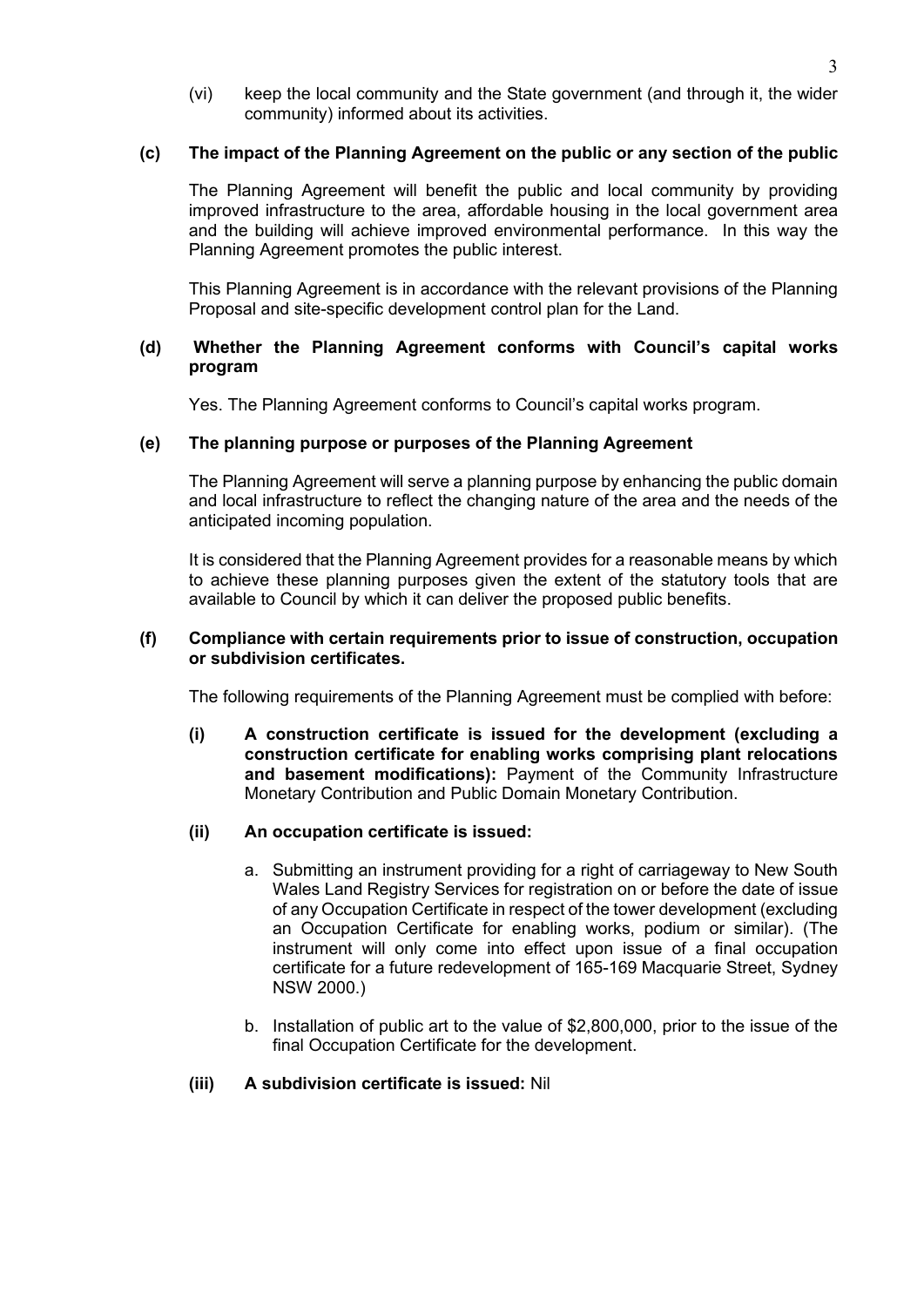

# Planning agreement

**The Council of the City of Sydney** ABN 22 636 550 790 and

**The Trust Company (Australia) Limited** ABN 21 000 000 993 in its capacity as trustee for the 167 Macquarie Street Trust and **The Trust Company (Australia) Limited** ABN 21 000 000 993 in its capacity as custodian of the DVP2 Chifley Investment Trust

# **2 Chifley Square, Sydney**

Environmental Planning and Assessment Act 1979

Reference: X085141 | VPA/2021/13

**Planning agreement** April 2022

**Green Global Connected**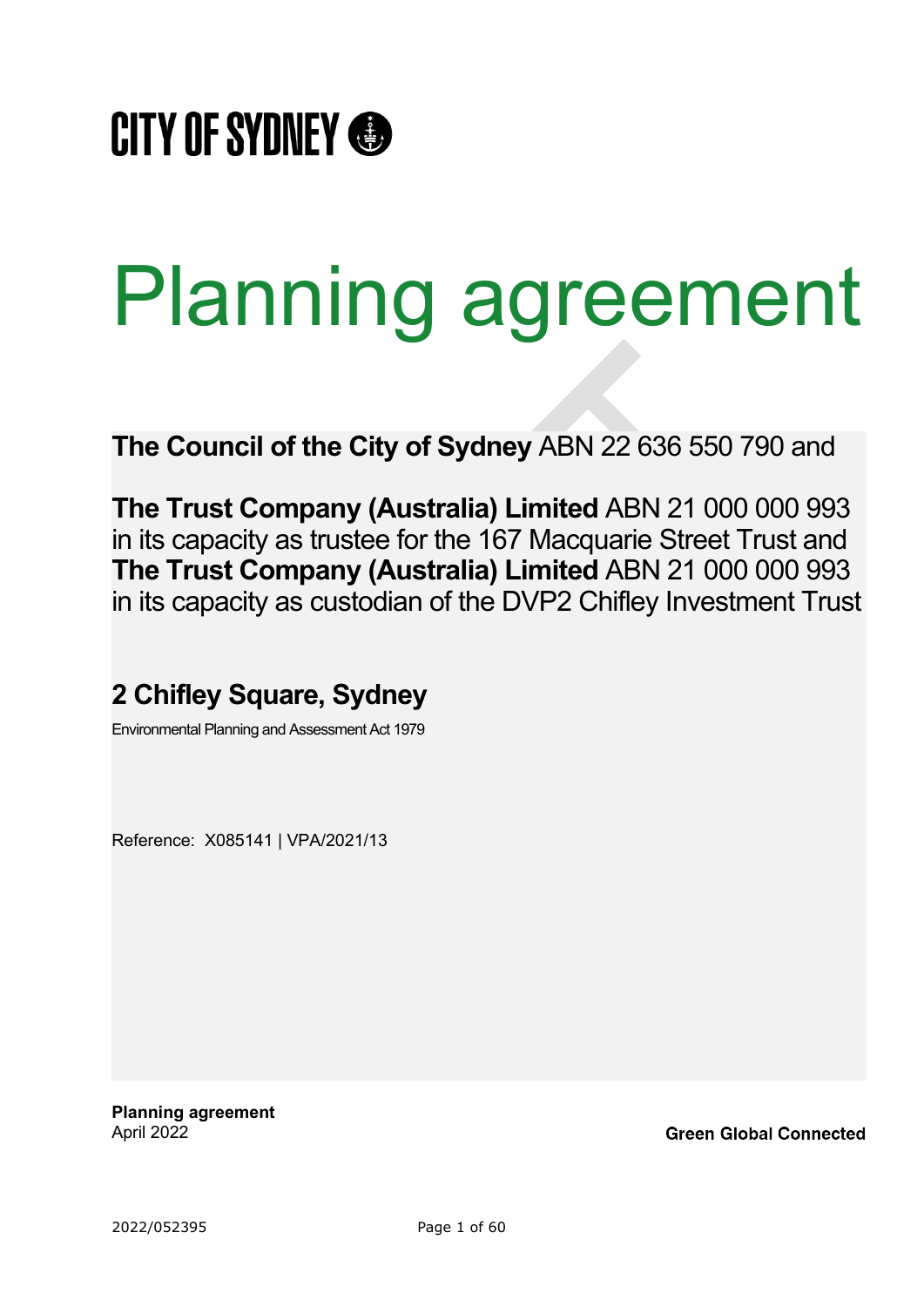# **CONTENTS**

#### **CLAUSE**

| $\mathbf{1}$ . |                                      |                                                           |  |
|----------------|--------------------------------------|-----------------------------------------------------------|--|
|                | 1.1<br>1.2                           |                                                           |  |
| 2.             |                                      |                                                           |  |
|                | 2.1<br>2.2<br>2.3<br>2.4<br>2.5      | Application of sections 7.11, 7.12 and 7.24 of the Act 12 |  |
| 3.             |                                      |                                                           |  |
|                | 3.1                                  |                                                           |  |
| 4.             |                                      |                                                           |  |
|                | 4.1<br>4.2                           |                                                           |  |
| 5.             |                                      |                                                           |  |
|                | 5.1<br>5.2                           |                                                           |  |
| 6.             |                                      |                                                           |  |
|                | 6.1<br>6.2<br>6.3<br>6.4             |                                                           |  |
| 7.             |                                      |                                                           |  |
| 8.             |                                      |                                                           |  |
|                | 8.1<br>8.2                           |                                                           |  |
| 9.             |                                      |                                                           |  |
|                | 9.1<br>9.2<br>9.3                    |                                                           |  |
| 10.            |                                      |                                                           |  |
|                | 10.1<br>10.2<br>10.3<br>10.4<br>10.5 |                                                           |  |
| 11.            |                                      |                                                           |  |
|                | 11.1<br>11.2<br>11.3<br>11.4<br>11.5 |                                                           |  |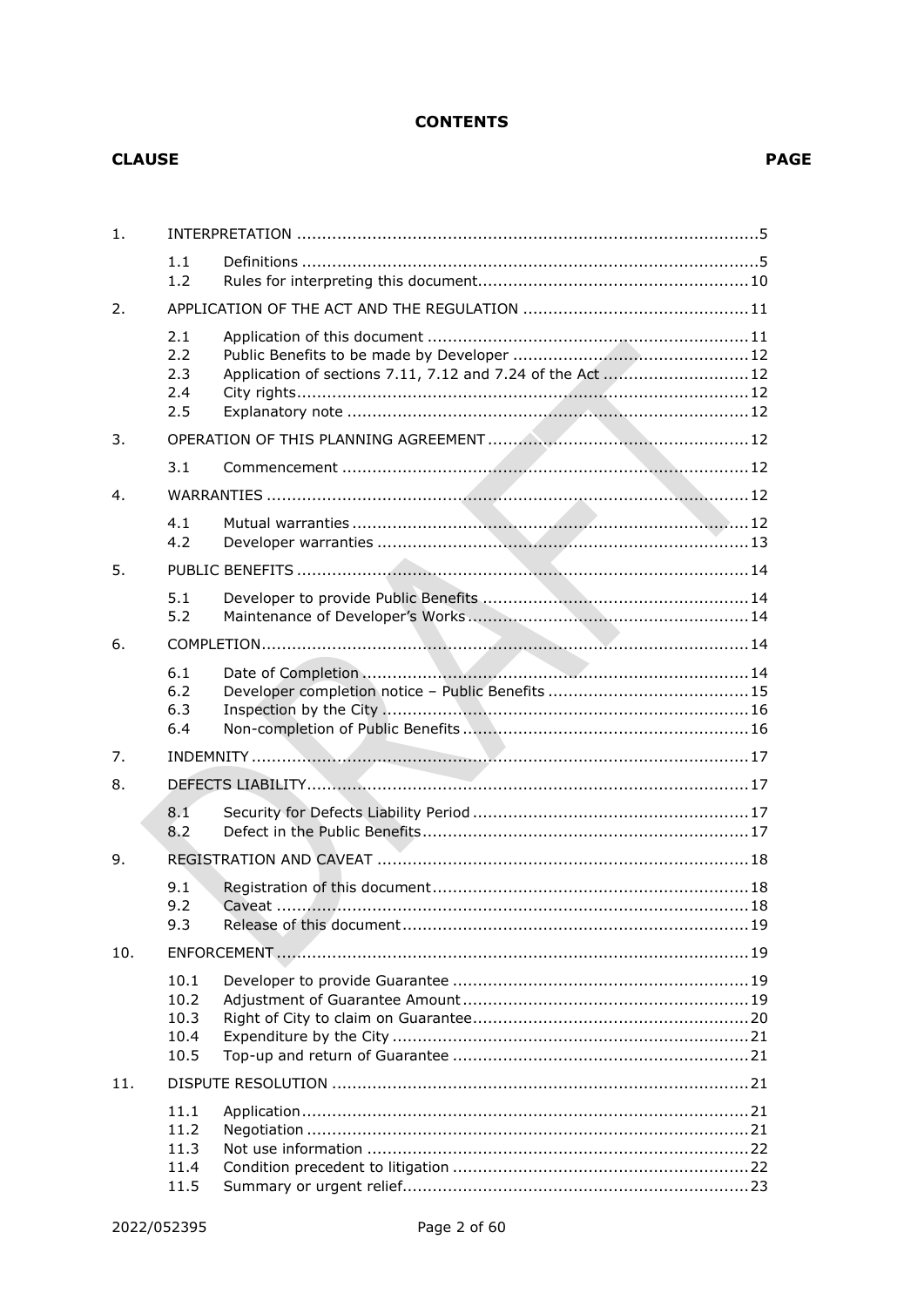| 12.              |                                                                                                                                     |  |  |  |
|------------------|-------------------------------------------------------------------------------------------------------------------------------------|--|--|--|
|                  | 12.1<br>12.2<br>12.3                                                                                                                |  |  |  |
| 13.              |                                                                                                                                     |  |  |  |
|                  | 13.1<br>13.2                                                                                                                        |  |  |  |
| 14.              |                                                                                                                                     |  |  |  |
| 15.              |                                                                                                                                     |  |  |  |
|                  | 15.1<br>15.2<br>15.3<br>15.4<br>15.5<br>15.6<br>15.7                                                                                |  |  |  |
| 16.              |                                                                                                                                     |  |  |  |
| 17.              |                                                                                                                                     |  |  |  |
| 18.              |                                                                                                                                     |  |  |  |
| <b>SCHEDULES</b> | 18.1<br>18.2<br>18.3<br>18.4<br>18.5<br>18.6<br>18.7<br>18.8<br>18.9<br>18.10<br>18.11<br>18.12<br>18.13<br>18.14<br>18.15<br>18.16 |  |  |  |
| 1.               |                                                                                                                                     |  |  |  |
| 2.               |                                                                                                                                     |  |  |  |
|                  | 2.1<br>2.2<br>2.3<br>2.4                                                                                                            |  |  |  |
| 3.               |                                                                                                                                     |  |  |  |
| 4.               |                                                                                                                                     |  |  |  |
| 5.               |                                                                                                                                     |  |  |  |
| 6.               |                                                                                                                                     |  |  |  |
|                  | 6.1<br>6.2                                                                                                                          |  |  |  |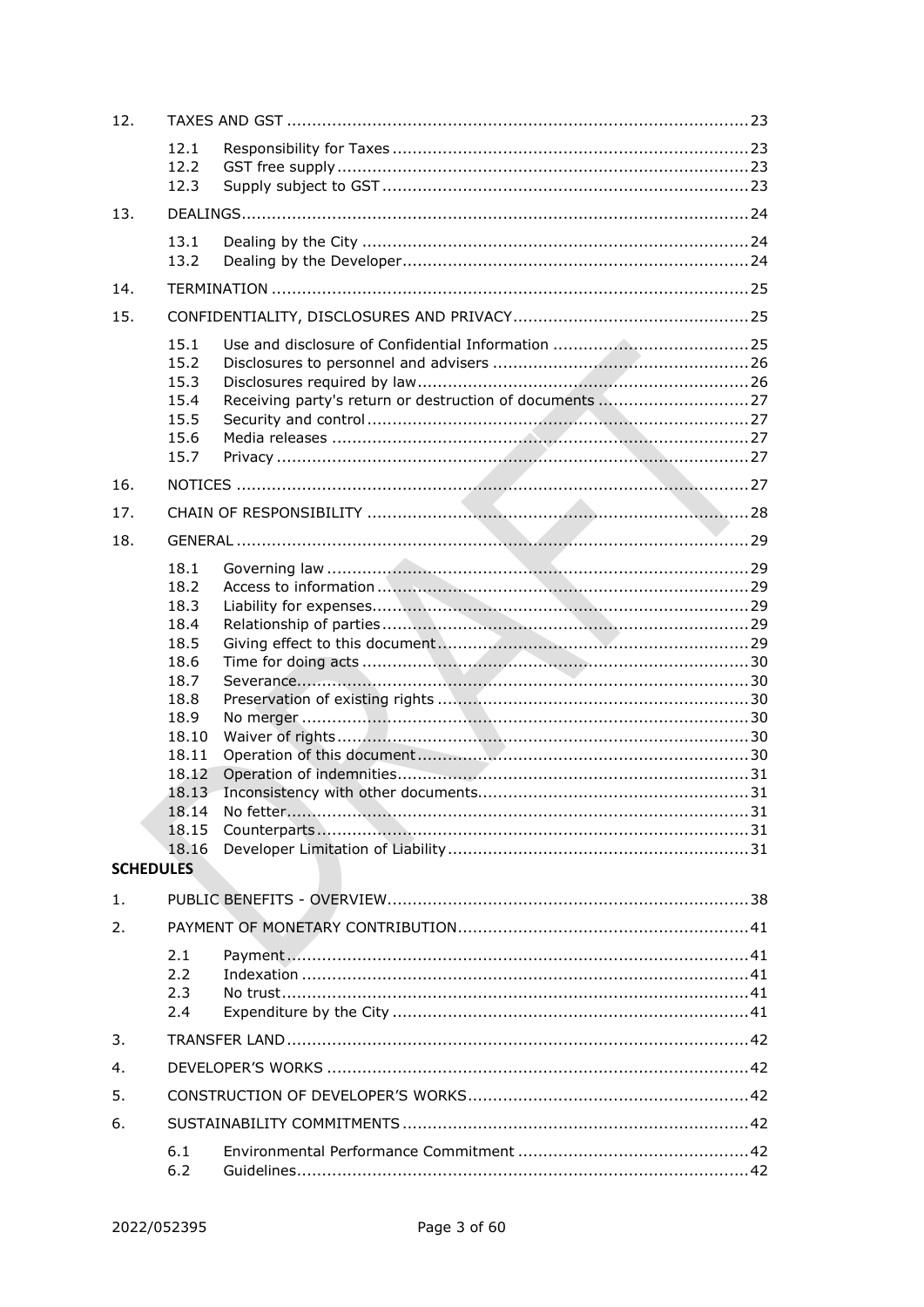# **Schedules**

| $2^{\sim}$       |  |
|------------------|--|
|                  |  |
| <b>Annexures</b> |  |

| Deed of Consent                                            |    |
|------------------------------------------------------------|----|
| Right of Carriageway and Breakthrough Works and Instrument | 49 |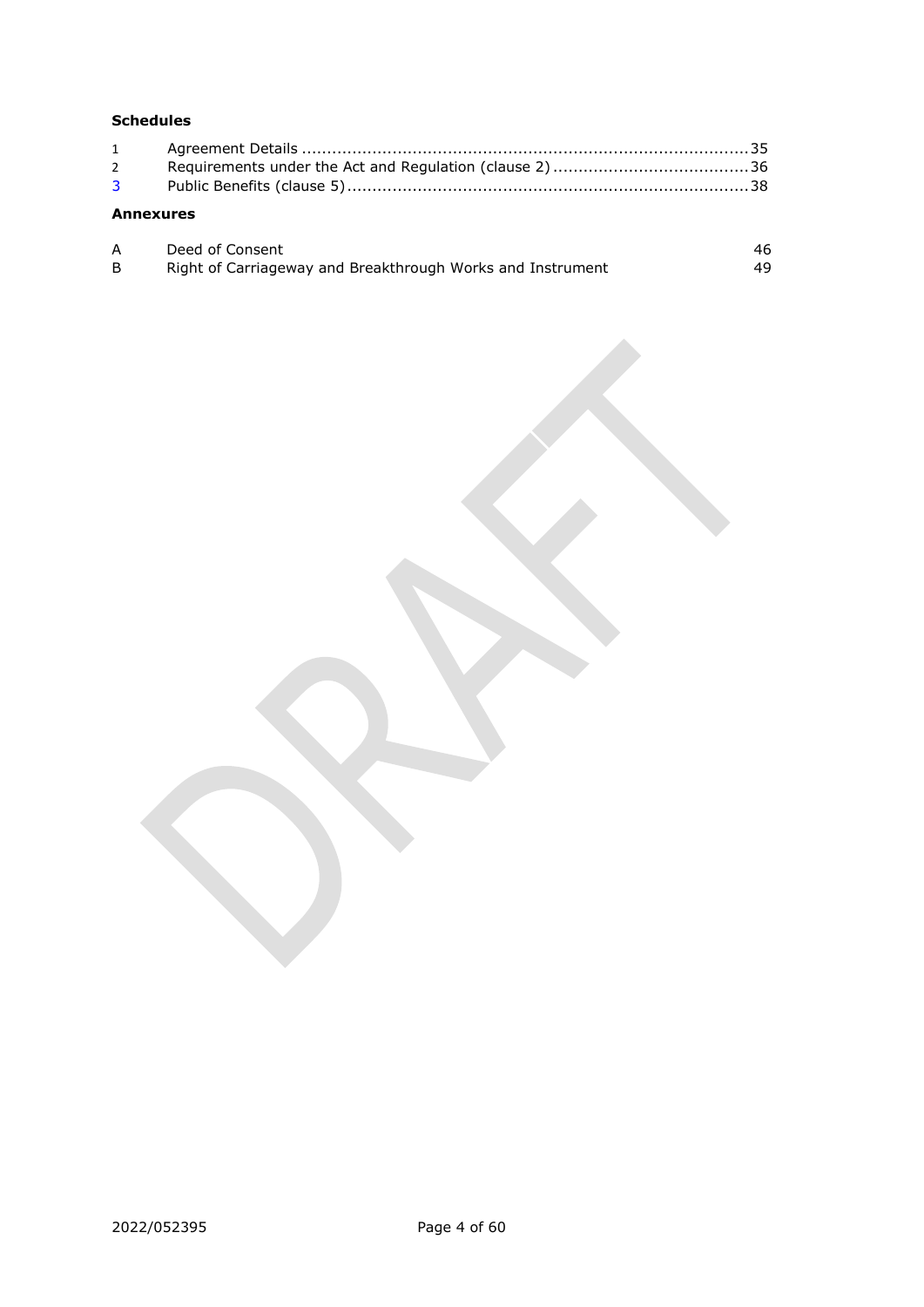#### **THIS PLANNING AGREEMENT** is made on 2022

#### **BETWEEN:**

- (1) **The Council of the City of Sydney** ABN 22 636 550 790 of Town Hall House, 456 Kent Street, SYDNEY NSW 2000 (the **City**); and
- (2) **The Trust Company (Australia) Limited** ABN [21 000 000 993](https://abr.business.gov.au/ABN/View?abn=21000000993) as trustee for the 167 Macquarie Street Trust and **The Trust Company (Australia) Limited** ABN [21 000 000 993](https://abr.business.gov.au/ABN/View?abn=21000000993) as custodian of the DVP2 Chifley Investment Trust c/- Level 20, 1 Martin Place, Sydney NSW 2000 (the **Developer**).

#### **BACKGROUND**

- (A) The Developer is the owner of the Land and the proponent of the Planning Proposal and intends to undertake the Development on the Land.
- (B) The Developer has offered to enter into this document with the City to provide the Public Benefits on the terms of this document.

#### **THE PARTIES AGREE AS FOLLOWS:**

#### <span id="page-7-0"></span>1. **INTERPRETATION**

#### <span id="page-7-1"></span>1.1 **Definitions**

The following definitions apply in this document.

**Act** means the *Environmental Planning and Assessment Act 1979* (NSW).

**Adverse Affectation** has the same meaning as in Part 3 of [Schedule 3](#page-40-2) of the *Conveyancing (Sale of Land) Regulation 2010* (NSW).

**Attributed Value** means the value the City and the Developer agree is to be attributed to each element of the Public Benefits as at the date of this document, as set out in clause [1](#page-40-0) of [Schedule 3](#page-40-2) of this document.

#### **Authorisation** means:

- (a) an approval, authorisation, consent, declaration, exemption, permit, licence, notarisation or waiver, however it is described, and including any condition attached to it; and
- (b) in relation to anything that could be prohibited or restricted by law if a Government Agency acts in any way within a specified period, the expiry of that period without that action being taken,

including any renewal or amendment.

**Right of Carriageway and Breakthrough Works** means the works contemplated by [Annexure B.](#page-51-0)

**Business Day** means a day (other than a Saturday, Sunday or public holiday) on which banks are open for general banking business in Sydney, Australia.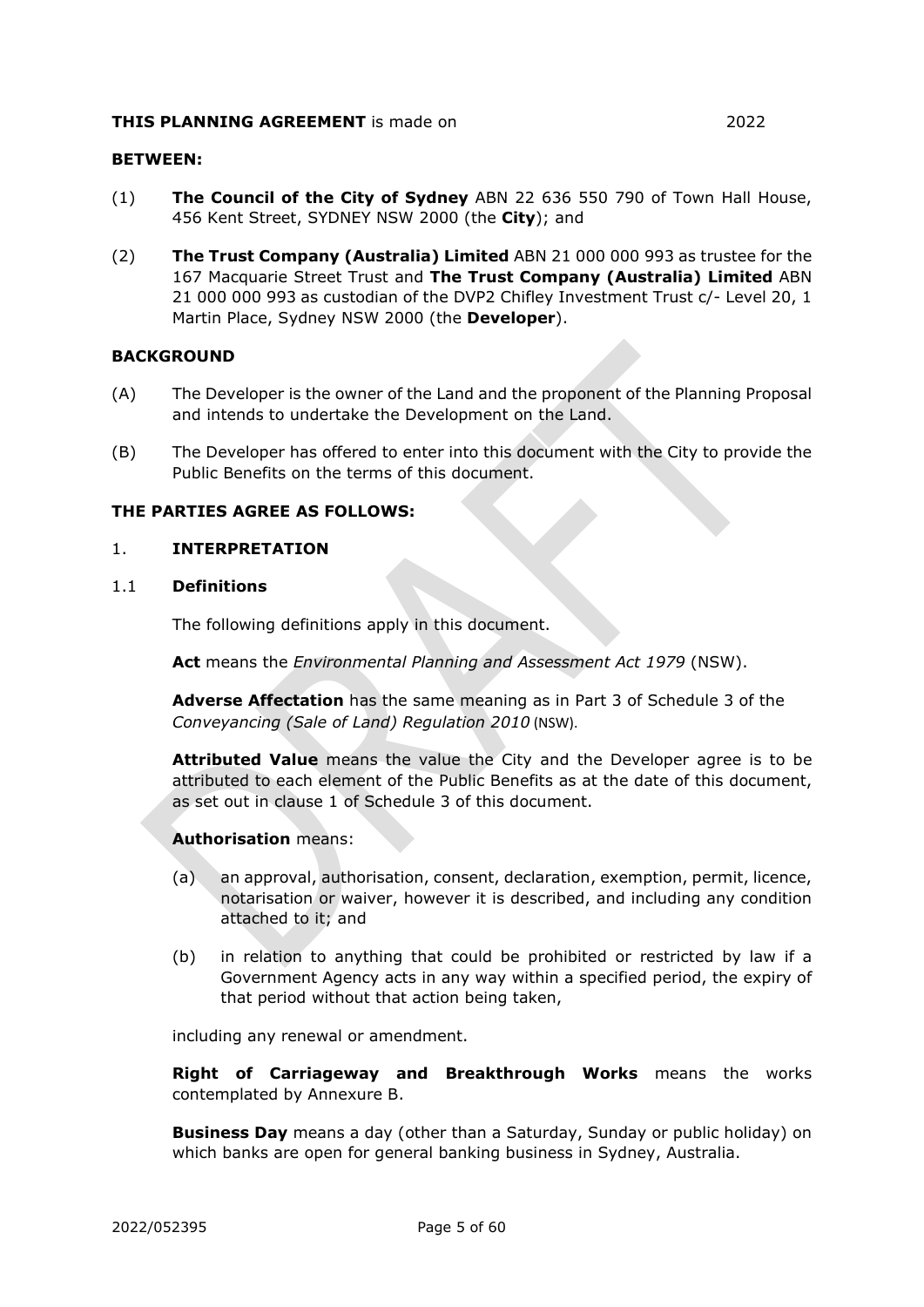**City's Policies** means all policies and procedures relevant to the provision of the Public Benefits, as notified by the City in writing to the Developer.

**City's Representative** means the person named in Item 3 of [Schedule 1](#page-37-1) or his/her delegate.

**Commitment Agreement** is an agreement between the NABERS National Administrator, the Department of Planning and Environment (Environment and Heritage) and the Developer to design, build and commission the premises to achieve the applicable NABERS Energy star rating as described in Schedule 3 and otherwise has the meaning attributed to 'Commitment Agreement' under NABERS.

**Completion** has the meaning set out in clause [6.1.](#page-16-4)

**Completion Notice** means a notice issued by the Developer in accordance with clause [6.2.](#page-17-0)

**Confidential Information** means:

- (a) information of a party (**disclosing party**) that is:
	- (i) made available by or on behalf of the disclosing party to the other party (**receiving party**), or is otherwise obtained by or on behalf of the receiving party; and
	- (ii) by its nature confidential or the receiving party knows, or ought reasonably to know, is confidential.

Confidential Information may be made available or obtained directly or indirectly, and before, on or after the date of this document.

Confidential Information does not include information that:

- (a) is in or enters the public domain through no fault of the receiving party or any of its officers, employees or agents;
- (b) is or was made available to the receiving party by a person (other than the disclosing party) who is not or was not then under an obligation of confidence to the disclosing party in relation to that information; or
- (c) is or was developed by the receiving party independently of the disclosing party and any of its officers, employees or agents.

**Construction Certificate** has the same meaning as in the Act.

**Contamination** has the meaning given to that word in the *Contaminated Land Management Act 1997* (NSW).

**Corporations Act** means the *Corporations Act 2001* (Cth).

**Dealing** means selling, transferring, assigning, novating, mortgaging, charging, or encumbering and, where appearing, **Deal** has the same meaning.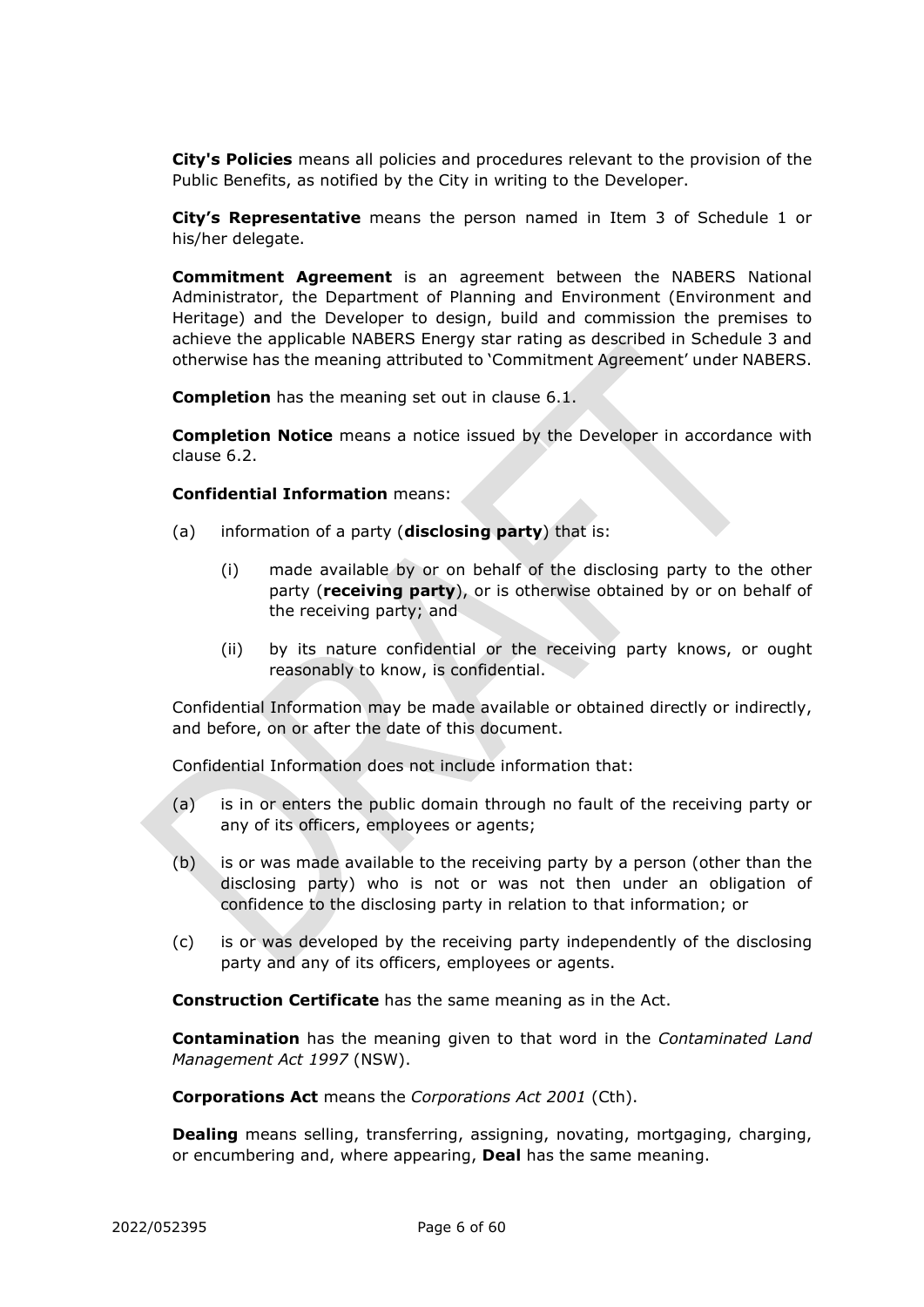**Deed of Consent** means the consent in the form of Deed of Novation set out in [Annexure A.](#page-48-0)

**Defect** means any error, omission, defect, non-conformity, discrepancy, shrinkage, blemish in appearance or other fault in the Public Benefits or any other matter which prevents the Public Benefits from complying with the terms of this document.

**Defects Liability Period** means in relation to the Public Benefits, the period of 12 months from the date on which the Developer's Works reach Completion.

**Developer's Representative** means the person named in Item 4 of [Schedule 1](#page-37-1) or his/her delegate.

**Developer's Works** means those parts of the Public Benefit described as "Developer's Works" in clause 1 of [Schedule 3,](#page-40-2) to be delivered by the Developer in accordance with this document.

**Development** means the development of the Land by the Developer described at Item 2 of [Schedule 1.](#page-37-1)

**Development Application** means the development application identified in Item 5 of [Schedule 1](#page-37-1) and includes all plans, reports models, photomontages, material boards (as amended supplemented) submitted to the consent authority before the determination of that Development Application.

**Development Consent** means the consent granted to the Development Application for the Development and includes all modifications made under section 4.55 (or section 4.56 if applicable) of the Act.

**Dispute** means any dispute or difference between the parties arising out of, relating to or in connection with this document, including any dispute or difference as to the formation, validity, existence or termination of this document.

**Energy Efficient Review** means an independent design review undertaken by a NABERS Certified Independent Design Reviewer sufficiently early in the design process to enable design changes to be made.

**Environmental Excellence Initiatives** means those parts of the Public Benefit described as 'Environmental Excellence Initiatives' in clause 1 of Schedule 3, to be delivered by the Developer in accordance with this document.

**Environmental Laws** means all laws and legislation relating to environmental protection, building, planning, health, safety or work health and safety matters and includes the following:

- (a) the *Work Health and Safety Act 2011* (NSW);
- (b) the *Protection of the Environment Operations Act 1997* (NSW); and
- (c) the *Contaminated Land Management Act 1997* (NSW).

#### **Government Agency** means:

(a) a government or government department or other body;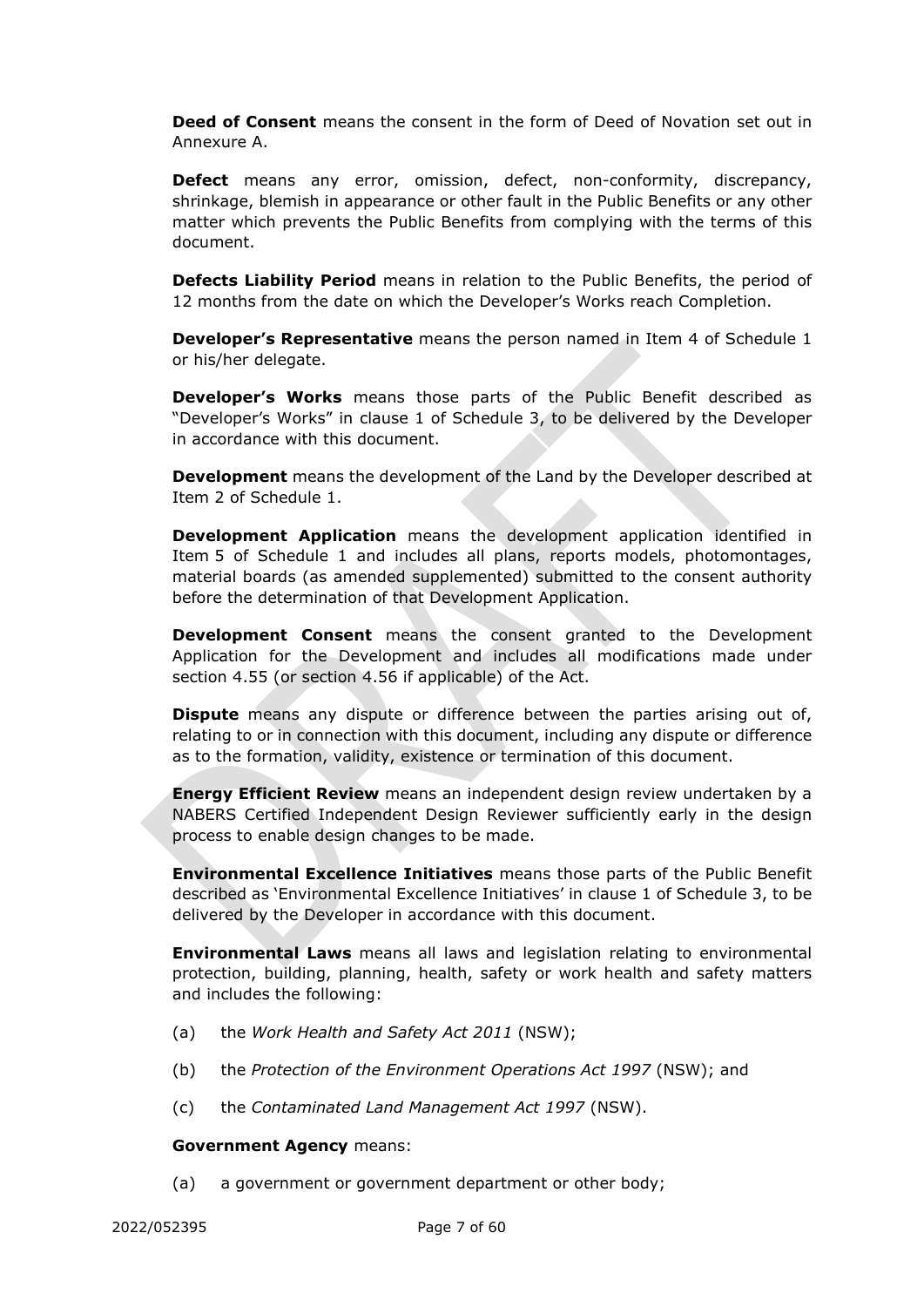- (b) a governmental, semi-governmental or judicial person; or
- (c) a person (whether autonomous or not) who is charged with the administration of a law.

**Gross Floor Area** has the meaning given to that term in the *Sydney Local Environment Plan* in effect at the date of this document.

**GST** means the same as in the GST Act.

**GST Act** means *A New Tax System (Goods and Services Tax) Act 1999* (Cth).

**Guarantee** means a bank guarantee or documentary performance bond for the Guarantee Amount which must:

- (a) be denominated in Australian dollars;
- (b) be an unconditional undertaking;
- (c) be signed and issued by a bank licensed to carry on business in Australia, an Australian Prudential Regulation Authority (APRA) regulated authorised deposit taking institution or an insurer authorised by APRA to conduct new or renewal insurance business in Australia having at all times an investment grade security rating from an industry recognised rating agency of at least:
	- (i) BBB + (Standard & Poors and Fitch);
	- (ii) Baa 1 (Moodys); or
	- (iii) Bbb (Bests);
- (d) be issued on behalf of the Developer;
- (e) have no expiry or end date;
- (f) state the beneficiary as the City;
- (g) be irrevocable;
- (h) state the Guarantee Amount as the minimum amount required by this document to be lodged as security;
- (i) state the purpose of the security as required in accordance with this document; and
- (j) be on such other terms approved by the City.

**Guarantee Amount(s)** means the total amount listed in Item 6 of [Schedule 1](#page-37-1) of this document.

**Guarantee Amount(s) Due Date** means the date or milestone by which the Developer must provide the Guarantee Amount to the City, set out at Item 7 of [Schedule 1.](#page-37-1)

**Index Number** means the Consumer Price Index (Sydney all groups) published by the Australian Bureau of Statistics from time to time.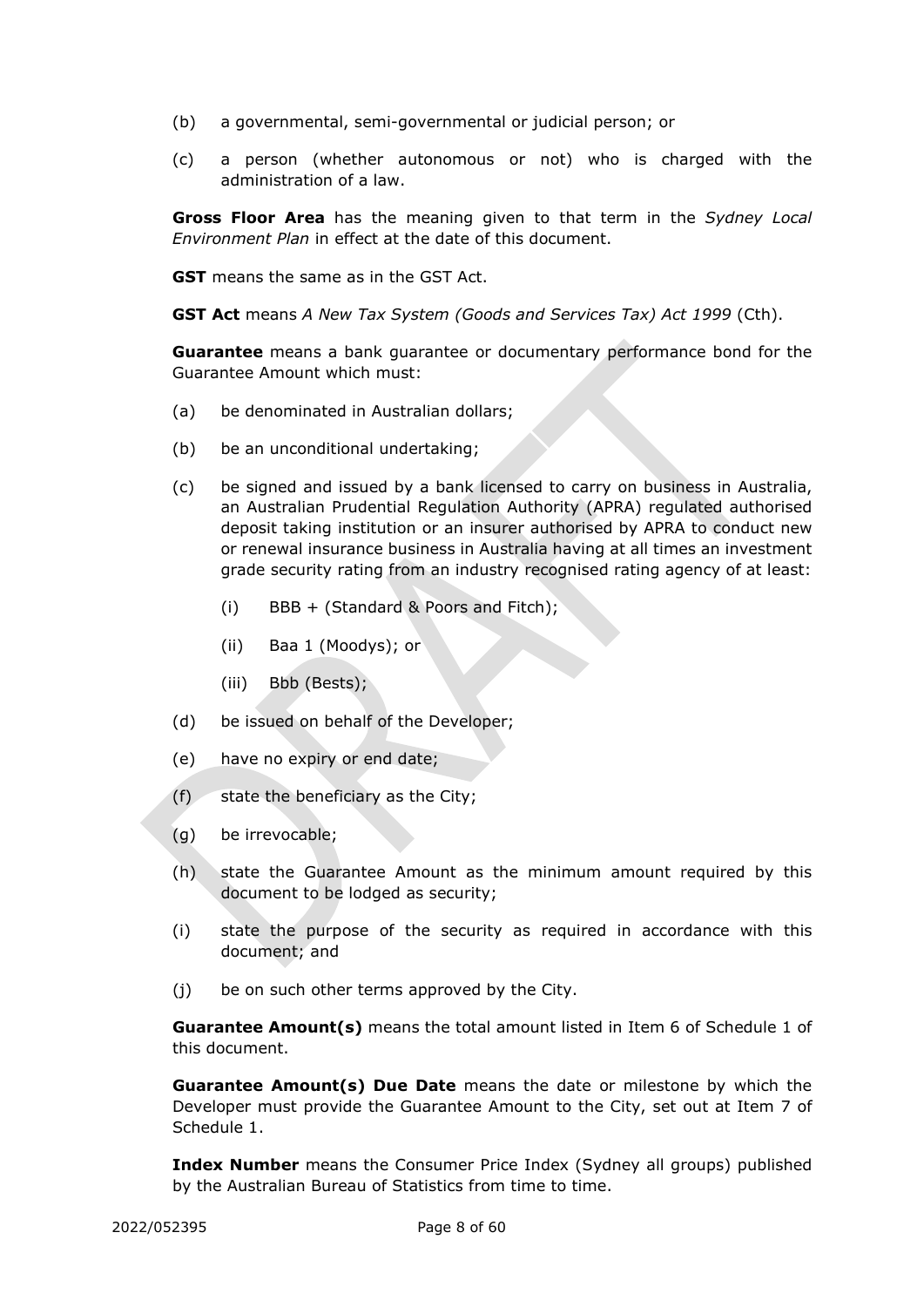#### **Insolvency Event** means:

- (a) having a controller, receiver, manager, administrator, provisional liquidator, liquidator or analogous person appointed;
- (b) an application being made to a court for an order to appoint a controller, provisional liquidator, trustee for creditors or in bankruptcy or analogous person to the person or any of the person's property
- (c) the person being taken under section 459F(1) of the Corporations Act to have failed to comply with a statutory demand;
- (d) an application being made to a court for an order for its winding up;
- (e) an order being made, or the person passing a resolution, for its winding up;
- (f) the person:
	- (i) suspending payment of its debts, ceasing (or threatening to cease) to carry on all or a material part of its business, stating that it is unable to pay its debts or being or becoming otherwise insolvent; or
	- (ii) being unable to pay its debts or otherwise insolvent;
- (g) the person taking any step toward entering into a compromise or arrangement with, or assignment for the benefit of, any of its members or creditors;
- (h) a court or other authority enforcing any judgment or order against the person for the payment of money or the recovery of any property; or
- (i) any analogous event under the laws of any applicable jurisdiction,

unless this takes place as part of a solvent reconstruction, amalgamation, merger or consolidation that has been approved by the other party.

**Instrument** means the easement for right of carriageway and the positive covenant contemplated by [Annexure B.](#page-51-0)

**Instrument Change** means an amendment to the Sydney LEP in accordance with the Planning Proposal.

**Land** means the land described in Item 1 of [Schedule 1](#page-37-1) of this document.

**Laws** means all applicable laws, regulations, industry codes and standards, including all Environmental Laws.

**Monetary Contribution** means that part of the Public Benefits described as "Monetary Contribution" in clause 1 of [Schedule 3](#page-40-2) to be paid by the Developer to the City in accordance with this document.

**NABERS** means the National Australian Built Environment Rating System that measures the environmental performance of Australian buildings, tenancies and homes and is managed nationally by the NSW Office of Environment and Heritage, on behalf of Commonwealth, state and territory governments.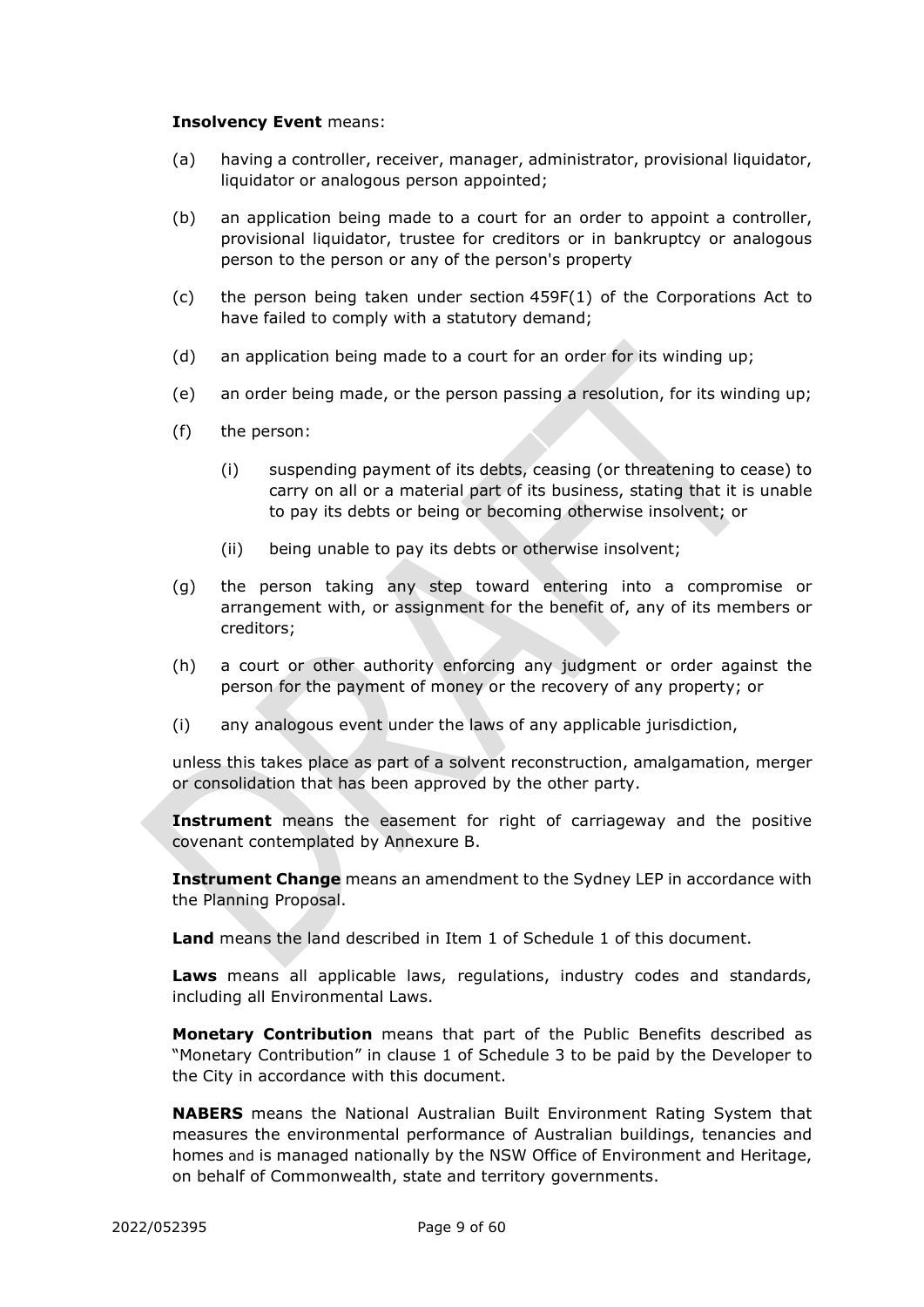**NABERS National Administrator** has the meaning attributed to 'Commitment Agreement' under NABERS.

**Occupation Certificate** has the same meaning as in the Act.

**Personal Information** means:

- (a) personal information within the meaning of the *Privacy and Personal Information Protection Act 1998* (NSW);
- (b) health information within the meaning of the *Health Records and Information Privacy Act 2002* (NSW); and
- (c) any information which does not fall within the scope of paragraphs (a) and (b) above, but is personal information within the meaning of the *Privacy Act 1988* (Cth).

**Personnel** means the Developer's officers, employees, agents, contractors or subcontractors.

**Planning Proposal** means the planning proposal for the Land which received Gateway Determination from the Department of Planning and Environment on 8 February 2022.

**Privacy Laws** means the *Privacy Act 1988* (Cth), the *Privacy and Personal Information Protection Act 1998* (NSW), the *Health Records and Information Privacy Act 2002* (NSW); the *Spam Act 2003* (Cth), the *Do Not Call Register Act 2006* (Cth) and any other applicable legislation, regulations, guidelines, codes and the City's Policies relating to the handling of Personal Information.

**Public Benefits** means the provision of benefits to the community by the Developer in the form and at the times specified in [Schedule 3.](#page-40-2)

**Regulation** means the *Environmental Planning and Assessment Regulation 2021* (NSW).

**Standards** means the policies, procedures and standards for carrying out the Developer's Works.

**Subdivision of Land** has the same meaning as in the Act.

**Tax** means a tax, levy, duty, rate, charge, deduction or withholding, however it is described, that is imposed by law or by a Government Agency, together with any related interest, penalty, fine or other charge.

# <span id="page-12-0"></span>1.2 **Rules for interpreting this document**

Headings are for convenience only, and do not affect interpretation. The following rules also apply in interpreting this document, except where the context makes it clear that a rule is not intended to apply.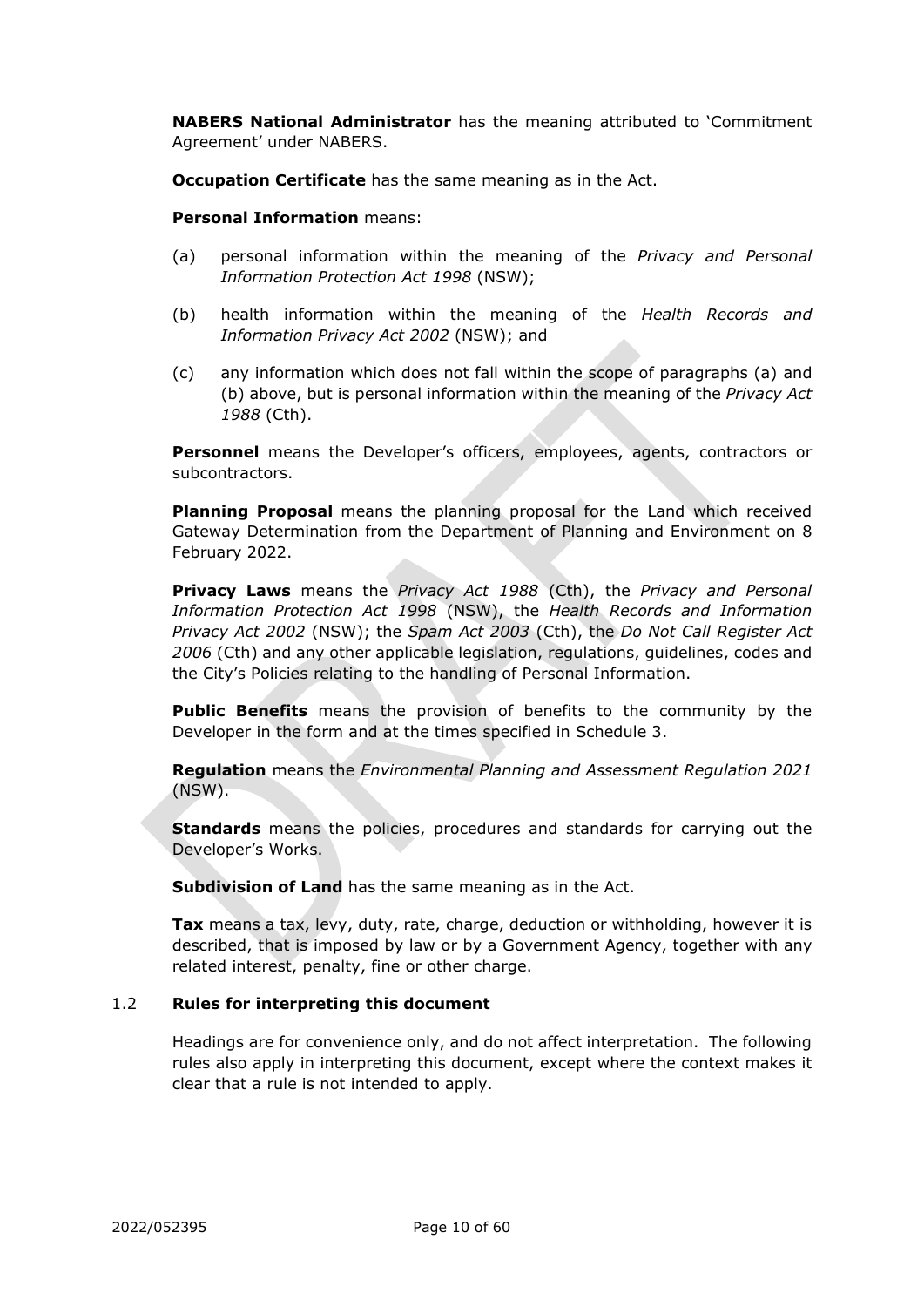- (a) A reference to:
	- (i) a legislative provision or legislation (including subordinate legislation) is to that provision or legislation as amended, re-enacted or replaced, and includes any subordinate legislation issued under it;
	- (ii) a document (including this document) or agreement, or a provision of a document (including this document) or agreement, is to that document, agreement or provision as amended, supplemented, replaced or novated;
	- (iii) a party to this document or to any other document or agreement includes a permitted substitute or a permitted assign of that party;
	- (iv) a person includes any type of entity or body of persons, whether or not it is incorporated or has a separate legal identity, and any executor, administrator or successor in law of the person; and
	- (v) anything (including a right, obligation or concept) includes each part of it.
- (b) A singular word includes the plural, and vice versa.
- (c) A word which suggests one gender includes the other genders.
- (d) If a word or phrase is defined, any other grammatical form of that word or phrase has a corresponding meaning.
- (e) If an example is given of anything (including a right, obligation or concept), such as by saying it includes something else, the example does not limit the scope of that thing.
- (f) A reference to **including** means "including, without limitation".
- (g) A reference to **dollars** or **\$** is to an amount in Australian currency.
- (h) A reference to **this document** includes the agreement recorded by this document.
- (i) Words defined in the GST Act have the same meaning in clauses about GST.
- (j) This document is not to be interpreted against the interests of a party merely because that party proposed this document or some provision in it or because that party relies on a provision of this document to protect itself.

#### <span id="page-13-0"></span>2. **APPLICATION OF THE ACT AND THE REGULATION**

#### <span id="page-13-1"></span>2.1 **Application of this document**

This document is a planning agreement within the meaning of section 7.4 of the Act and applies to:

- (a) the Land; and
- (b) the Instrument Change.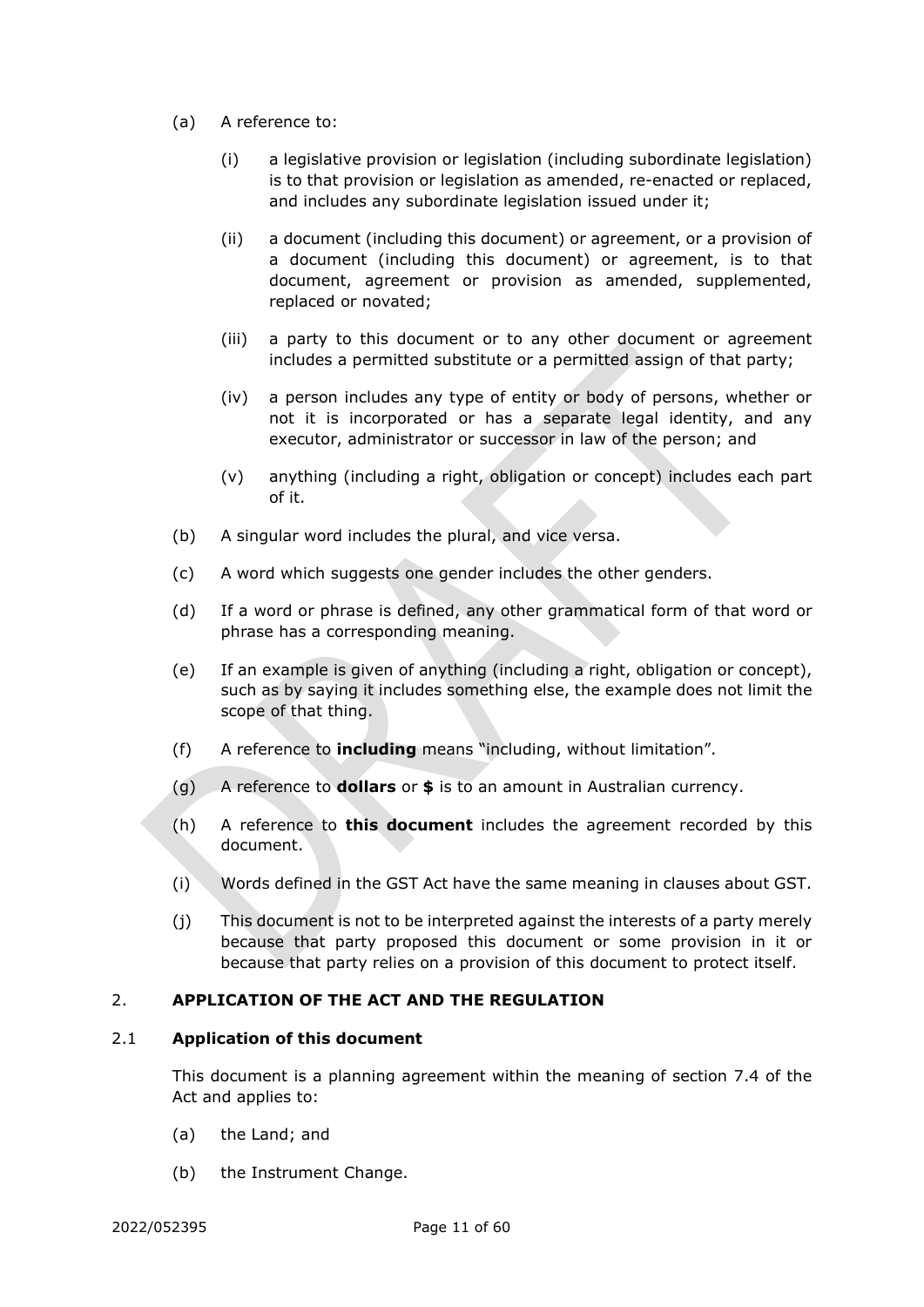## <span id="page-14-0"></span>2.2 **Public Benefits to be made by Developer**

Clause [5](#page-16-0) and [Schedule 3](#page-40-2) set out the details of the:

- (a) Public Benefits to be delivered by the Developer;
- (b) time or times by which the Developer must deliver the Public Benefits; and
- (c) manner in which the Developer must deliver the Public Benefits.

## <span id="page-14-1"></span>2.3 **Application of sections 7.11, 7.12 and 7.24 of the Act**

- (a) The application of sections 7.11, 7.12 and 7.24 of the Act are excluded to the extent set out in Items [5](#page-38-1) and [6](#page-39-0) of [Schedule 2](#page-38-2) to this document.
- (b) For the avoidance of doubt, if the City imposes a condition on a Development Consent for the Development under section 7.11 or section 7.12 of the Act requiring payment of a contribution authorised by a contributions plan, no further contributions pursuant to section 7.11 or section 7.12 of the Act are payable in relation to the Development.

## <span id="page-14-2"></span>2.4 **City rights**

This document does not impose an obligation on the City to:

- (a) grant Development Consent for the Development; or
- (b) exercise any function under the Act in relation to a change to an environmental planning instrument, including the making or revocation of an environmental planning instrument.

#### <span id="page-14-3"></span>2.5 **Explanatory note**

The explanatory note prepared in accordance with clause 205 of the Regulation must not be used to assist in construing this document.

# <span id="page-14-4"></span>3. **OPERATION OF THIS PLANNING AGREEMENT**

#### <span id="page-14-5"></span>3.1 **Commencement**

This document will commence on the later of:

- (a) the date of execution of this document by all parties to this document; and
- (b) the date the Instrument Change comes into force.

#### <span id="page-14-6"></span>4. **WARRANTIES**

#### <span id="page-14-7"></span>4.1 **Mutual warranties**

Each party represents and warrants that:

(a) (**power**) it has full legal capacity and power to enter into this document and to carry out the transactions that it contemplates;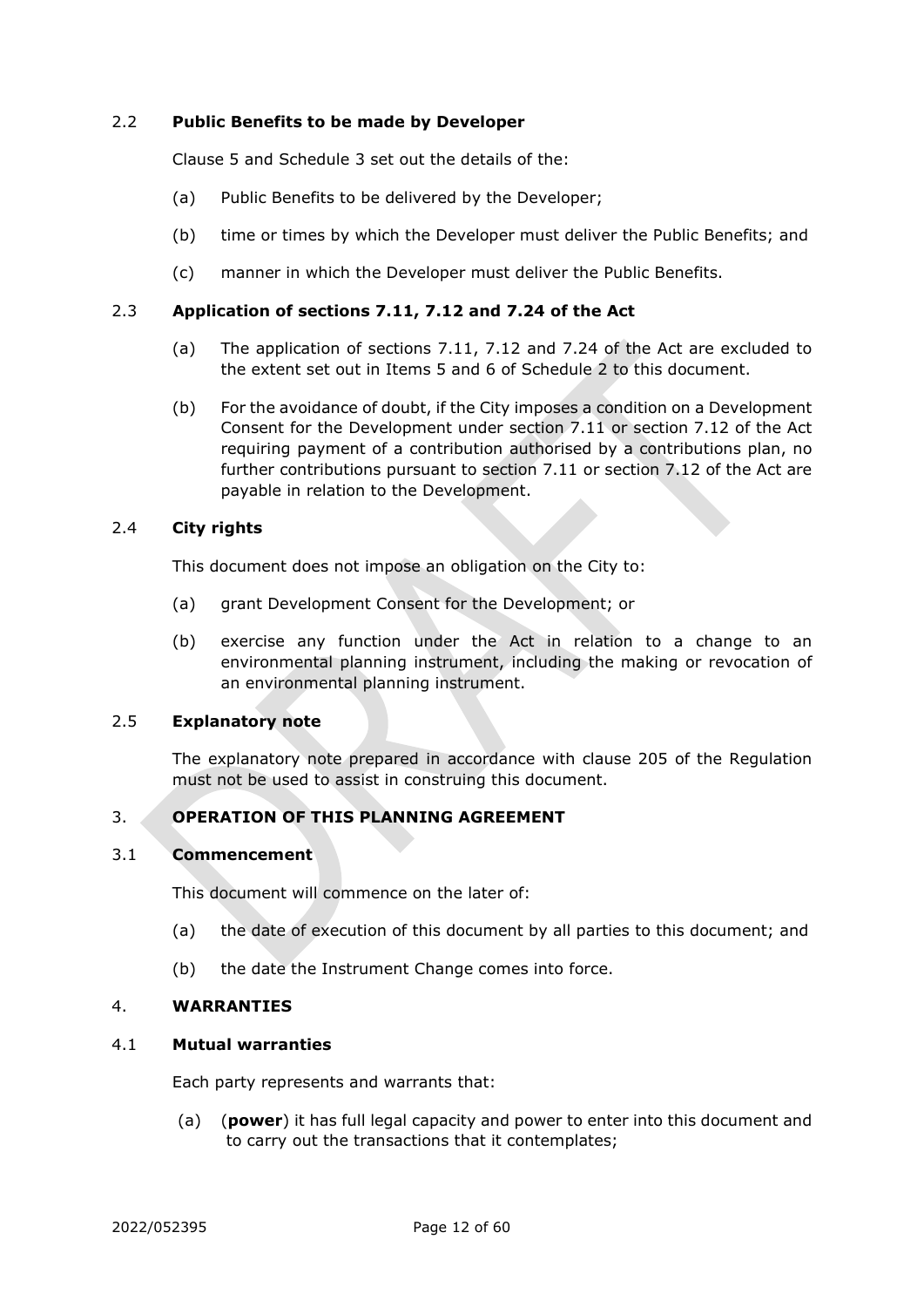- (b) (**corporate authority**) it has taken all corporate action that is necessary or desirable to authorise its entry into this document and to carry out the transactions contemplated;
- (c) (**Authorisations**) it holds each Authorisation that is necessary or desirable to:
	- (i) enable it to properly execute this document and to carry out the transactions that it contemplates;
	- (ii) ensure that this document is legal, valid, binding and admissible in evidence; or
	- (iii) enable it to properly carry on its business as it is now being conducted,

and it is complying with any conditions to which any of these Authorisations is subject;

- (d) (**documents effective**) this document constitutes its legal, valid and binding obligations, enforceable against it in accordance with its terms (except to the extent limited by equitable principles and laws affecting creditors' rights generally), subject to any necessary stamping or registration;
- (e) (**solvency**) there are no reasonable grounds to suspect that it will not be able to pay its debts as and when they become due and payable; and
- (f) (**no controller**) no controller is currently appointed in relation to any of its property, or any property of any of its subsidiaries.

# <span id="page-15-0"></span>4.2 **Developer warranties**

- (a) The Developer warrants to the City that, at the date of this document:
	- (i) it is the registered proprietor of the Land;
	- (ii) it is legally entitled to obtain all consents and approvals that are required by this document and do all things necessary to give effect to this document;
	- (iii) all work performed by the Developer and the Personnel under this document will be performed with due care and skill and to a standard which is equal to or better than that which a well experienced person in the industry would expect to be provided by an organisation of the Developer's size and experience; and
	- (iv) it is not aware of any matter which may materially affect the Developer's ability to perform its obligations under this document.
- (b) The Developer warrants to the City that, prior to commencing delivery of the Public Benefits it will have obtained all Authorisations and insurances required under any Law to carry out its obligations under this document.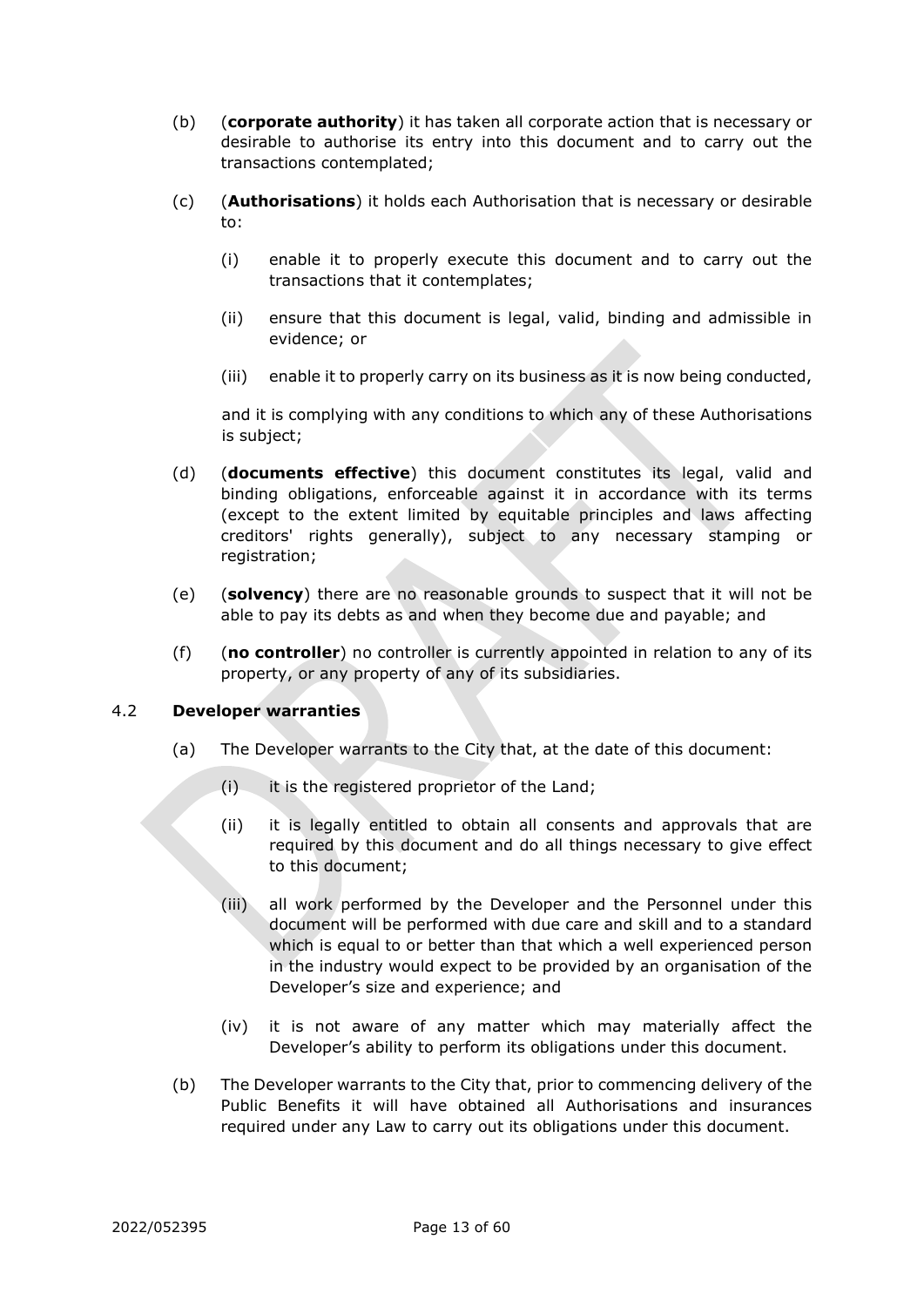# <span id="page-16-0"></span>5. **PUBLIC BENEFITS**

#### <span id="page-16-1"></span>5.1 **Developer to provide Public Benefits**

The Developer must, at its cost and risk, provide the Public Benefits to the City in accordance with this document.

#### <span id="page-16-2"></span>5.2 **Maintenance of Developer's Works**

(a) In this clause [5.2,](#page-16-2) the following definitions apply:

**Maintain** means works to bring an item to a state of reasonable condition and in accordance with relevant standards applicable at the time of construction of the item, but does not include removing graffiti or repairing any item damaged as a consequence of vandalism. **Maintained** and **Maintenance** have corresponding meanings.

**Maintenance Period** is the period of 12 months from the date on which the Developer's Works reach Completion.

**Maintenance Schedule** means the schedule of proposed Maintenance works.

- (b) The Developer's Works must be Maintained by the Developer during the Maintenance Period in accordance with the Maintenance Schedule.
- (c) The Developer must follow the City's Policies and obtain and comply with all Authorisations necessary to carry out the Maintenance required under this clause [5.2.](#page-16-2)
- (d) If, during the Maintenance Period:
	- (i) the Developer fails to materially comply with the approved Maintenance Schedule and does not rectify that failure within 15 Business Days of being notified of that failure by the City or within a reasonable period of time agreed between the parties; or
	- (ii) the City becomes aware of an item of the Developer's Works that requires urgent Maintenance to ensure public safety or avoid damage or loss to the public or property,

the City may, by itself, its employees, contractors or agents, carry out the required works and may recover as a debt due and owing to the City, any difference between the amount of the Guarantee and the costs incurred by the City in carrying out the Maintenance work.

#### <span id="page-16-3"></span>6. **COMPLETION**

#### <span id="page-16-4"></span>6.1 **Date of Completion**

The Developer must ensure that the Public Benefits are achieved on or before the dates or milestones referred to as the 'Due Date' in clause [1](#page-40-0) of [Schedule 3](#page-40-2) of this document (**Completion**).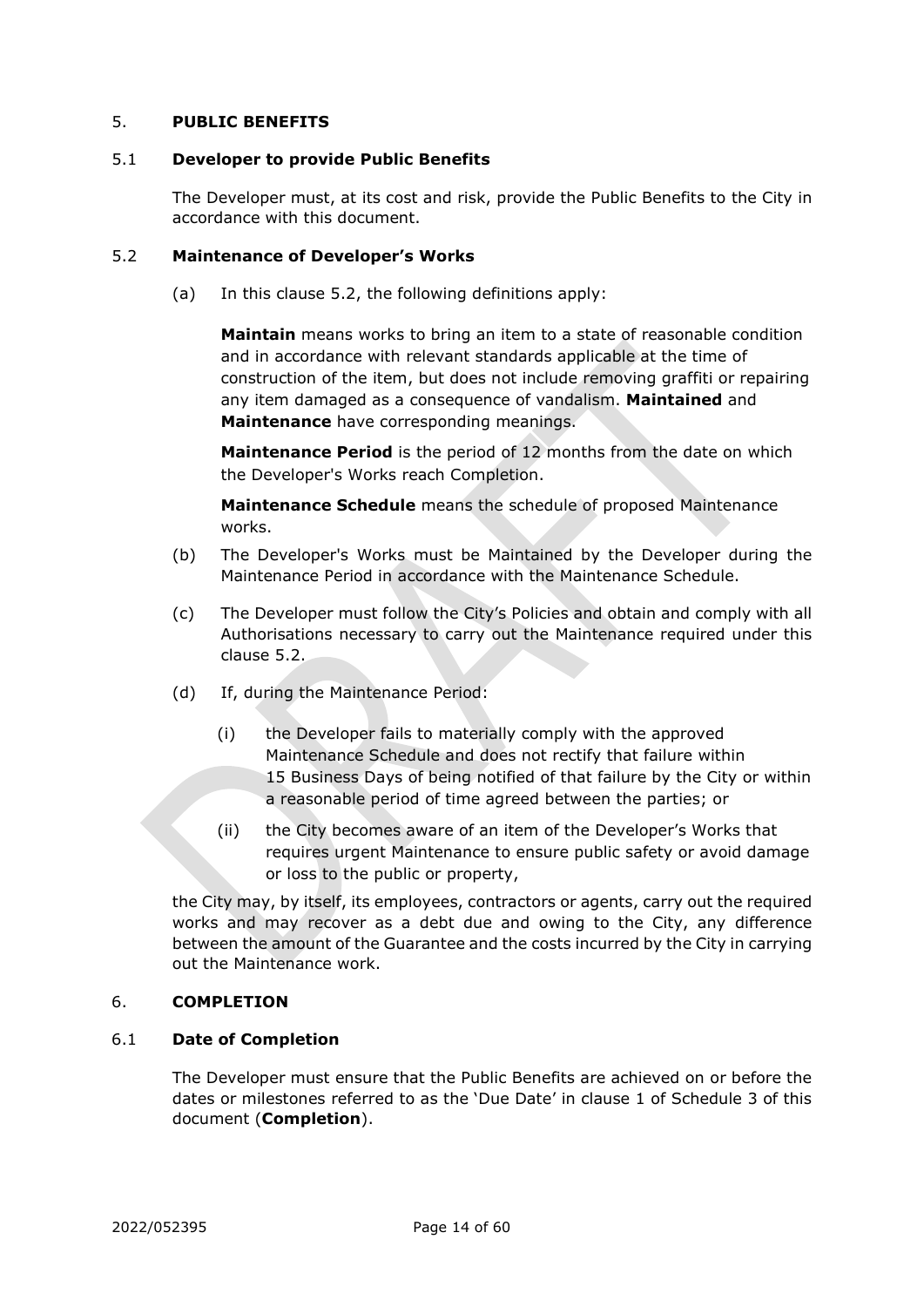#### <span id="page-17-0"></span>6.2 **Developer completion notice – Public Benefits**

- (a) When, in the reasonable opinion of the Developer, a Public Benefit has reached Completion, the Developer must notify the City's Representative in writing and must include in that notice:
	- (i) in relation to the Environmental Excellence Initiatives:
		- (A) a copy of the executive summary of the Energy Efficient Review prepared by a NABERS certified Independent Design Reviewer in accordance with the NABERS requirements;
		- (B) a copy of 12 months of sub-metering data for energy and water that informed the NABERS rating; and
		- (C) evidence that the NABERS rating for energy and water has been achieved;
		- (D) evidence of the Building Climate Active certification following completion of NABERS ratings;
		- (E) evidence post-occupancy of formal rating for NABERS Waste;
	- (ii) in relation to the Instrument, evidence that the Instrument has been lodged for registration on the title for the Land in accordance with clause 1 of Schedule 3; and
	- (iii) in relation to the Public Art, a statement that the Public Art installation has been completed,

(**Completion Notice**). For the avoidance of doubt, the Developer can issue separate Completion Notices at separate times for different elements of the Public Benefits, however the Developer must ensure that Completion is achieved for the Public Benefits before the due date specified in Item 1 of Schedule 3.

- (b) If the Environmental Excellence Initiatives have not been achieved on or before the date or milestone referred to in Item 1 of Schedule 3 to this document:
	- (i) the Developer must make a request in writing to meet the City to agree what alternative measures it will put into place in order to achieve a sustainable commercial development; or
	- (ii) if alternative measures have been previously agreed, the City may permit the Developer not to achieve the Environmental Excellence Initiatives as set out in this document by issuing a notice in writing to the Developer stating that completion of the items identified in that notice is not required to fulfil the Developer's obligations under this document.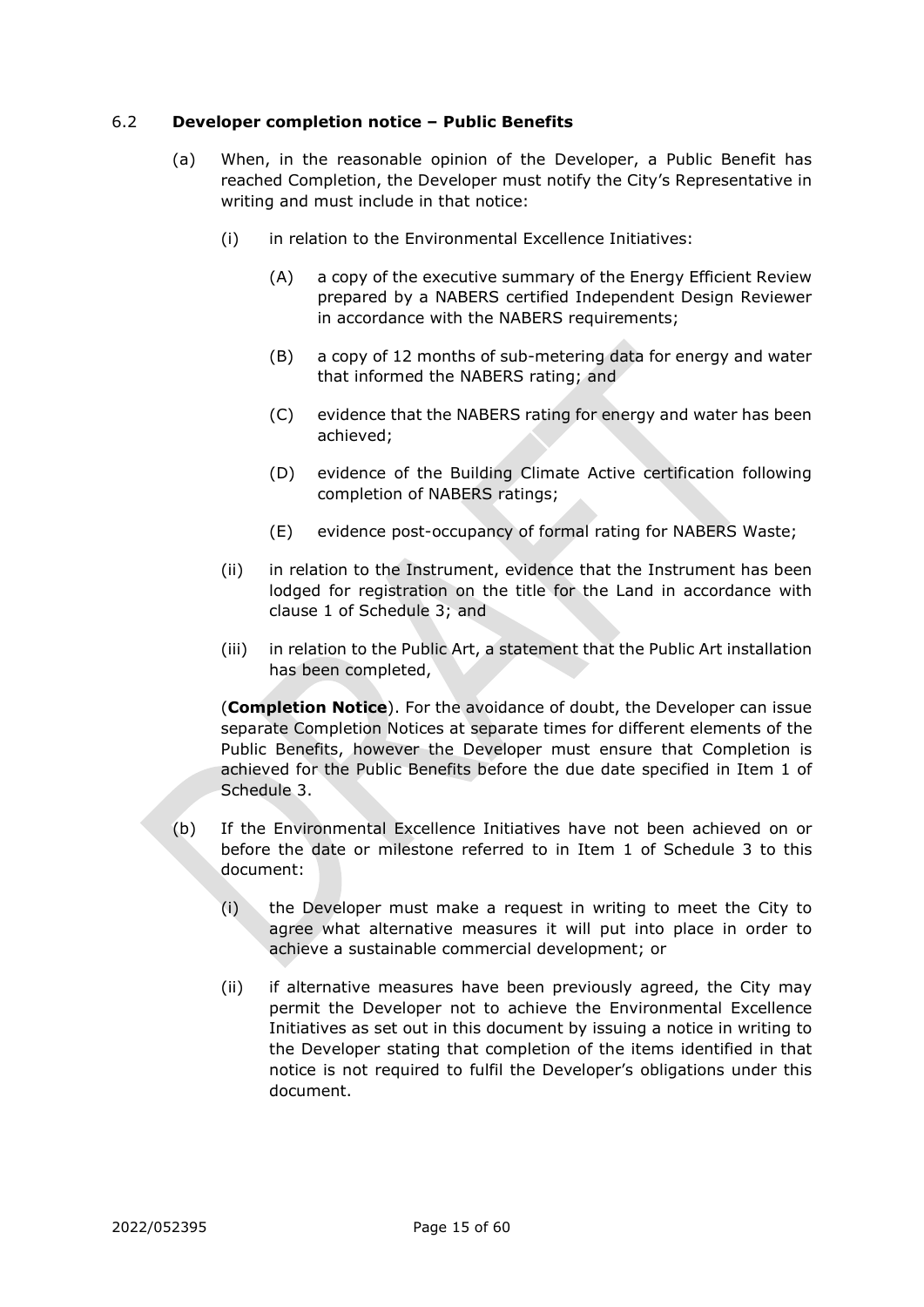# <span id="page-18-0"></span>6.3 **Inspection by the City**

- (a) The City's Representative must inspect the Developer's Works within 5 Business Days of the date that the Completion Notice is received by the City. The City's Representative may refuse to complete the inspection until the Completion Notice has been issued with all required documentation attached in accordance with clause [6.2.](#page-17-0) Within 10 Business Days of the date of the inspection by the City's Representative, the City must by written notice to the Developer:
	- (i) state that Completion has been achieved;
	- (ii) state that Completion has not been achieved and, if so, identify the Defects, errors or omissions which, in the opinion of the City's Representative, prevent Completion; or
	- (iii) issue a notice under clause [6.4\(a\).](#page-18-2)
- <span id="page-18-5"></span>(b) Nothing in this clause [6.3,](#page-18-0) or any notice issued under this clause [6.3,](#page-18-0) will:
	- (i) reduce or waive in any manner the Developer's responsibility to:
		- (A) deliver the Developer's Works in accordance with this document; or
		- (B) the Developer's responsibility to correct Defects, errors or omissions, whether or not these are identified by the City; or
	- (ii) create any liability for the City in relation to any defective aspect of the Developer's Works.

#### <span id="page-18-2"></span><span id="page-18-1"></span>6.4 **Non-completion of Public Benefits**

- (a) If the Developer makes a request by notice in writing not to complete the Public Benefits (or any part of the Public Benefits):
	- (i) the City may permit the Developer not to complete the Public Benefits (or any part of the Public Benefits) by issuing a notice in writing to the Developer stating that completion of the items identified in that notice is not required to fulfil the Developer's obligations under this document; and
	- (ii) the City may make a claim on the Guarantee in such amount as the City considers necessary to complete the portion of Public Benefit not being delivered by the Developer.
- <span id="page-18-4"></span><span id="page-18-3"></span>(b) If the Developer fails to complete the whole of the Public Benefits in the form and to the standards required under the Development Consent or this document then the City may either:
	- (i) complete the Public Benefits itself; or
	- (ii) modify the Public Benefits to reasonably achieve the objectives identified in the Development Consent and this document,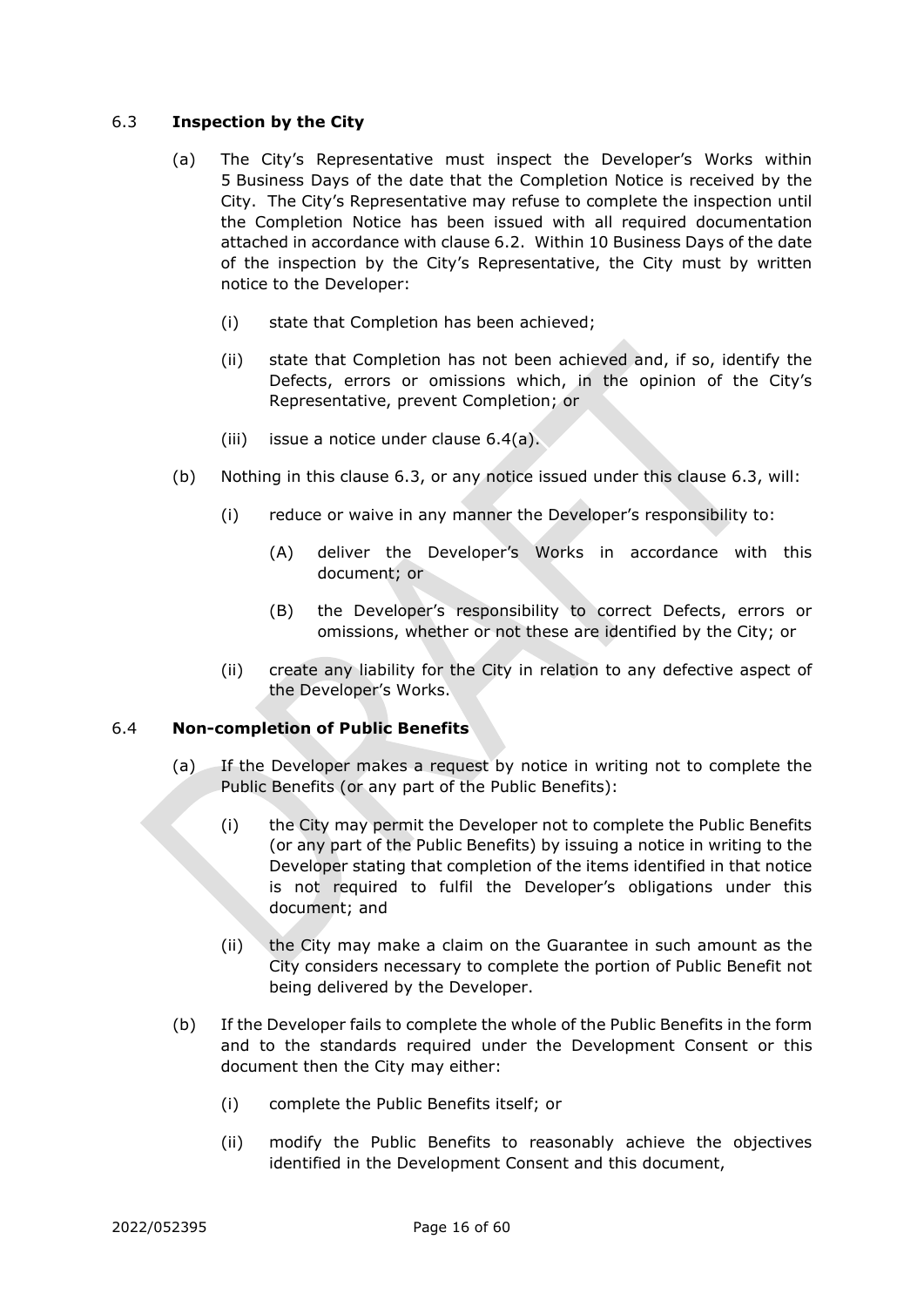and may recover all costs of and reasonably incidental to that work from the Developer. The City can claim on the Guarantee in order to exercise this right, in which case the provisions of clause [10](#page-21-1) will apply. To the extent that the City's costs exceed the amount of the Guarantee, the City can recover this amount from the Developer as a debt due and owing to the City.

(c) If the City exercises its rights under this clause [6.4](#page-18-1) to complete the Public Benefits, the Developer grants the City a licence for the period necessary for the City to access the Land to carry out, or procure the carrying out, of the Public Benefits.

## <span id="page-19-0"></span>7. **INDEMNITY**

The Developer indemnifies the City against all damage, expense, loss or liability of any nature suffered or incurred by the City its officers, employees, agents and contractors arising from any act or omission by the Developer (or any Personnel) in connection with the performance of the Developer's obligations under this document, except to the extent the damage, expense, loss or liability suffered or incurred is caused by, or contributed to by, any wilful or negligent act or omission of the City (or any person engaged by the City).

#### <span id="page-19-1"></span>8. **DEFECTS LIABILITY**

#### <span id="page-19-2"></span>8.1 **Security for Defects Liability Period**

Until the expiry of the relevant Defects Liability Period, the City may retain from the Guarantee an amount equal to 10% of the Attributed Value of the Public Benefits as security for the Developer's performance of its obligations under this clause [8.](#page-19-1) The Developer must make any necessary arrangements to allow the provision of the Guarantee for the Defects Liability Period in accordance with this clause.

#### <span id="page-19-4"></span><span id="page-19-3"></span>8.2 **Defect in the Public Benefits**

- $(a)$  If:
	- (i) the Developer is in breach of clause [4.2](#page-15-0) of this document; or
	- (ii) the City notifies the Developer of a Defect in the Public Benefits within the Defects Liability Period,

then, following written notice from the City, the Developer must promptly correct or replace (at the Developer's expense) the defective elements of the Public Benefits.

- (b) If the Developer is unable or unwilling to comply with clause [8.2\(a\),](#page-19-4) or fails to rectify the Defect within three months of receiving notice from the City under clause [8.2\(a\),](#page-19-4) the City may:
	- (i) rectify the Defect itself;
	- (ii) make a claim on the Guarantee in accordance with clause 3 of Schedule 3 for the reasonable costs of the City in rectifying the Defect; and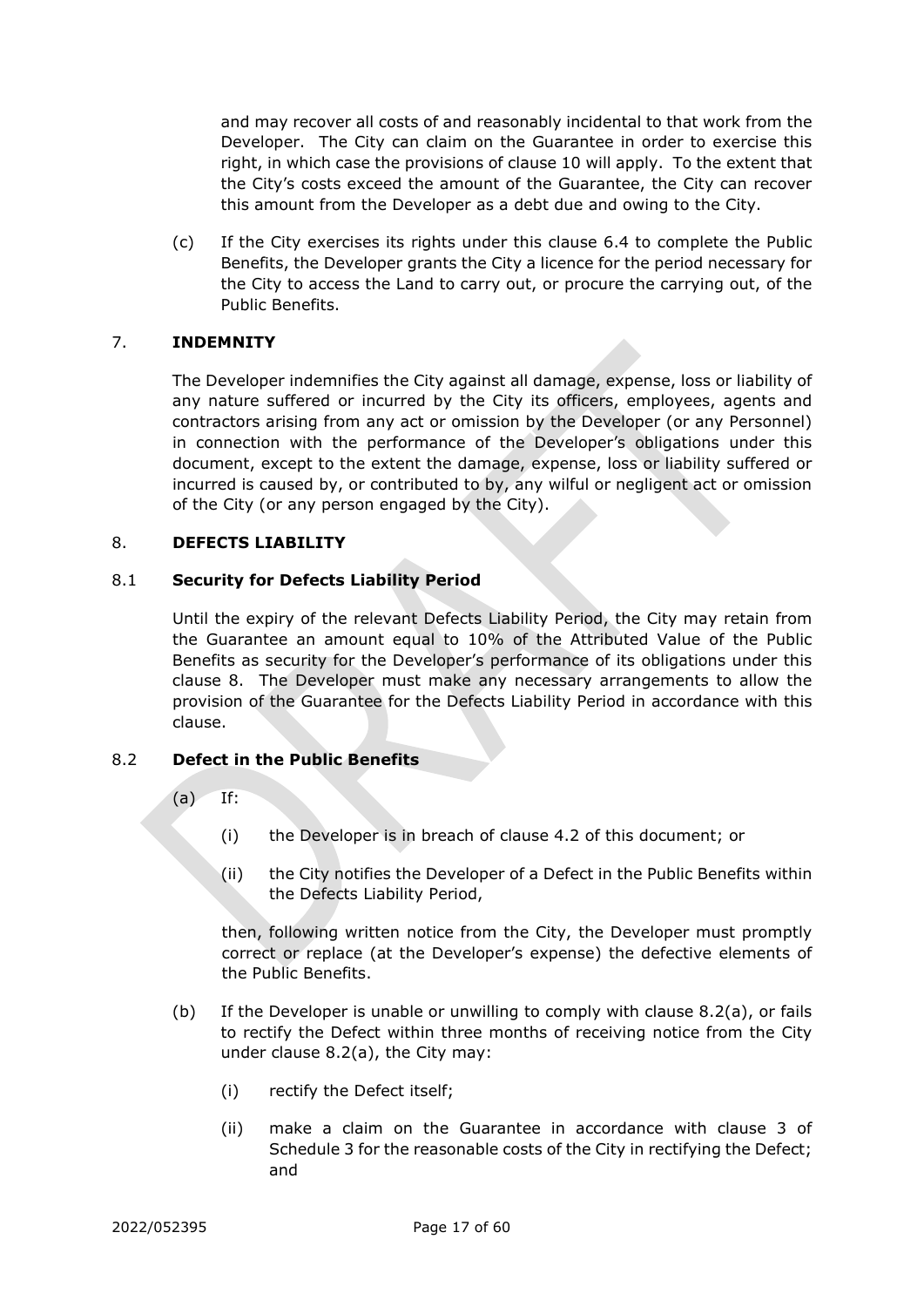- (iii) to the extent the costs incurred to rectify the Defect exceeds the Guarantee, recover the reasonable costs from the Developer as a debt due and owing to the City.
- (c) If the City requires access to the Land to rectify any Defect, the Developer grants the City and its contractors a licence for such period as is necessary for the City and its contractors to access the Land to carry out, or procure the carrying out, of the rectification works.

# <span id="page-20-0"></span>9. **REGISTRATION AND CAVEAT**

#### <span id="page-20-1"></span>9.1 **Registration of this document**

- (a) The Developer:
	- (i) consents to the registration of this document at the NSW Land Registry Services on the certificate of title to the Land;
	- (ii) warrants that it has obtained all consents to the registration of this document on the certificate of title to the Land; and
	- (iii) must within 10 Business Days of a written request from the City do all things necessary to allow the City to register this document on the certificate of title to the Land, including but not limited to:
		- (A) producing any documents or letters of consent required by the Registrar-General of the NSW Land Registry Services; and
		- (B) pay to the City the registration and electronic lodgement (PEXA) fees payable in relation to registration of this document at NSW Land Registry Services.
	- (iv) The Developer must act promptly in complying with and assisting to respond to any requisitions raised by the NSW Land Registry Services that relate to registration of this document.

# <span id="page-20-2"></span>9.2 **Caveat**

- (a) The City may, at any time after the date of this document, register a caveat over the Land preventing any dealing with the Land that is inconsistent with this document. Provided that the City complies with this clause [9.2,](#page-20-2) the Developer must not object to the registration of this caveat and may not attempt to have the caveat removed from the certificate of title to the Land.
- (b) In exercising its rights under this clause [9.2](#page-20-2) the City must do all things reasonably required to:
	- (i) remove the caveat from the Land once this document has been registered on the certificate of title to the Land; and
	- (ii) consent to the registration of:
		- (A) this document; and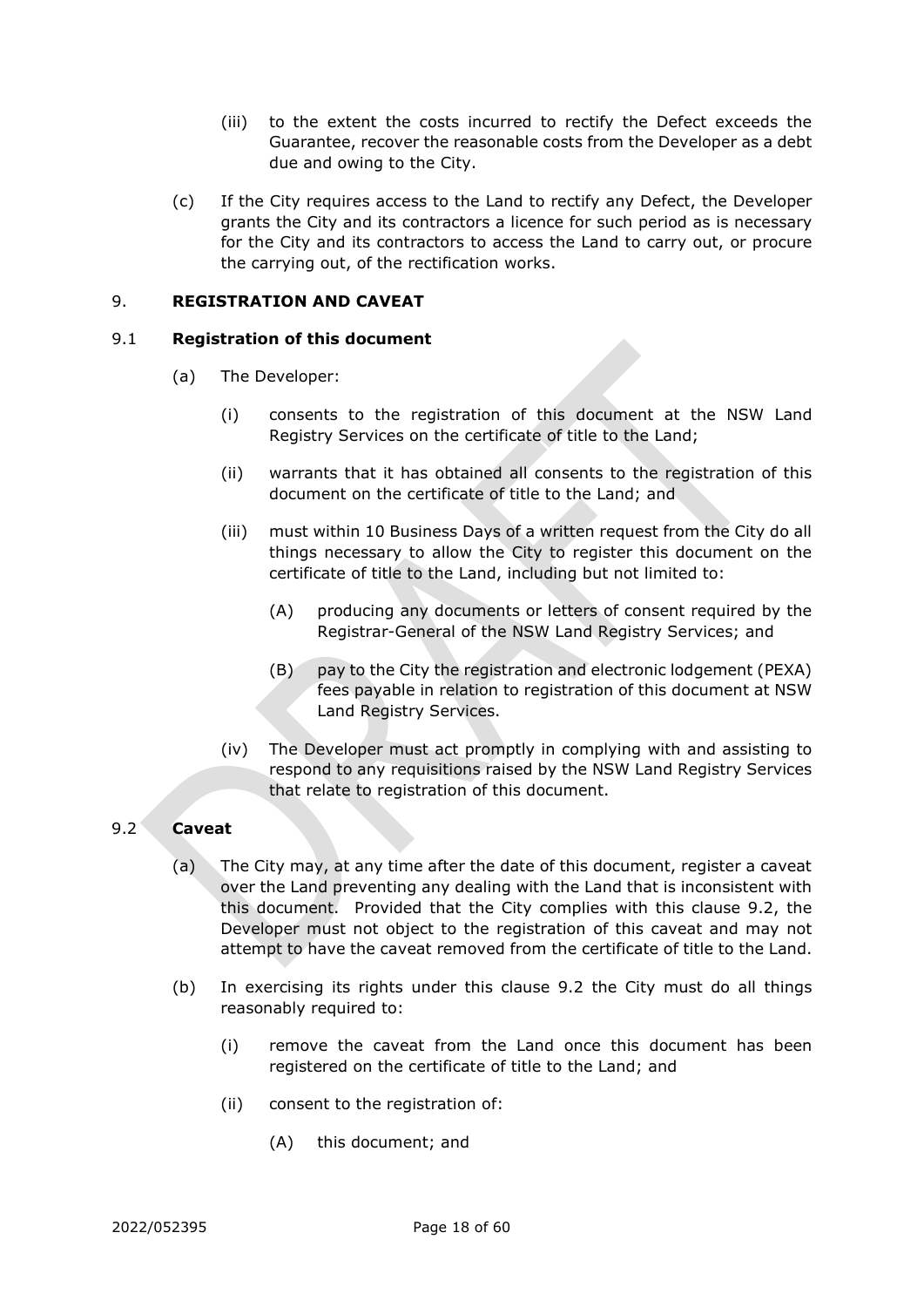(B) any plan of consolidation, plan of subdivision or other dealing required by this document or the Development Consent.

#### <span id="page-21-0"></span>9.3 **Release of this document**

If the City is satisfied that the Developer has provided all Public Benefits and otherwise complied with this document then the City must promptly do all things reasonably required to remove this document from the certificate of title to the Land.

#### <span id="page-21-1"></span>10. **ENFORCEMENT**

#### <span id="page-21-2"></span>10.1 **Developer to provide Guarantee**

The Developer must deliver the Guarantee for the Guarantee Amount to the City by the Guarantee Amount Due Date.

#### <span id="page-21-5"></span><span id="page-21-3"></span>10.2 **Adjustment of Guarantee Amount**

(a) Subject to clause [10.2\(b\),](#page-21-4) following each anniversary of the date of the Guarantee (the "Adjustment Date") and at any time prior to the expiry of the Defects Liability Period, the Guarantee Amounts are to be adjusted to a revised amount by applying the following formula:

#### $RGA = GAX (A/B)$

where:

- **RGA** is the revised guarantee amount applicable from the relevant Adjustment Date
- **GA** is the Guarantee Amount that is current on the relevant Adjustment Date
- **A** is the Index Number most recently published before the relevant Adjustment Date
- **B** is the Index Number most recently published:
	- (i) before the date of the Guarantee for the first Adjustment Date; and
	- (ii) before the preceding Adjustment Date for every subsequent Adjustment Date

If after the formula is applied the revised Guarantee Amount will be less than the amount held at the preceding Adjustment Date, the Guarantee Amount will not be adjusted.

<span id="page-21-4"></span>(b) If the Guarantee Amount is adjusted under clause [10.2](#page-21-3)[\(a\),](#page-21-5) the Developer is not required to provide the City with a replacement Guarantee for that revised Guarantee Amount until such time as the City notifies the Developer that the City is ready to exchange the then current Guarantee held by the City, following which the City and the Developer must promptly exchange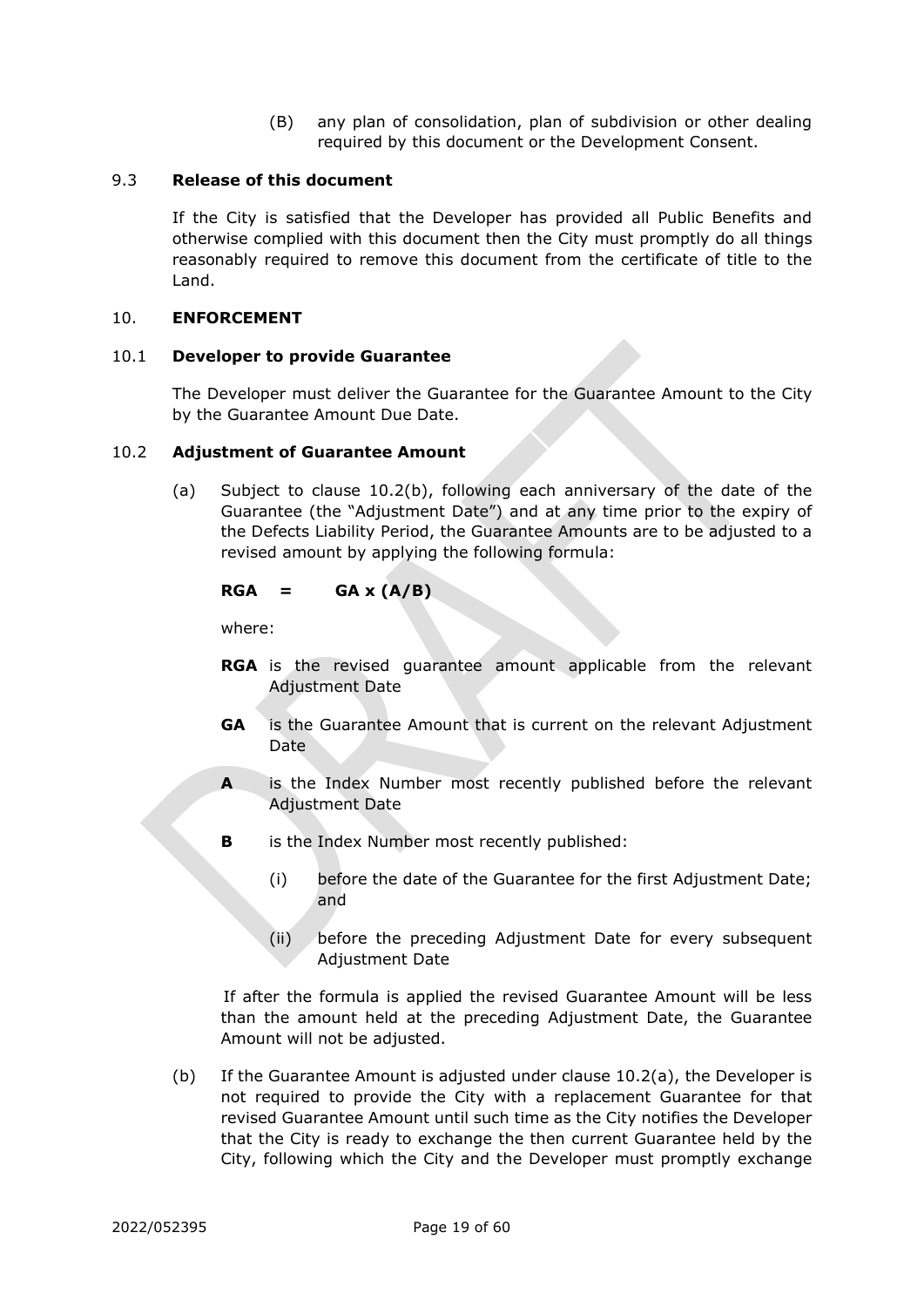the then current Guarantee held by the City with a replacement Guarantee for that revised Guarantee Amount from the Developer.

#### <span id="page-22-0"></span>10.3 **Right of City to claim on Guarantee**

- (a) The Developer agrees that the City may make an appropriation from the Guarantee in such amount as the City, acting reasonably, thinks appropriate if:
	- (i) the Developer fails to provide detailed design drawings and a detailed costs estimate;
	- (ii) the Developer fails to comply with clause [2](#page-43-0) of [Schedule 3](#page-40-2) (payment of Monetary Contribution);
	- (iii) the City allows the Developer not to complete the Public Benefits, or any part of them, in accordance with clause [6.4\(a\)\(ii\);](#page-18-3)
	- (iv) an Insolvency Event occurs in respect of the Developer;
	- (v) the Developer fails to deliver the Public Benefits in accordance with clause [6.4\(b\);](#page-18-4)
	- (vi) the Developer fails to carry out Maintenance in accordance with clause [5.2](#page-16-2) of this document;
	- (vii) the Developer fails to rectify a Defect in accordance with clause [8.2](#page-19-3) of this document;
	- (viii) the detailed designs for the Developer's Works are not finalised between the parties within 12 months of the date of issue of a Construction Certificate that approves the construction of any structures above the ground floor of the Development;
	- (ix) the Developer's Works do not reach Completion within 36 months of the date of issue of the first Construction Certificate in respect of the Development (or such later time as agreed by the City in writing);
	- (x) the Developer fails to maintain the Developer's Works in accordance with clause 5.2; or
	- (xi) the City incurs any other expense or liability in exercising its rights and powers under this document.
- (b) Any amount of the Guarantee appropriated by the City in accordance with clause [10.2](#page-21-3) must be applied only towards:
	- (i) the costs and expenses incurred by the City rectifying any default by the Developer under this document; and
	- (ii) carrying out any works required to achieve the Public Benefits.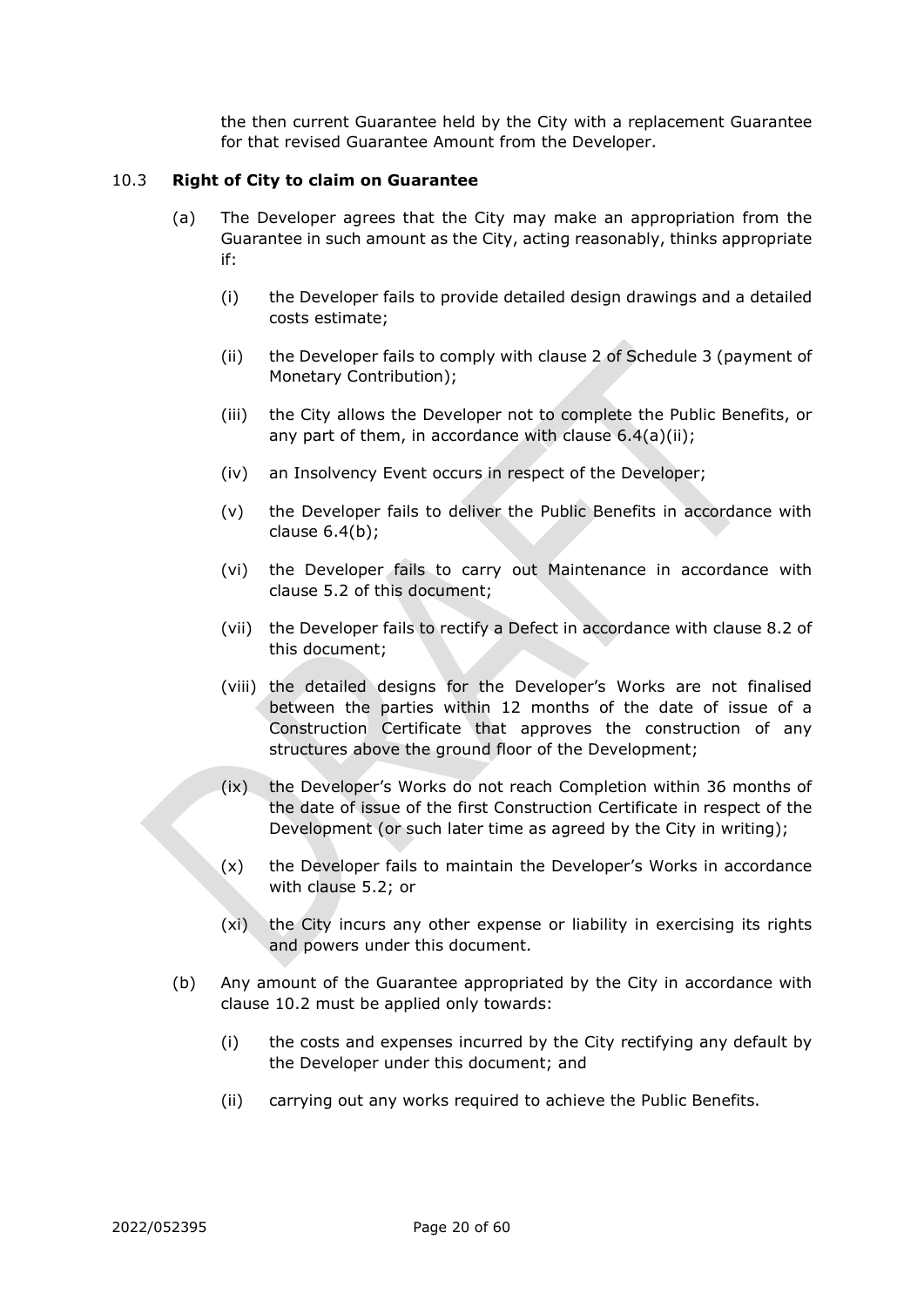# <span id="page-23-0"></span>10.4 **Expenditure by the City**

If the City claims on the Guarantee to Complete the Developer's Works, then the City:

- (a) is not required to expend more money than the Guarantee Amount and may elect not to carry out items of the Developer's Works to ensure that those works can be carried out for an amount equal to or less than the Guarantee Amount; or
- (b) may expend more than the Guarantee Amount. If the City expends more money than the Guarantee Amount then the amount in excess of the Guarantee Amount will be deemed to be a debt due and owing to the City by the Developer.

## <span id="page-23-1"></span>10.5 **Top-up and return of Guarantee**

- (a) If the City calls upon the Guarantee in accordance with this clause [10](#page-21-1) then the Developer must immediately provide to the City a replacement Guarantee to ensure that, at all times until the Guarantee is released in accordance with paragraph [\(b\),](#page-23-5) the City is in possession of a Guarantee for a face value equivalent to the Guarantee Amount.
- <span id="page-23-5"></span>(b) If:
	- (i) the monies secured by the Guarantee have not been expended;
	- (ii) the City has concurred with Completion in accordance with clause [6.3\(a\)\(i\)](#page-18-5) of this document, taking into account any approved non-completion of Public Benefits approved by clause [6.4\(a\)](#page-18-2) of this document; and
	- (iii) the City has been provided with the security for the Defects Liability Period in accordance with clause [8.1,](#page-19-2)

then the City will promptly return the Guarantee to the Developer following the issue of a notice pursuant to clause [6.3\(a\)\(i\)](#page-18-5) of this document.

(c) If, following expiry of the Defects Liability Period, the City is satisfied that all defects have been rectified in accordance with clause [8](#page-19-1) then the City must promptly return to the Developer the portion of the Guarantee retained by the City as security for the Defects Liability Period.

#### <span id="page-23-2"></span>11. **DISPUTE RESOLUTION**

#### <span id="page-23-3"></span>11.1 **Application**

Any Dispute must be determined in accordance with the procedure in this clause [11.](#page-23-2)

#### <span id="page-23-4"></span>11.2 **Negotiation**

(a) If any Dispute arises, a party to the Dispute (**Referring Party**) may by giving notice to the other party or parties to the Dispute (**Dispute Notice**)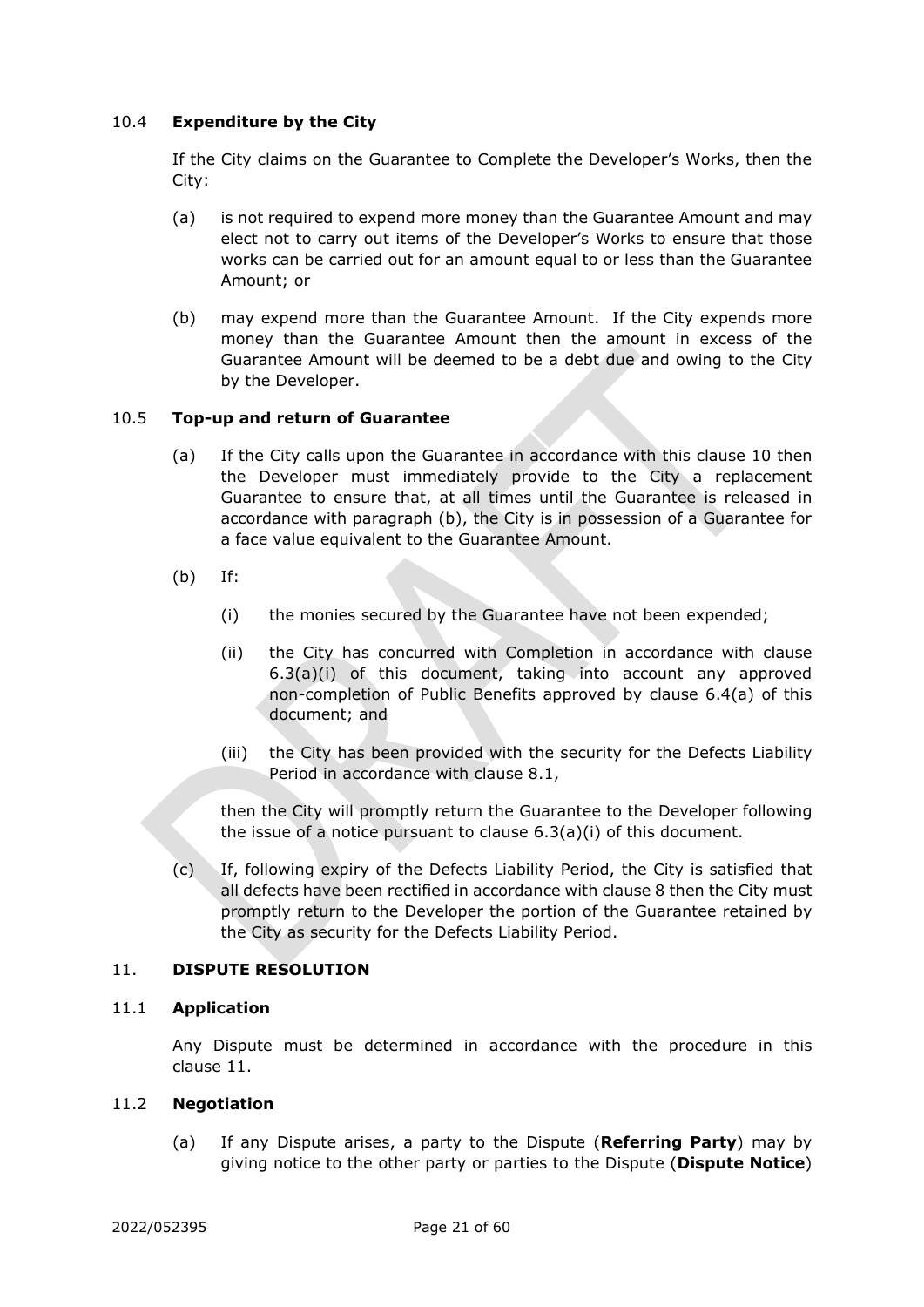refer the Dispute to the Developer's Representative and the City's Representative for resolution. The Dispute Notice must:

- (i) be in writing;
- (ii) state that it is given pursuant to this clause [11;](#page-23-2) and
- (iii) include or be accompanied by reasonable particulars of the Dispute including:
	- (A) a brief description of the circumstances in which the Dispute arose;
	- (B) references to any:
		- (aa) provisions of this document; and
		- (bb) acts or omissions of any person,

relevant to the Dispute; and

- (C) where applicable, the amount in dispute (whether monetary or any other commodity) and if not precisely known, the best estimate available.
- (b) Within 10 Business Days of the Referring Party issuing the Dispute Notice (**Resolution Period**), the Developer's Representative and the City's Representative must meet at least once to attempt to resolve the Dispute.
- (c) The Developer's Representative and the City's Representative may meet more than once to resolve a Dispute. The Developer's Representative and the City's Representative may meet in person, via telephone, videoconference, internet-based instant messaging or any other agreed means of instantaneous communication to effect the meeting.

#### <span id="page-24-0"></span>11.3 **Not use information**

The purpose of any exchange of information or documents or the making of any offer of settlement under this clause [11](#page-23-2) is to attempt to settle the Dispute. Neither party may use any information or documents obtained through any dispute resolution process undertaken under this clause [11](#page-23-2) for any purpose other than in an attempt to settle the Dispute.

#### <span id="page-24-1"></span>11.4 **Condition precedent to litigation**

Subject to clause [11.5,](#page-25-0) a party must not commence legal proceedings in respect of a Dispute unless:

- (a) a Dispute Notice has been given; and
- (b) the Resolution Period has expired.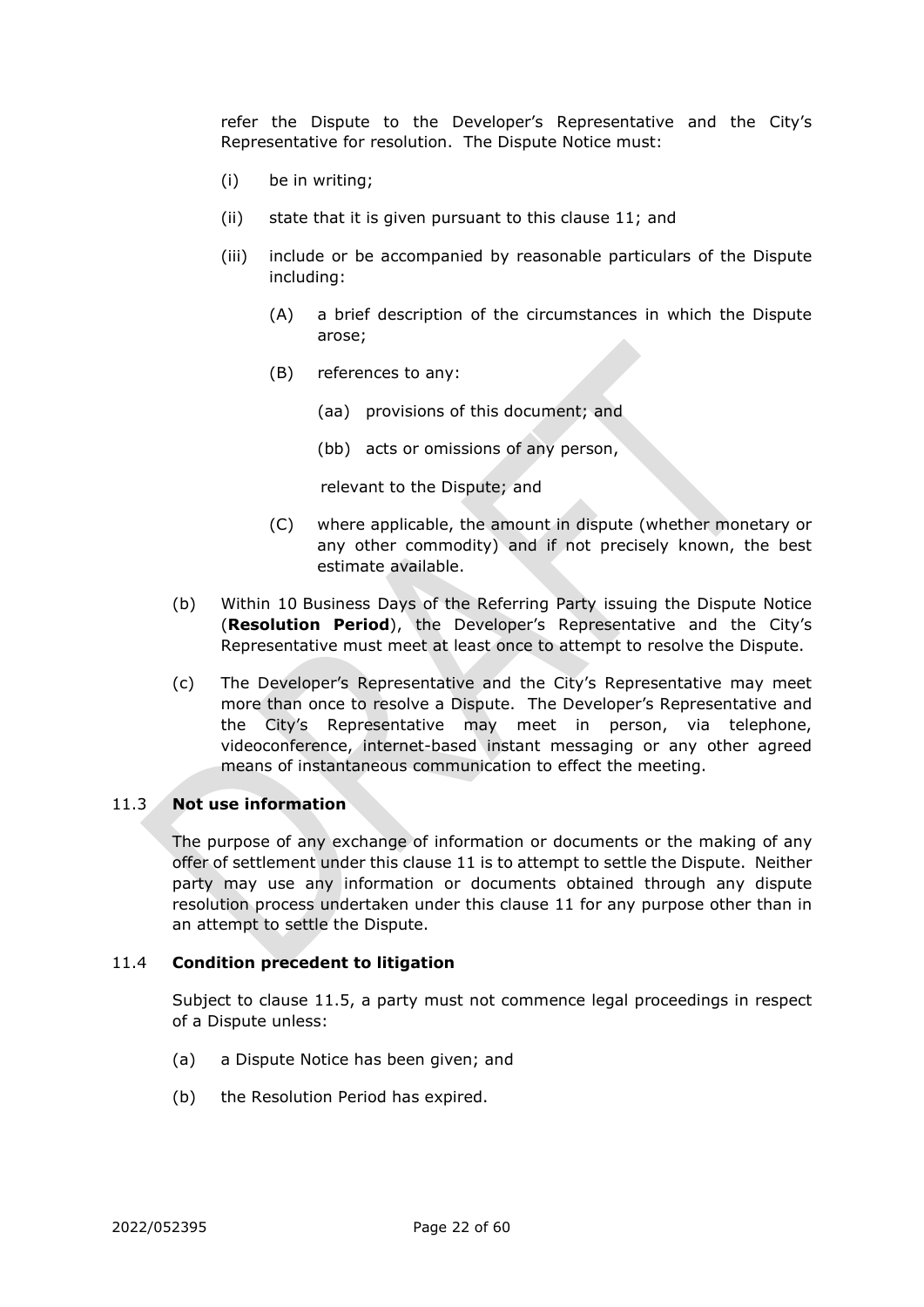#### <span id="page-25-0"></span>11.5 **Summary or urgent relief**

Nothing in this clause [11](#page-23-2) will prevent a party from instituting proceedings to seek urgent injunctive, interlocutory or declaratory relief in respect of a Dispute.

# <span id="page-25-1"></span>12. **TAXES AND GST**

#### <span id="page-25-5"></span><span id="page-25-2"></span>12.1 **Responsibility for Taxes**

- (a) The Developer is responsible for any and all Taxes and other like liabilities which may arise under any Commonwealth or State legislation (as amended from time to time) as a result of or in connection with this document or the Public Benefits.
- (b) The Developer must indemnify the City in relation to any claims, liabilities and costs (including penalties and interest) arising as a result of any Tax or other like liability for which the Developer is responsible under clause [12.1\(a\).](#page-25-5)

## <span id="page-25-3"></span>12.2 **GST free supply**

To the extent that Divisions 81 and 82 of the GST Law apply to a supply made under this document:

- (a) no additional amount will be payable by a party on account of GST; and
- (b) no tax invoices will be exchanged between the parties.

#### <span id="page-25-4"></span>12.3 **Supply subject to GST**

To the extent that clause [12.2](#page-25-3) does not apply to a supply made under this document, this clause [12.3](#page-25-4) will apply.

- <span id="page-25-6"></span>(a) If one party (**Supplying Party**) makes a taxable supply and the consideration for that supply does not expressly include GST, the party that is liable to provide the consideration (**Receiving Party**) must also pay an amount (**GST Amount**) equal to the GST payable in respect of that supply.
- (b) Subject to first receiving a tax invoice or adjustment note as appropriate, the receiving party must pay the GST amount when it is liable to provide the consideration.
- (c) If one party must indemnify or reimburse another party (**Payee**) for any loss or expense incurred by the Payee, the required payment does not include any amount which the Payee (or an entity that is in the same GST group as the Payee) is entitled to claim as an input tax credit, but will be increased under clause [12.3\(a\)](#page-25-6) if the payment is consideration for a taxable supply.
- (d) If an adjustment event arises in respect of a taxable supply made by a Supplying Party, the GST Amount payable by the Receiving Party under clause [12.3\(a\)](#page-25-6) will be recalculated to reflect the adjustment event and a payment will be made by the Receiving Party to the Supplying Party, or by the Supplying Party to the Receiving Party, as the case requires.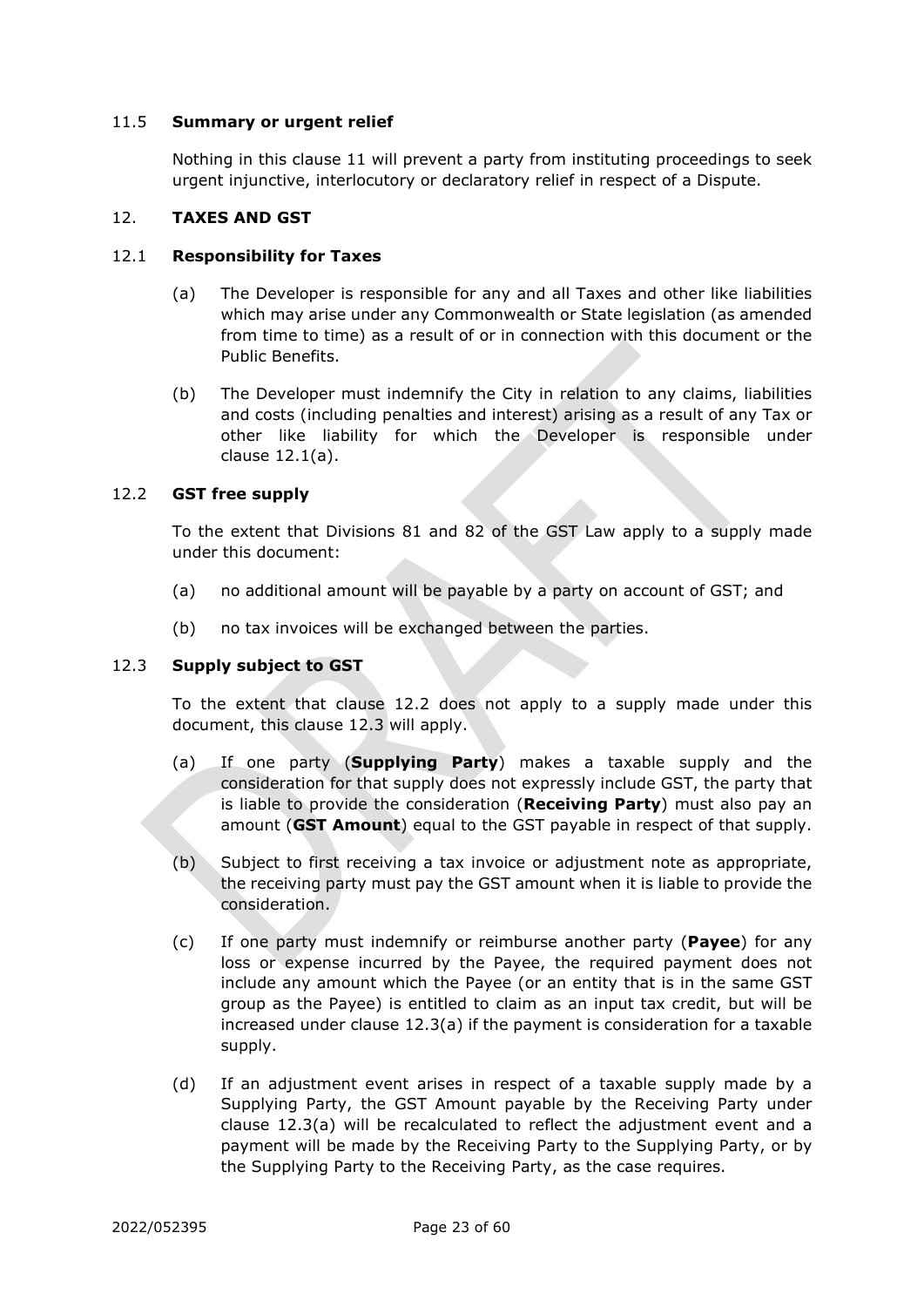- (e) The Developer will assume the City is not entitled to any input tax credit when calculating any amounts payable under this clause [12.3.](#page-25-4)
- (f) In this document:
	- (i) consideration includes non-monetary consideration, in respect of which the parties must agree on a market value, acting reasonably; and
	- (ii) in addition to the meaning given in the GST Act, the term "GST" includes a notional liability for GST.

# <span id="page-26-0"></span>13. **DEALINGS**

## <span id="page-26-1"></span>13.1 **Dealing by the City**

- (a) The City may Deal with its interest in this document without the consent of the Developer if the Dealing is with a Government Agency. The City must give the Developer notice of the Dealing within ten Business Days of the date of the Dealing.
- (b) The City may not otherwise Deal with its interest in this document without the written consent of the Developer, such consent not to be unreasonably withheld or delayed.

## <span id="page-26-2"></span>13.2 **Dealing by the Developer**

- (a) Prior to registration of this document in accordance with clause [9,](#page-20-0) the Developer must not Deal with this document or the Land without:
	- $(i)$  the prior written consent of the City; and
	- (ii) the City, the Developer and the third party the subject of the Dealing entering into a Deed of Consent to the Dealing on terms acceptable to the City.
- (b) On and from registration of this document in accordance with clause [9:](#page-20-0)
	- (i) the Developer may Deal with this document without the consent of the City only as a result of the sale of the whole of the Land (without subdivision) to a purchaser of the Land;
	- (ii) the Developer may register a plan of strata subdivision, and the City consents to this document remaining registered only on the certificate of title to the common property of the strata plan upon registration of the strata plan; and
	- (iii) the Developer must not otherwise Deal with this document to a third party that is not a purchaser of the whole or any part of the Land without:
		- (A) the prior written consent of the City; and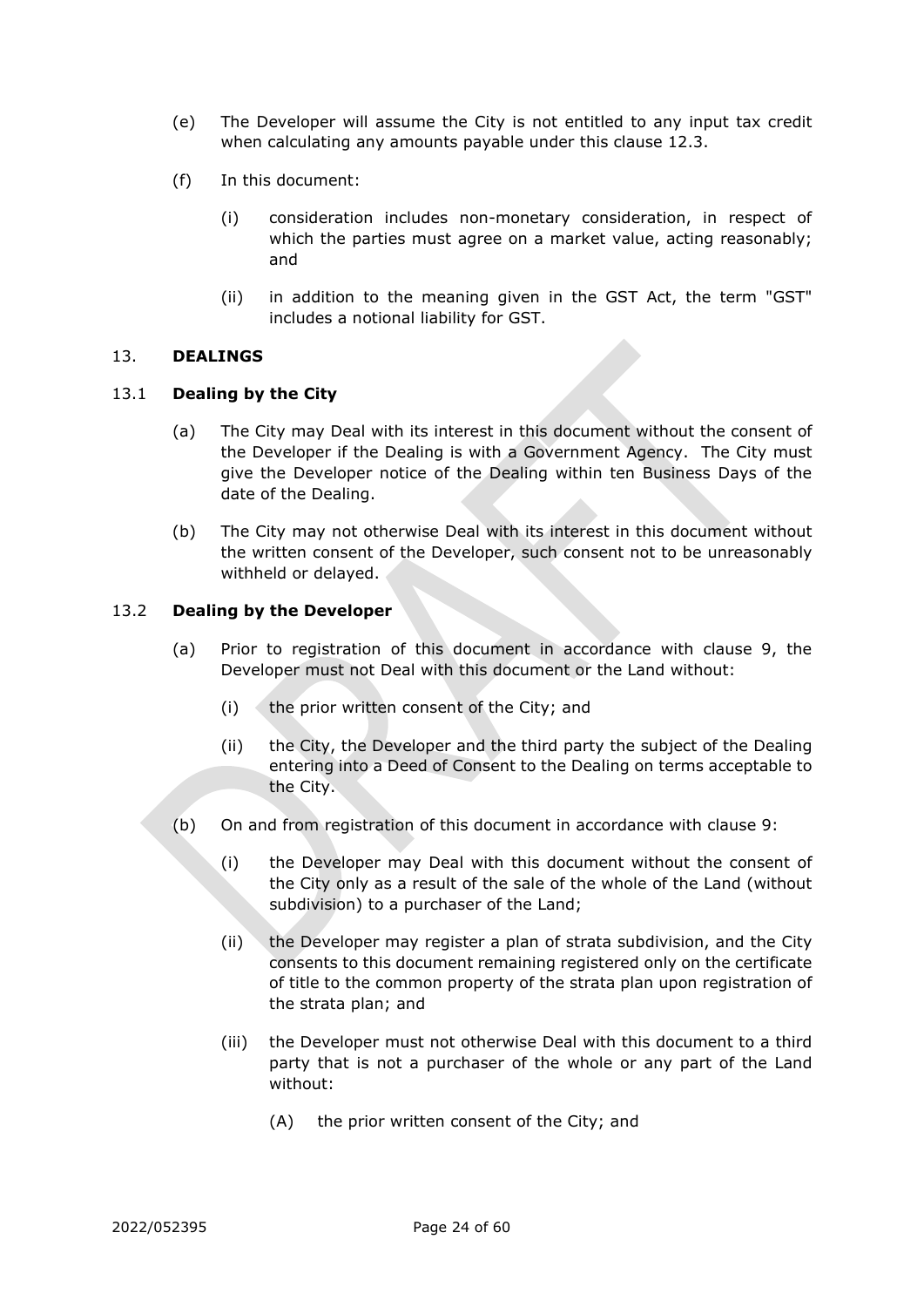- (B) the City, the Developer and the third party the subject of the Dealing entering into a Deed of Consent to the Dealing on terms acceptable to the City.
- (c) On provision of an itemised invoice by the City, the Developer must pay the City's costs and expenses relating to any consent or documentation required due to the operation of this clause [13.2.](#page-26-2)

# <span id="page-27-0"></span>14. **TERMINATION**

- (a) The City may terminate this document by notice in writing to the Developer if the amended Sydney LEP is:
	- (i) Subsequently amended by an environmental planning instrument made after the planning Proposal in a way that prevents the Development from proceeding; or
	- (ii) Declared to be invalid by a court of competent jurisdiction.
- (b) If the City terminates this document under clause 14(a) then:
	- (i) the rights of each party that arose before the termination or which may arise at any future time for any breach or non-observance of obligations occurring prior to the termination are not affected;
	- (ii) the Developer must take all steps reasonably necessary to minimise any loss that the City may suffer as a result of the termination of this document;
	- (iii) the City will return the Guarantee to the Developer after first deducting any amounts owing to the City or costs incurred by the City by operation of this document. If in exercising its rights under this document the City expends more money than the Guarantee Amount then the amount in excess of the Guarantee Amount will be deemed to be a debt due and owing to the City by the Developer; and
	- (iv) the City will, at the Developer's cost, do all things reasonably required to remove this document from the certificate of title to the Land.

# <span id="page-27-1"></span>15. **CONFIDENTIALITY, DISCLOSURES AND PRIVACY**

# <span id="page-27-2"></span>15.1 **Use and disclosure of Confidential Information**

A party (**receiving party**) which acquires Confidential Information of another party (**disclosing party**) must not:

- (a) use any of the Confidential Information except to the extent necessary to exercise its rights and perform its obligations under this document; or
- (b) disclose any of the Confidential Information except in accordance with clauses [15.2](#page-28-0) or [15.3.](#page-28-1)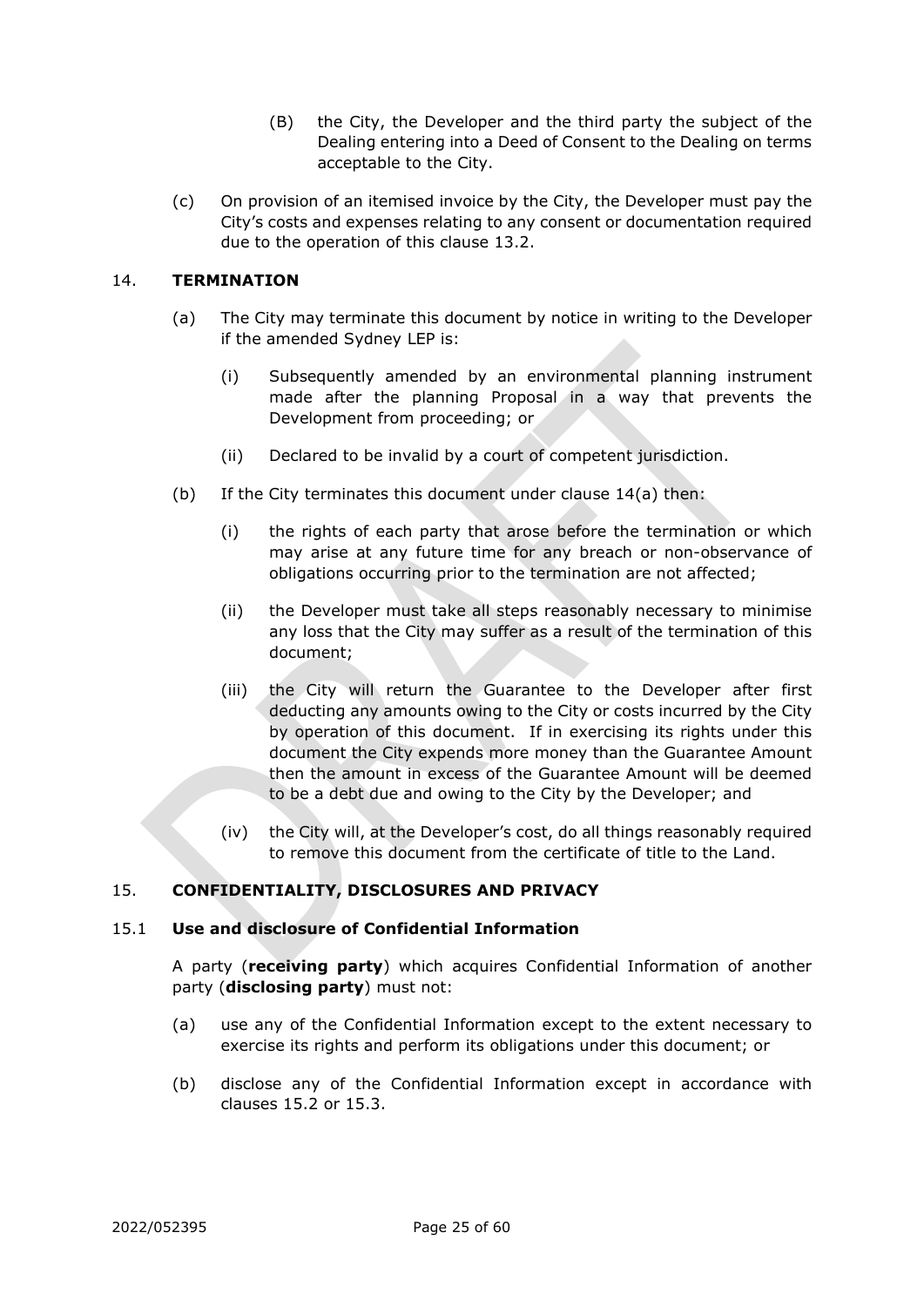## <span id="page-28-2"></span><span id="page-28-0"></span>15.2 **Disclosures to personnel and advisers**

- (a) The receiving party may disclose Confidential Information to an officer, employee, agent, contractor, or legal, financial or other professional adviser if:
	- (i) the disclosure is necessary to enable the receiving party to perform its obligations or to exercise its rights under this document; and
	- (ii) prior to disclosure, the receiving party informs the person of the receiving party's obligations in relation to the Confidential Information under this document and obtains an undertaking from the person to comply with those obligations.
- <span id="page-28-3"></span>(b) The receiving party:
	- (i) must ensure that any person to whom Confidential Information is disclosed under clause [15.2\(a\)](#page-28-2) keeps the Confidential Information confidential and does not use it for any purpose other than as permitted under clause [15.2\(a\);](#page-28-2) and
	- (ii) is liable for the actions of any officer, employee, agent, contractor or legal, financial or other professional adviser that causes a breach of the obligations set out in clause [15.2\(b\)\(i\).](#page-28-3)

#### <span id="page-28-5"></span><span id="page-28-1"></span>15.3 **Disclosures required by law**

- (a) Subject to clause [15.3](#page-28-1)[\(b\),](#page-28-4) the receiving party may disclose Confidential Information that the receiving party is required to disclose:
	- (i) by law or by order of any court or tribunal of competent jurisdiction; or
	- (ii) by any Government Agency, stock exchange or other regulatory body.
- <span id="page-28-4"></span>(b) If the receiving party is required to make a disclosure under clause [15.3\(a\),](#page-28-5) the receiving party must:
	- (i) to the extent possible, notify the disclosing party immediately it anticipates that it may be required to disclose any of the Confidential Information;
	- (ii) consult with and follow any reasonable directions from the disclosing party to minimise disclosure; and
	- (iii) if disclosure cannot be avoided:
		- (A) only disclose Confidential Information to the extent necessary to comply; and
		- (B) use reasonable efforts to ensure that any Confidential Information disclosed is kept confidential.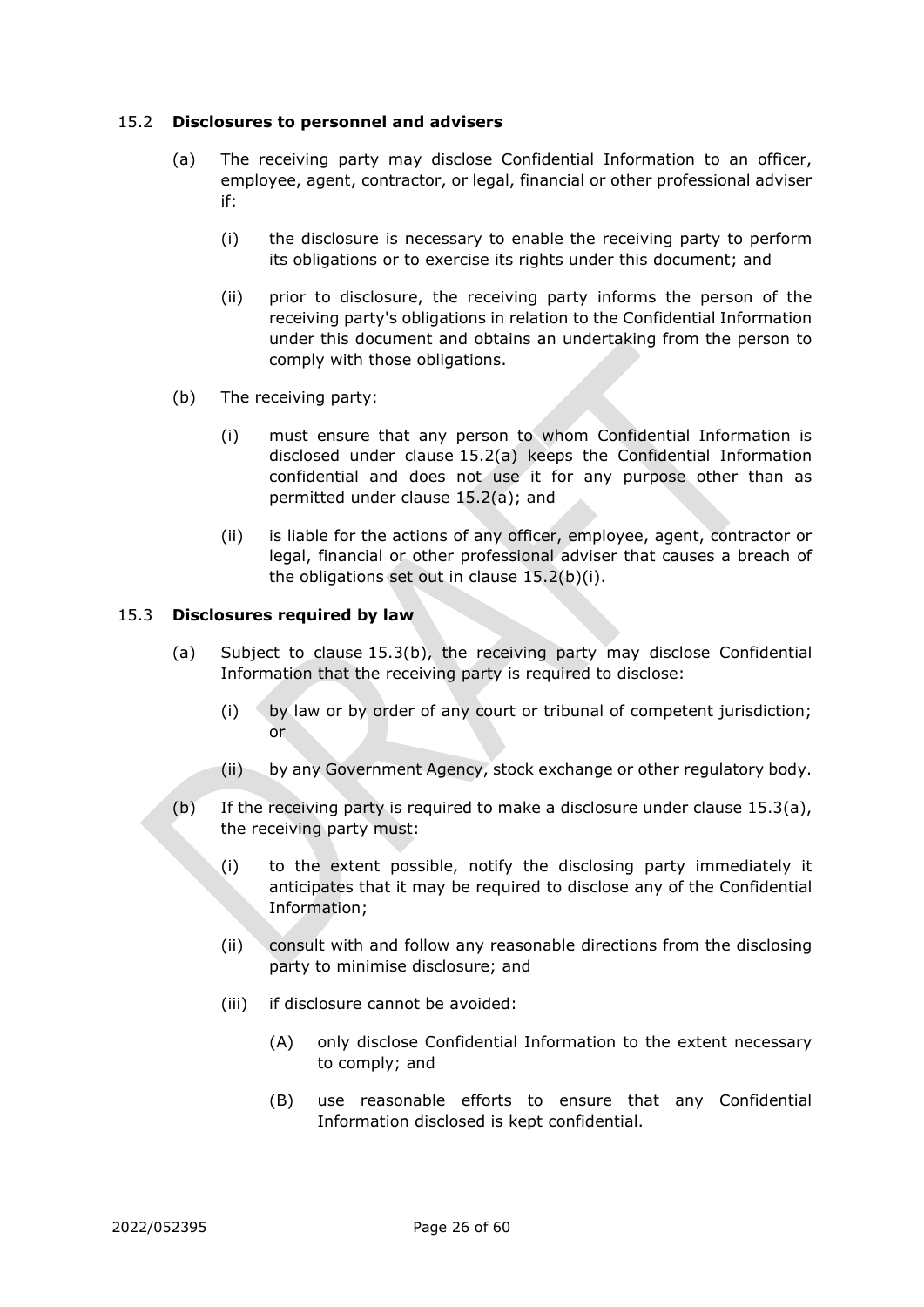#### <span id="page-29-0"></span>15.4 **Receiving party's return or destruction of documents**

On termination of this document the receiving party must immediately:

- (a) deliver to the disclosing party all documents and other materials containing, recording or referring to Confidential Information; and
- (b) erase or destroy in another way all electronic and other intangible records containing, recording or referring to Confidential Information,

which are in the possession, power or control of the receiving party or of any person to whom the receiving party has given access.

#### <span id="page-29-1"></span>15.5 **Security and control**

The receiving party must:

- (a) keep effective control of the Confidential Information; and
- (b) ensure that the Confidential Information is kept secure from theft, loss, damage or unauthorised access or alteration.

#### <span id="page-29-2"></span>15.6 **Media releases**

The Developer must not issue any information, publication, document or article for publication in any media concerning this document or the Public Benefits without the City's prior written consent (which will not be unreasonably withheld).

#### <span id="page-29-3"></span>15.7 **Privacy**

- (a) Without limiting its obligations at law with respect to privacy and the protection of Personal Information, the Developer:
	- (i) must not, directly or indirectly collect, use or disclose any Personal Information under or in connection with this document except to the extent necessary to perform its obligations under this document; and
	- (ii) must in the delivery of the Public Benefits and the performance of all its other obligations under this document comply with the Privacy Laws and must not do any act or engage in any practice that would breach the Privacy Laws or which if done or engaged in by the City would be a breach of any Privacy Laws.

#### <span id="page-29-4"></span>16. **NOTICES**

(a) A notice, consent or other communication under this document is only effective if it is in writing, signed and either left at the addressee's address or sent to the addressee by mail or email. If it is sent by mail, it is taken to have been received 5 Business Days after it is posted. If it is sent by email, it is taken to have been received the same day the email was sent, provided that the sender has not received a delivery failure notice (or similar), unless the time of receipt is after 5:00pm in which case it is taken to be received on the next Business Day.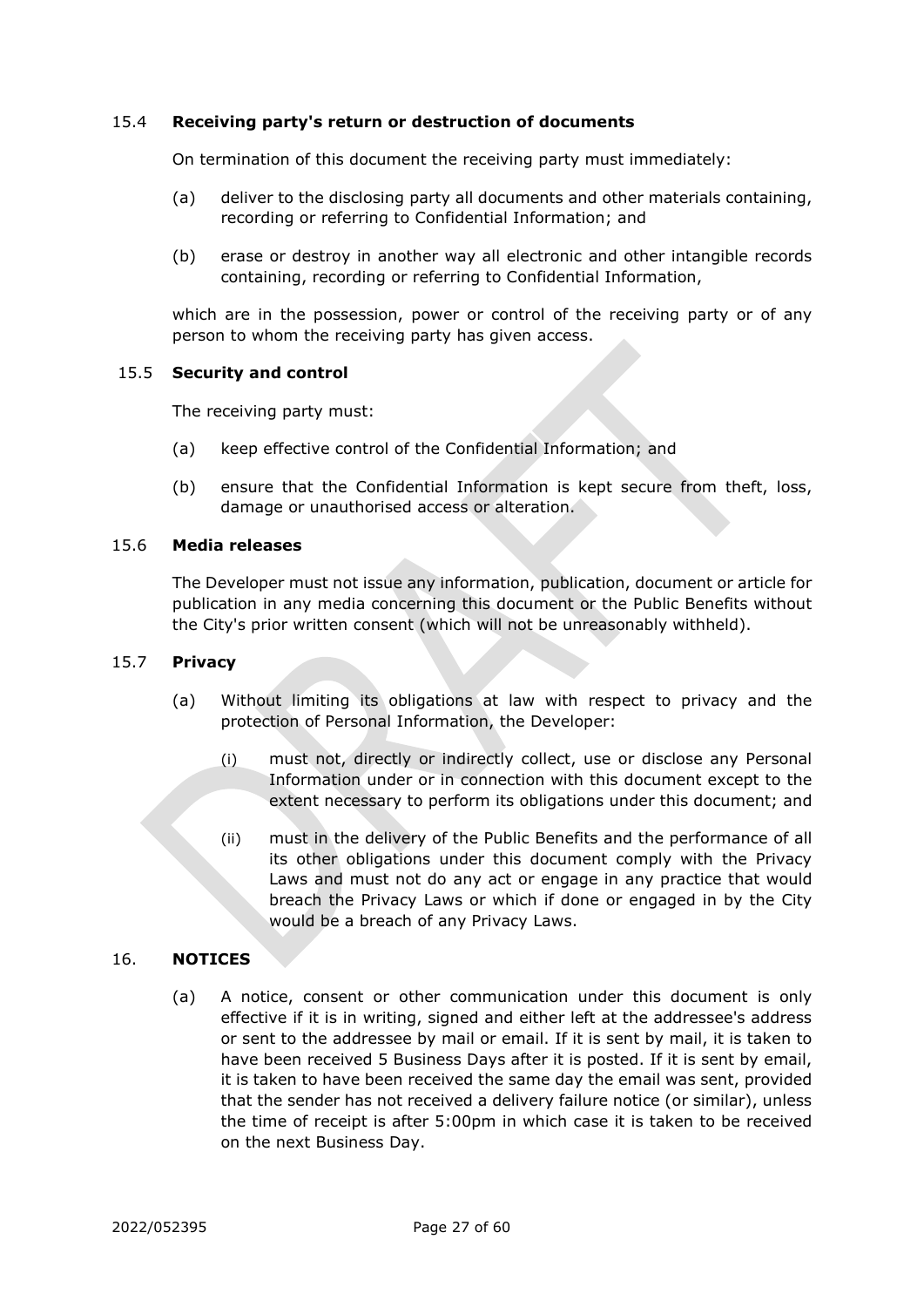(b) A person's address and email address are those set out in [Schedule 1](#page-37-1) for the City's Representative and the Developer's Representative, or as the person notifies the sender in writing from time to time.

# <span id="page-30-0"></span>17. **CHAIN OF RESPONSIBILITY**

- (a) In this clause:
	- (i) **Chain of Responsibility** means legislation that extends liability for Road Law offences to all parties whose actions, inactions or demands influence conduct on the road particularly in relation to speed, fatigue, vehicle standards, vehicle roadworthiness, load restraint, and mass and dimension.
	- (ii) **HVNL** means the *Heavy Vehicle National Law* (NSW), regulations and other instruments under it including any codes of practice and any consolidations, amendments, re-enactments or replacements.
	- (iii) **Heavy Vehicle** has the meaning given to it in the HNVL.
	- (iv) **Road Law** means any law, regulation or rule relating to the use of a road, restrictions on driving hours (in whichever legislative instrument those requirements may appear), mass, load and restraint requirements for the carriage of goods, dangerous goods, environmental impacts and speed and traffic requirements and includes the HVNL.
- <span id="page-30-1"></span>(b) The Developer must in connection with any activity carried out under or in relation to this document on land owned by the City:
	- (i) comply with all Chain of Responsibility legislation and must ensure that any activity relating to a Heavy Vehicle used in connection with this document is undertaken in accordance with all applicable Chain of Responsibility obligations (including any fatigue, speed, mass, dimension or load restraint requirements);
	- (ii) not ask, direct or require (directly or indirectly) the driver of a Heavy Vehicle or a party in the Chain of Responsibility to do or not do something the Developer knows, or ought reasonably to know, would have the effect of causing the driver to contravene their Chain of Responsibility obligations, including to breach any fatigue, speed, mass, dimension or load restraint requirements;
	- (iii) ensure that any subcontractors (where any Heavy Vehicle activities are sub-contracted under this document) are contractually bound by similar Chain of Responsibility obligations to those set out in this clause [17\(b\).](#page-30-1)
- (c) The Developer will ensure that it has proper processes in place to manage its Chain of Responsibility obligations under this clause 17.
- (d) The Developer must provide the City, upon request, with all information and documentation reasonably required by the City to monitor or audit compliance with this clause (including permitting inspections of vehicles and business premises).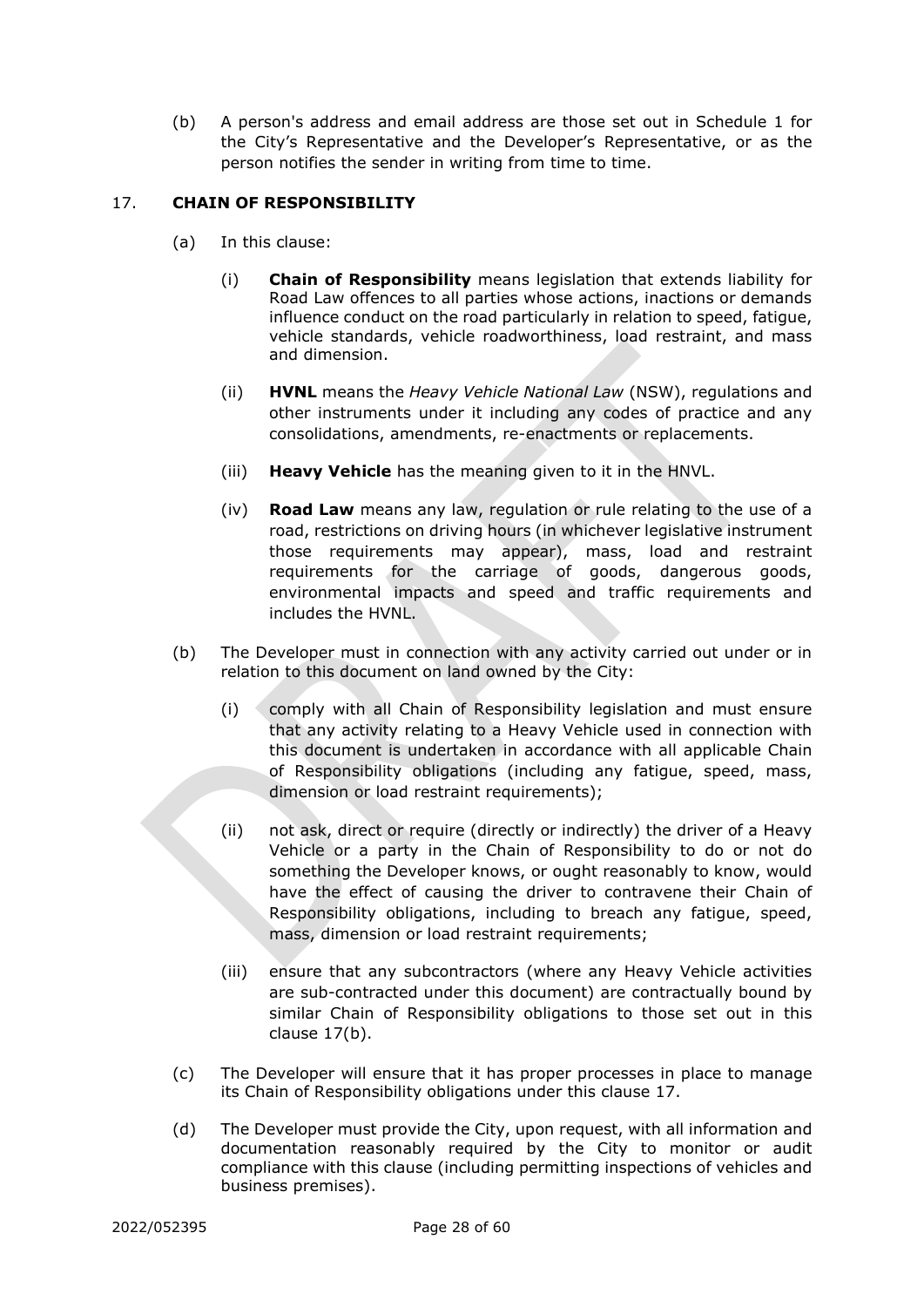#### <span id="page-31-0"></span>18. **GENERAL**

#### <span id="page-31-1"></span>18.1 **Governing law**

- (a) This document is governed by the laws of New South Wales.
- (b) Each party submits to the exclusive jurisdiction of the courts exercising jurisdiction in New South Wales, and any court that may hear appeals from any of those courts, for any proceedings in connection with this document, and waives any right it might have to claim that those courts are an inconvenient forum.

#### <span id="page-31-2"></span>18.2 **Access to information**

In accordance with section 121 of the *Government Information (Public Access) Act 2009 (NSW)*, the Developer agrees to allow the City immediate access to the following information contained in records held by the Developer:

- (a) information that relates directly to the delivery of the Public Benefits by the Developer;
- (b) information collected by the Developer from members of the public to whom the Developer provides, or offers to provide, services on behalf of the City; and
- (c) information received by the Developer from the City to enable the Developer to deliver the Public Benefits.

#### <span id="page-31-3"></span>18.3 **Liability for expenses**

- (a) The Developer must pay its own and the City's expenses incurred in negotiating, executing, registering, releasing, administering and enforcing this document.
- (b) The Developer must pay for all reasonable costs and expenses associated with the preparation and giving of public notice of this document and the explanatory note prepared in accordance with the Regulations and for any consent the City is required to provide under this document.

#### <span id="page-31-4"></span>18.4 **Relationship of parties**

- (a) Nothing in this document creates a joint venture, partnership, or the relationship of principal and agent, or employee and employer between the parties; and
- (b) No party has the authority to bind any other party by any representation, declaration or admission, or to make any contract or commitment on behalf of any other party or to pledge any other party's credit.

#### <span id="page-31-5"></span>18.5 **Giving effect to this document**

Each party must do anything (including execute any document), and must ensure that its employees and agents do anything (including execute any document), that the other party may reasonably require to give full effect to this document.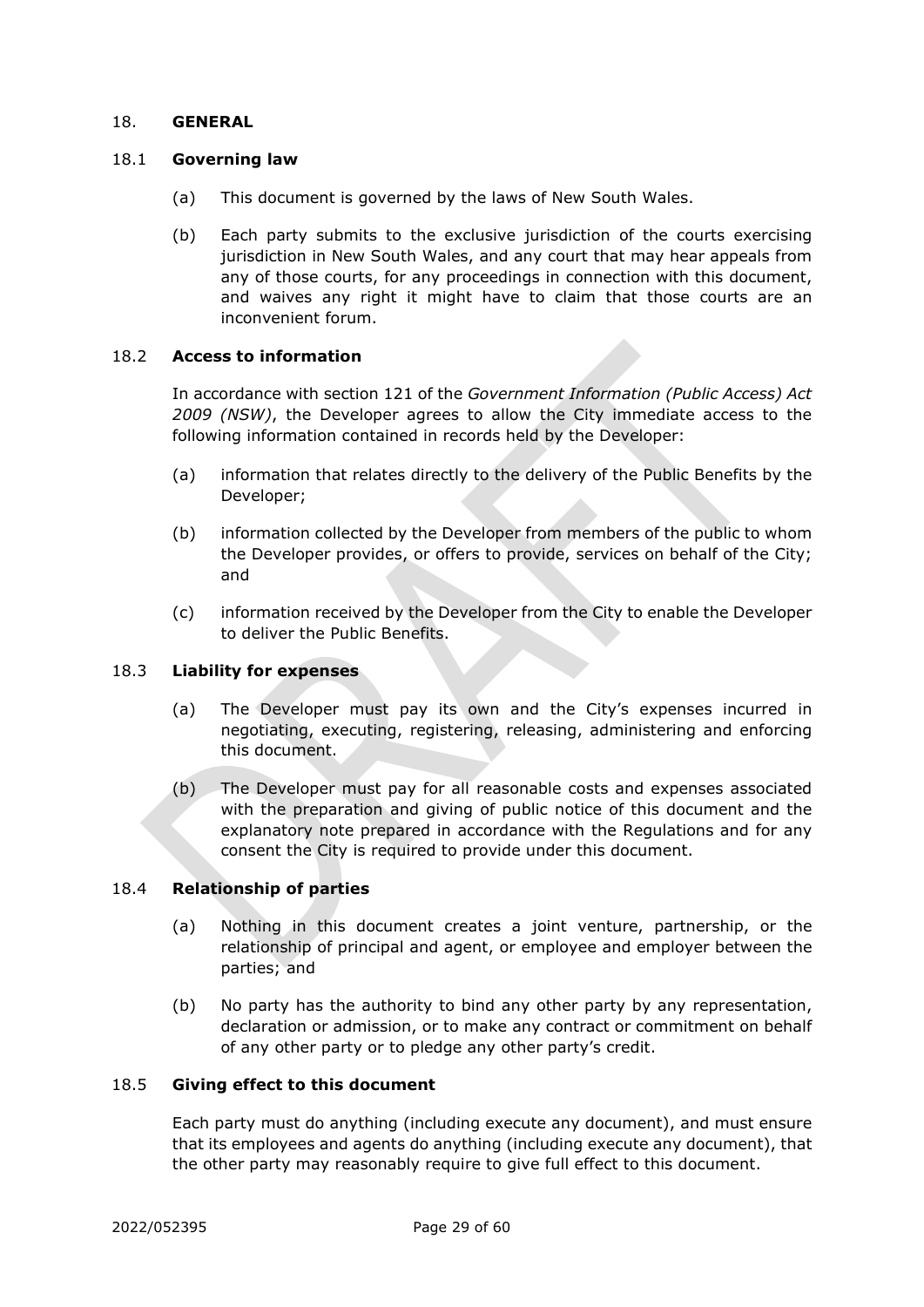# <span id="page-32-0"></span>18.6 **Time for doing acts**

- (a) If:
	- (i) the time for doing any act or thing required to be done; or
	- (ii) a notice period specified in this document,

expires on a day other than a Business Day, the time for doing that act or thing or the expiration of that notice period is extended until the following Business Day.

(b) If any act or thing required to be done is done after 5pm on the specified day, it is taken to have been done on the following Business Day.

#### <span id="page-32-1"></span>18.7 **Severance**

If any clause or part of any clause is in any way unenforceable, invalid or illegal, it is to be read down so as to be enforceable, valid and legal. If this is not possible, the clause (or where possible, the offending part) is to be severed from this document without affecting the enforceability, validity or legality of the remaining clauses (or parts of those clauses) which will continue in full force and effect.

#### <span id="page-32-2"></span>18.8 **Preservation of existing rights**

The expiration or termination of this document does not affect any right that has accrued to a party before the expiration or termination date.

#### <span id="page-32-3"></span>18.9 **No merger**

Any right or obligation of any party that is expressed to operate or have effect on or after the completion, expiration or termination of this document for any reason, will not merge on the occurrence of that event but will remain in full force and effect.

#### <span id="page-32-4"></span>18.10 **Waiver of rights**

A right may only be waived in writing, signed by the party giving the waiver, and:

- (a) no other conduct of a party (including a failure to exercise, or delay in exercising, the right) operates as a waiver of the right or otherwise prevents the exercise of the right;
- (b) a waiver of a right on one or more occasions does not operate as a waiver of that right if it arises again; and
- (c) the exercise of a right does not prevent any further exercise of that right or of any other right.

#### <span id="page-32-5"></span>18.11 **Operation of this document**

(a) This document contains the entire agreement between the parties about its subject matter. Any previous understanding, agreement, representation or warranty relating to that subject matter is replaced by this document and has no further effect.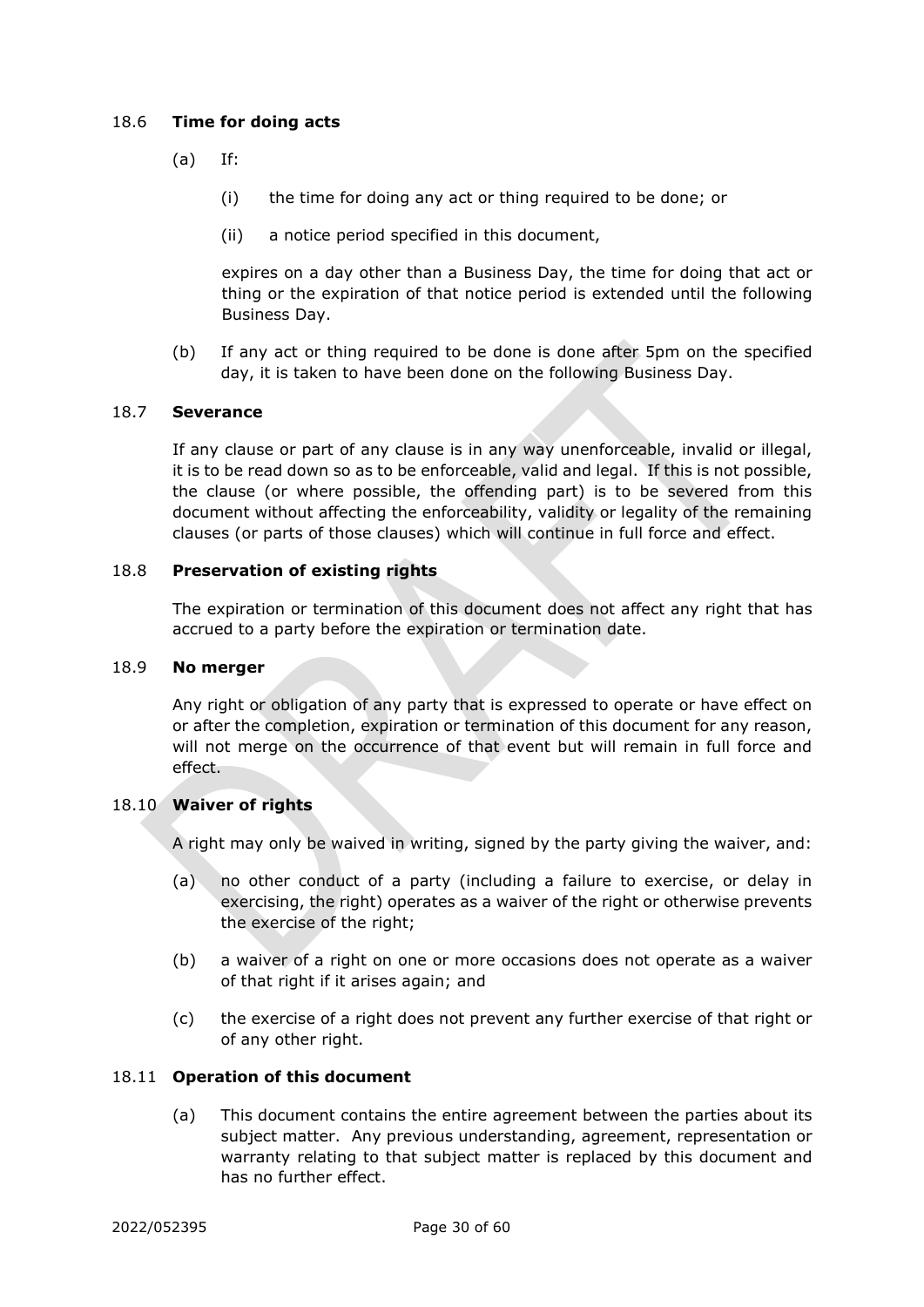- (b) Any right that a person may have under this document is in addition to, and does not replace or limit, any other right that the person may have.
- (c) Any provision of this document which is unenforceable or partly unenforceable is, where possible, to be severed to the extent necessary to make this document enforceable, unless this would materially change the intended effect of this document.

#### <span id="page-33-0"></span>18.12 **Operation of indemnities**

- (a) Each indemnity in this document survives the expiry or termination of this document.
- (b) A party may recover a payment under an indemnity in this document before it makes the payment in respect of which the indemnity is given.

#### <span id="page-33-1"></span>18.13 **Inconsistency with other documents**

Unless the contrary intention is expressed, if there is an inconsistency between any of one or more of:

- (a) this document;
- (b) any Schedule to this document; and
- (c) the provisions of any other document of the Developer,

the order of precedence between them will be the order listed above, this document having the highest level of precedence.

# <span id="page-33-2"></span>18.14 **No fetter**

Nothing in this document in any way restricts or otherwise affects the City's unfettered discretion to exercise its statutory powers as a public authority.

#### <span id="page-33-3"></span>18.15 **Counterparts**

This document may be executed in counterparts.

#### <span id="page-33-4"></span>18.16 **Developer Limitation of Liability**

## 18.16.1 **The Trust Company (Australia) Limited as trustee for 167 Macquarie Street Trust**

(a) The Trust Company (Australia) Limited ("Trustee") enters into this document only in its capacity as Trustee of the 167 Macquarie Street Trust ("the Trust") and in no other capacity. A liability arising under or in connection with this document is limited to and can be enforced against Trustee only to the extent to which it can be satisfied out of property of the Trust out of which Trustee is actually indemnified for the liability. This limitation of Trustee's liability applies despite any other provision of this document and extends to all liabilities and obligations of Trustee in any way connected with any representation, warranty, conduct, omission, agreement or transaction related to this document.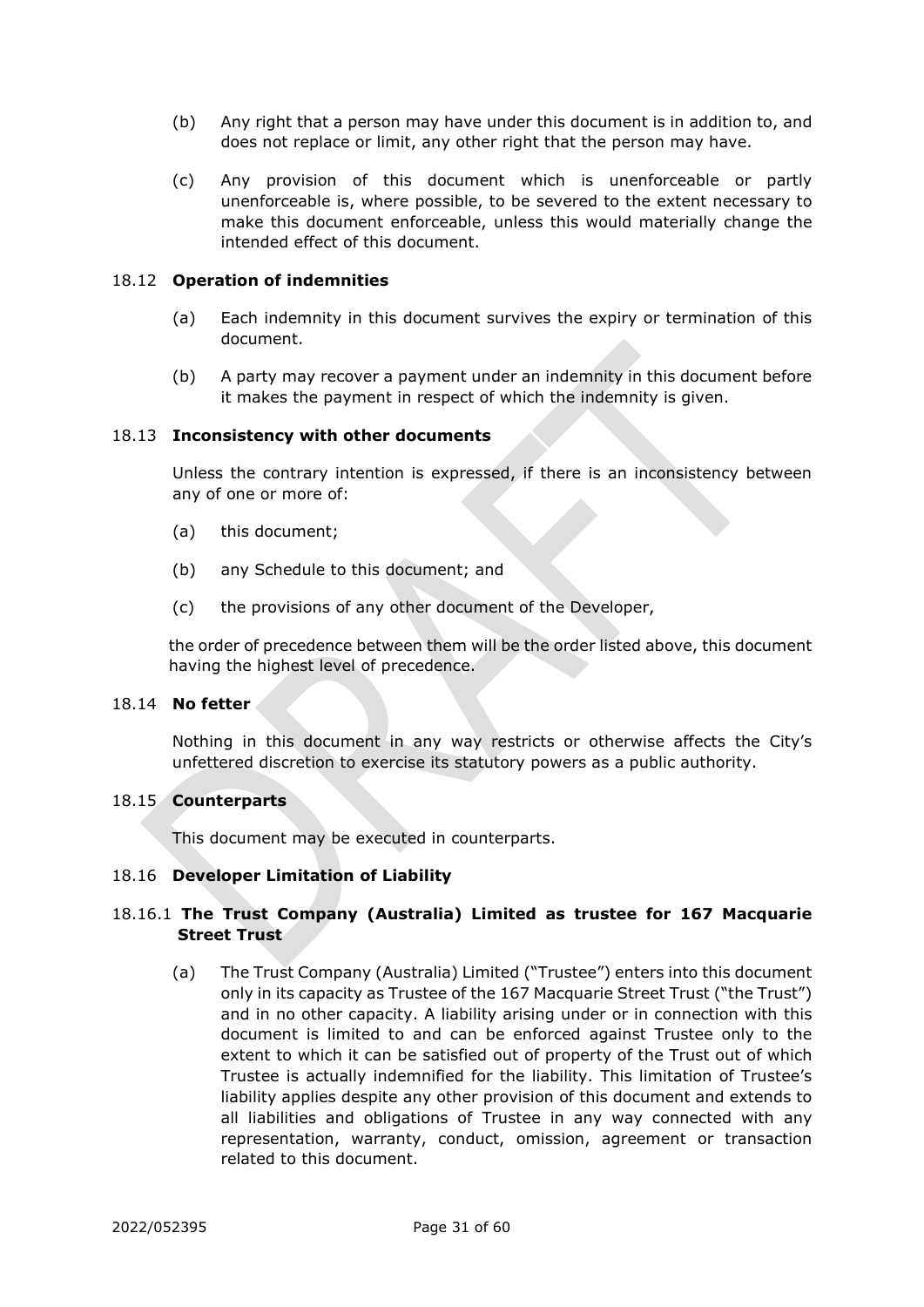- (b) The parties other than Trustee may not sue Trustee in any capacity other than as Trustee of the Trust, including seek the appointment of a receiver (except in relation to property of the Trust ), a liquidator, an administrator or any similar person to Trustee as Trustee or prove in any liquidation, administration or arrangement of or affecting Trustee (except in relation to property of the Trust ).
- (c) The provisions of this clause 18.16.1 shall, subject to clause 18.16.1(d), not apply to any obligation or liability of Trustee to the extent that it is not satisfied because under the constitution establishing the Trust or by operation of law there is a reduction in the extent of Trustee's indemnification out of the assets of the Trust , as a result of Trustee's failure to properly perform its duties as Trustee. For these purposes, it is agreed that Trustee cannot be regarded as having failed to properly perform its duties as Trustee to the extent to which any failure by Trustee to satisfy its obligations or breach of representation or warranty under this document has been caused or contributed to by a failure by any other party to fulfil its obligations under the document or any other act or omission of any other party.
- (d) Nothing in clause 18.16.1(c) shall make Trustee liable to any claim for an amount greater than the amount which the other parties would have been able to claim and recover from the assets of the Trust in relation to the relevant liability if Trustee's right of indemnification out of the assets of the Trust has not been prejudiced by Trustee's failure to properly perform its duties.
- (e) Trustee is not obliged to do or refrain from doing anything under this document (including incur any liability) unless Trustee's liability is limited in the same manner as set out in paragraphs 18.16.1 (a)-(d) of this clause.

# 18.16.2(A) **The Trust Company (Australia) Limited as custodian for DVP2 Chifley Investment Trust**

- (a) The Trust Company (Australia) Limited ("Custodian") enters into this agreement only as agent of Bieson Pty Limited as trustee of DVP2 Chifley Investment Trust ("Trustee"). The Custodian can only act in accordance with the terms of the agreement under which it is appointed as the Trustee's agent and is not liable under any circumstances to any party under this agreement. This limitation of the Custodian's liability applies despite any other provision of this agreement and extends to all liabilities and obligations of the Custodian in any way connected with any representation, warranty, conduct, omission, agreement or transaction related to this agreement.
- (b) The Custodian is not obliged to do or refrain from doing anything under this agreement (including, without limitation, incur any liability) unless the Custodian's liability is limited in the same manner as set out in clause 18.16.2(B).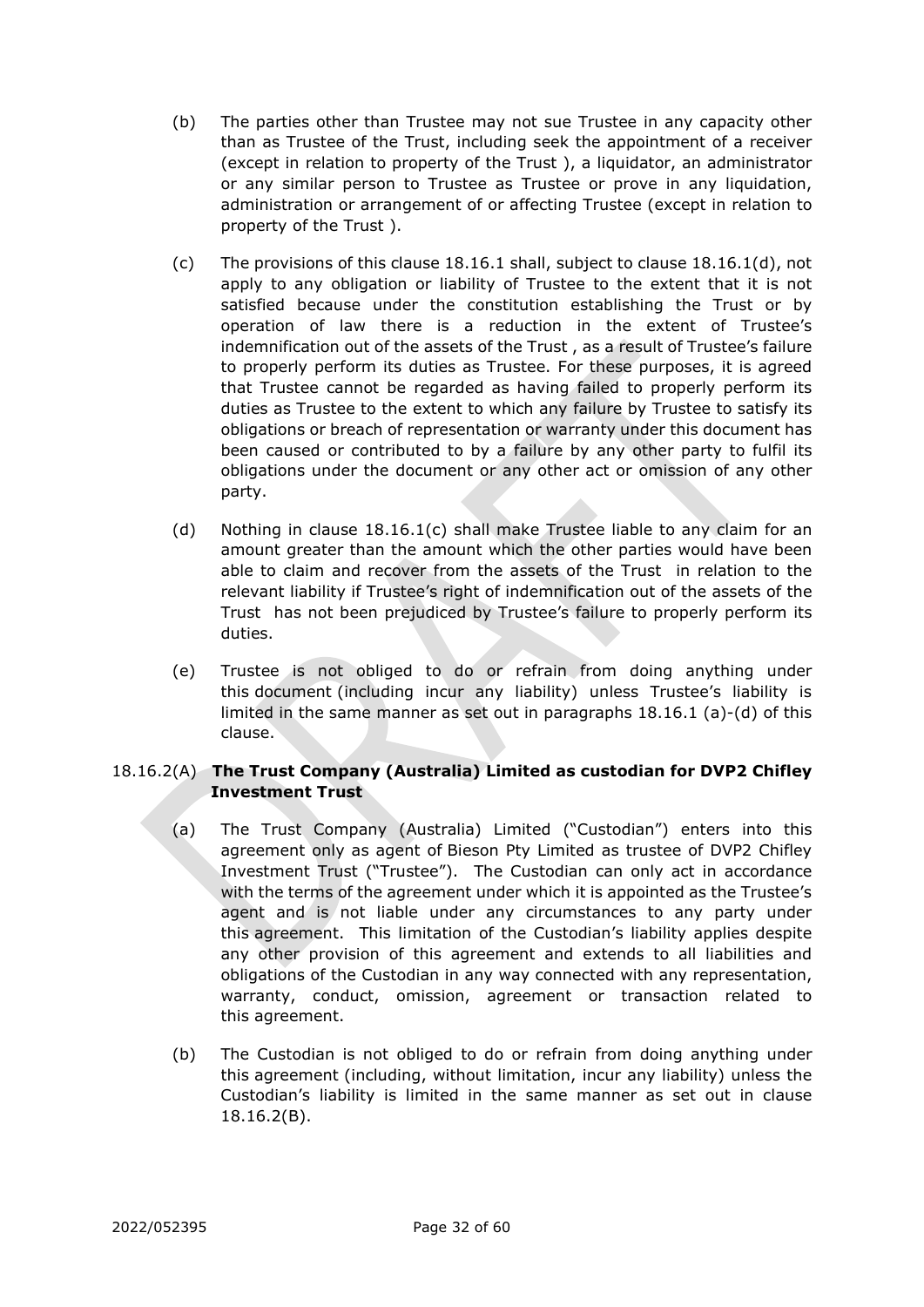- (c) No attorney, agent, receiver or receiver and manager appointed in accordance with this agreement has authority to act on behalf of the Custodian in a way which exposes the Custodian to any liability.
- (d) If, whether by the express provisions of this agreement or by implication of law, the Custodian makes or is taken to have made any representation or warranty then, except for the representations and warranties that can only be within the Custodian's actual corporate knowledge, those representations and warranties are taken to have been made by the Trustee.

# 18.16.2(B) **Bieson Pty Limited as trustee for DVP2 Chifley Investment Trust**

- (a) This limitation of the liability of Bieson Pty Limited ("Trustee") as trustee DVP2 Chifley Investment Trust ("Trust") applies despite any other provisions of this document and extends to all Obligations of the Trustee in any way connected with any representation, warranty, conduct, omission, agreement or transaction related to this document and to the extent of any inconsistency between the operation of this clause and any other provision of this document, the terms of this clause will prevail.
- (b) The Trustee enters into this document as trustee of the Trust and in no other capacity.
- (c) The parties other than the Trustee acknowledge that the Trustee incurs the Obligations solely in its capacity as trustee of the Trust and that the Trustee will cease to have any obligation under this document if the Trustee ceases for any reason to be trustee of the Trust.
- (d) Except in the case of and to the extent of fraud, negligence or breach of trust on the part of the Trustee, the Trustee will not be liable to pay or satisfy any Obligations except out of the Assets against which it is actually indemnified in respect of any liability incurred by it as trustee of the Trust.
- (e) Except in the case of and to the extent of fraud, negligence or breach of trust on the part of the Trustee, the parties other than the Trustee may enforce their rights against the Trustee arising from non-performance of the Obligations only to the extent of the Trustee's right of indemnity out of the Assets of the Trust.
- (f) Except in the case of and to the extent of fraud, negligence or breach of trust on the part of the Trustee, if any party other than the Trustee does not recover all money owing to it arising from non-performance of the Obligations it may not seek to recover the shortfall by:
	- (i) bringing proceedings against the Trustee in its personal capacity; or
	- (ii) applying to have the Trustee put into administration or wound up or applying to have a receiver or similar person appointed to the Trustee or proving in the administration or winding up of the Trustee.
- (g) Except in the case of and to the extent of fraud, negligence or breach of trust on the part of the Trustee, the parties other than the Trustee waive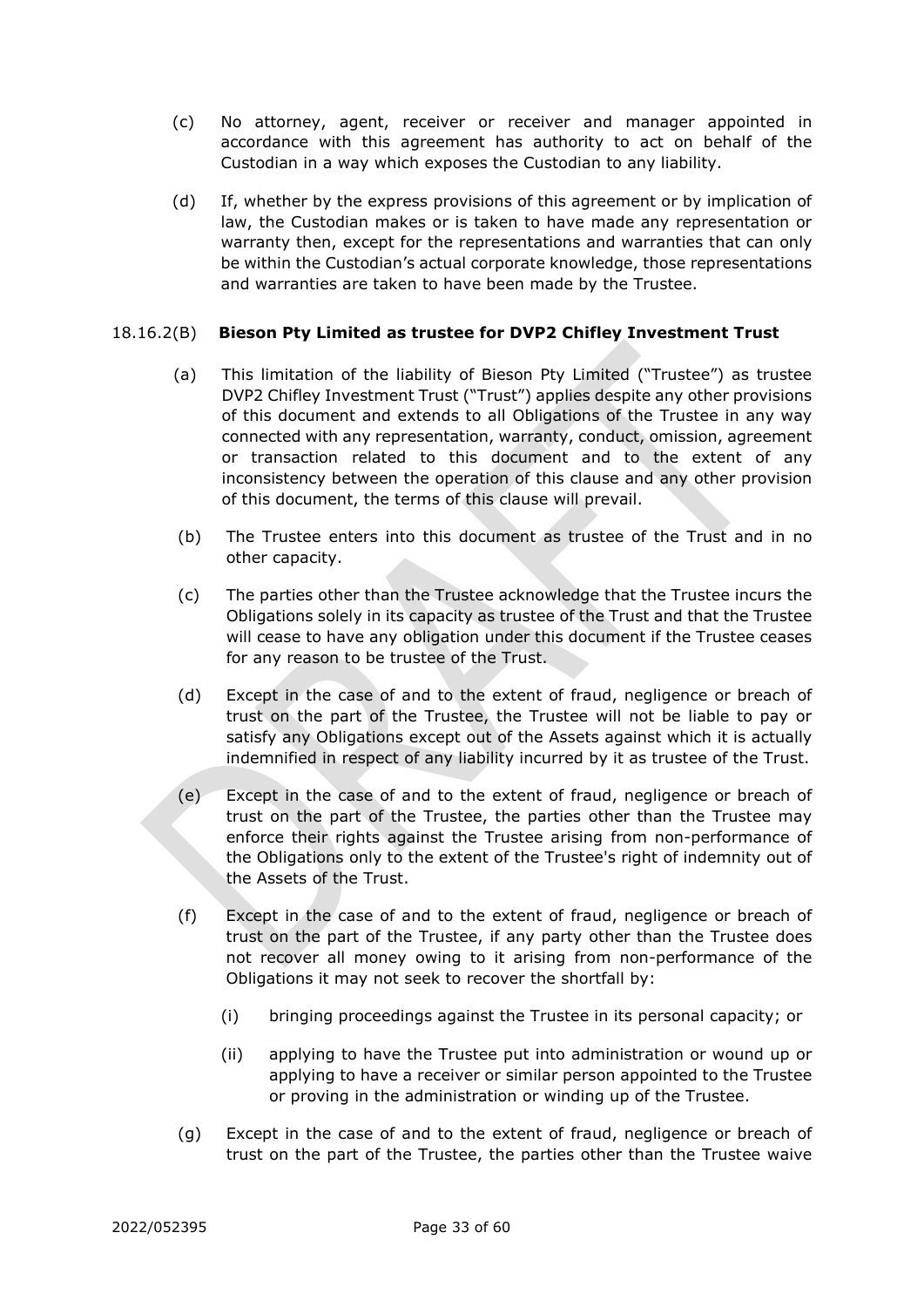their rights and release the Trustee from any personal liability whatsoever, in respect of any loss or damage:

- (i) which they may suffer as a result of any:
	- (A) breach by the Trustee of any of its Obligations; or
	- (B) non-performance by the Trustee of the Obligations; and
- (ii) which cannot be paid or satisfied out of the Assets of which the Trustee is entitled to be indemnified in respect of any liability incurred by it as trustee of the Trust.
- (h) The parties other than the Trustee acknowledge that the whole of this contract is subject to this clause and the Trustee will in no circumstances be required to satisfy any liability of the Trustee arising under, or for nonperformance or breach of any of its Obligations under or in respect of, this contract or under or in respect of any other document to which it is expressed to be a party out of any funds, property or assets other than the Assets of the Trust under the Trustee's control and in its possession as and when they are available to the Trustee to be applied in exoneration for such liability PROVIDED THAT if the liability of the Trustee is not fully satisfied out of the Assets of the Trust as referred to in this clause, the Trustee will be liable to pay out of its own funds, property and assets the unsatisfied amount of that liability but only to the extent of the total amount, if any, by which the Assets of the Trust have been reduced by reasons of fraud, negligence or breach of trust by the Trustee in the performance of the Trustee's duties as trustee of the Trust.
- (i) No attorney, agent or other person appointed in accordance with this document has authority to act on behalf of the Trustee in a way which exposes the Trustee to any personal liability (except in accordance with the provisions of this clause), and no act or omission of such a person will be considered fraud, negligence or breach of trust of the Trustee for the purposes of this clause.
- $(j)$  In this clause 18.16.2 $(B)$ 
	- (i) "Assets" includes all assets, property and rights of the Trust (real and personal of any value whatsoever); and
	- (ii) "Obligations" means all obligations and liabilities of whatever kind undertaken or incurred by, or devolving upon, the Trustee under or in respect of this document.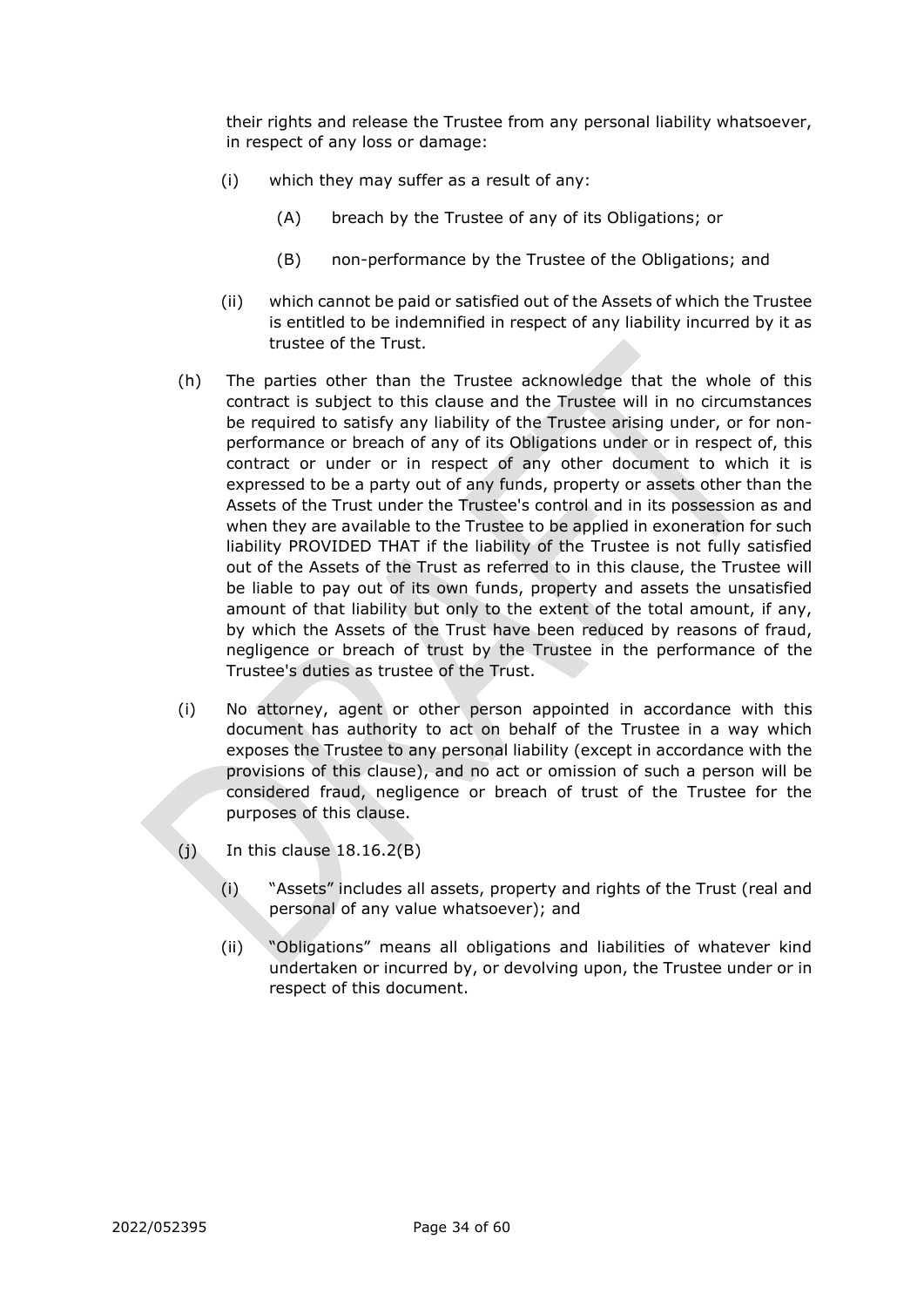#### **SCHEDULE 1**

# **Agreement Details**

<span id="page-37-1"></span><span id="page-37-0"></span>

| <b>ITEM</b> | <b>TERM</b>                                | <b>DESCRIPTION</b>                                                                                                                                                                                                                                                                                                                      |  |
|-------------|--------------------------------------------|-----------------------------------------------------------------------------------------------------------------------------------------------------------------------------------------------------------------------------------------------------------------------------------------------------------------------------------------|--|
| 1.          | Land                                       | F/I 10/777545 known as 2 Chifley Square, Sydney                                                                                                                                                                                                                                                                                         |  |
| 2.          | <b>Development</b>                         | Development of the Land to construct a new<br>commercial tower on the southern portion of the<br>Land above the existing podium and an increase of<br>the podium height as detailed in the Planning<br>Proposal and subject to the resultant Instrument<br>Change (Development).<br>(The total Gross Floor Area for the Land is 130,891 |  |
|             |                                            | square metres)                                                                                                                                                                                                                                                                                                                          |  |
| 3.          | City's<br>Representative                   | Director, Planning, Development and<br>Name:<br>Transport                                                                                                                                                                                                                                                                               |  |
|             |                                            | Address:<br>Level 1, 456 Kent Street,<br>Sydney NSW 2000<br>Email: planningsystemsadmin@cityofsydney.nsw.gov.au                                                                                                                                                                                                                         |  |
|             |                                            | Or such alternative representative nominated by<br>the City and notified to the Developer's<br>Representative from time to time.                                                                                                                                                                                                        |  |
| 4.          | Developer's                                | Name: Hugh Irving                                                                                                                                                                                                                                                                                                                       |  |
|             | Representative                             | Address: Level 20, 1 Martin Place, Sydney NSW<br>2000                                                                                                                                                                                                                                                                                   |  |
|             |                                            | Email: hugh.irving@charterhall.com.au                                                                                                                                                                                                                                                                                                   |  |
|             |                                            | Or such alternative representative nominated by<br>the developer and notified to the City's<br>Representative from time to time.                                                                                                                                                                                                        |  |
| 5.          | <b>Development</b><br><b>Application</b>   | Any development application submitted to the City<br>in connection with the Development.                                                                                                                                                                                                                                                |  |
| 6.          | <b>Guarantee Amount</b>                    | Nil                                                                                                                                                                                                                                                                                                                                     |  |
| 7.          | <b>Guarantee Amount</b><br><b>Due Date</b> | N/A                                                                                                                                                                                                                                                                                                                                     |  |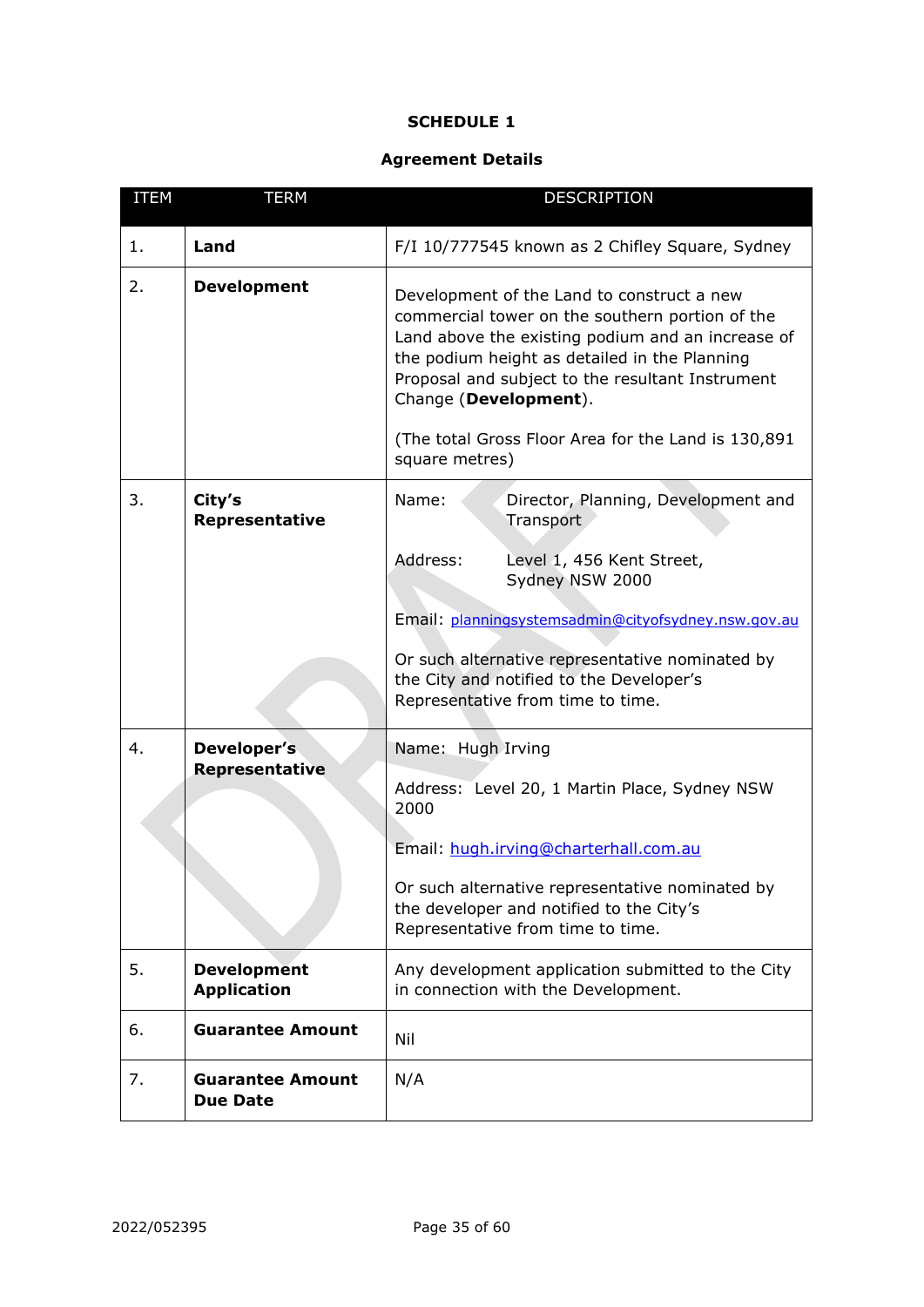# **SCHEDULE 2**

# **Requirements under the Act and Regulation (clause [2\)](#page-13-0)**

<span id="page-38-2"></span><span id="page-38-0"></span>The below table summarises how this document complies with the Act and Regulation.

<span id="page-38-1"></span>

| <b>ITEM</b> | <b>SECTION</b><br><b>OF</b><br><b>ACT</b><br><b>OR</b><br><b>REGULATION</b>                                                                                                                                                                              | PROVISION/CLAUSE OF THIS DOCUMENT                                           |  |
|-------------|----------------------------------------------------------------------------------------------------------------------------------------------------------------------------------------------------------------------------------------------------------|-----------------------------------------------------------------------------|--|
| 1.          | instrument<br>and/or<br><b>Planning</b><br>development application (section<br>$7.4(1)$ of the Act)                                                                                                                                                      |                                                                             |  |
|             | The Developer has:                                                                                                                                                                                                                                       |                                                                             |  |
|             | (a)<br>sought a change to an<br>environmental planning<br>instrument;                                                                                                                                                                                    | Yes<br>(a)                                                                  |  |
|             | (b)<br>made, or proposes to<br>make, a Development<br>Application; or                                                                                                                                                                                    | (b)<br>Yes                                                                  |  |
|             | (c)<br>entered into an agreement<br>with, or is otherwise<br>associated with, a person,<br>to whom paragraph (a) or<br>(b) applies.                                                                                                                      | No<br>(c)                                                                   |  |
| 2.          | Description of land to which this<br>document<br>applies<br>(section<br>$7.4(3)(a)$ of the Act)                                                                                                                                                          | Item 1 of Schedule 1                                                        |  |
| 3.          | Description of change to the<br>environmental<br>planning<br>which<br>this<br>instrument<br>to<br>document applies and/or the<br>this<br>development to<br>which<br>document<br>applies<br>(section<br>$7.4(3)(b)$ of the Act)                           | The environmental planning instrument as<br>described in clause 2.1         |  |
| 4.          | The nature and extent of the<br>provision to be made by the<br>developer under this document,<br>the time or times by which the<br>provision is to be made and the<br>manner in which the provision is<br>to be made (section $7.4(3)(c)$ of the<br>Act) | Schedule 3                                                                  |  |
| 5.          | Whether this document excludes<br>(wholly or in part) or does not<br>exclude the<br>application<br>оf<br>section 7.11, 7.12 or 7.24 to the<br>development (section 7.4(3)(d) of<br>the Act)                                                              | Section 7.11 excluded<br>Section 7.12 not excluded<br>Section 7.24 excluded |  |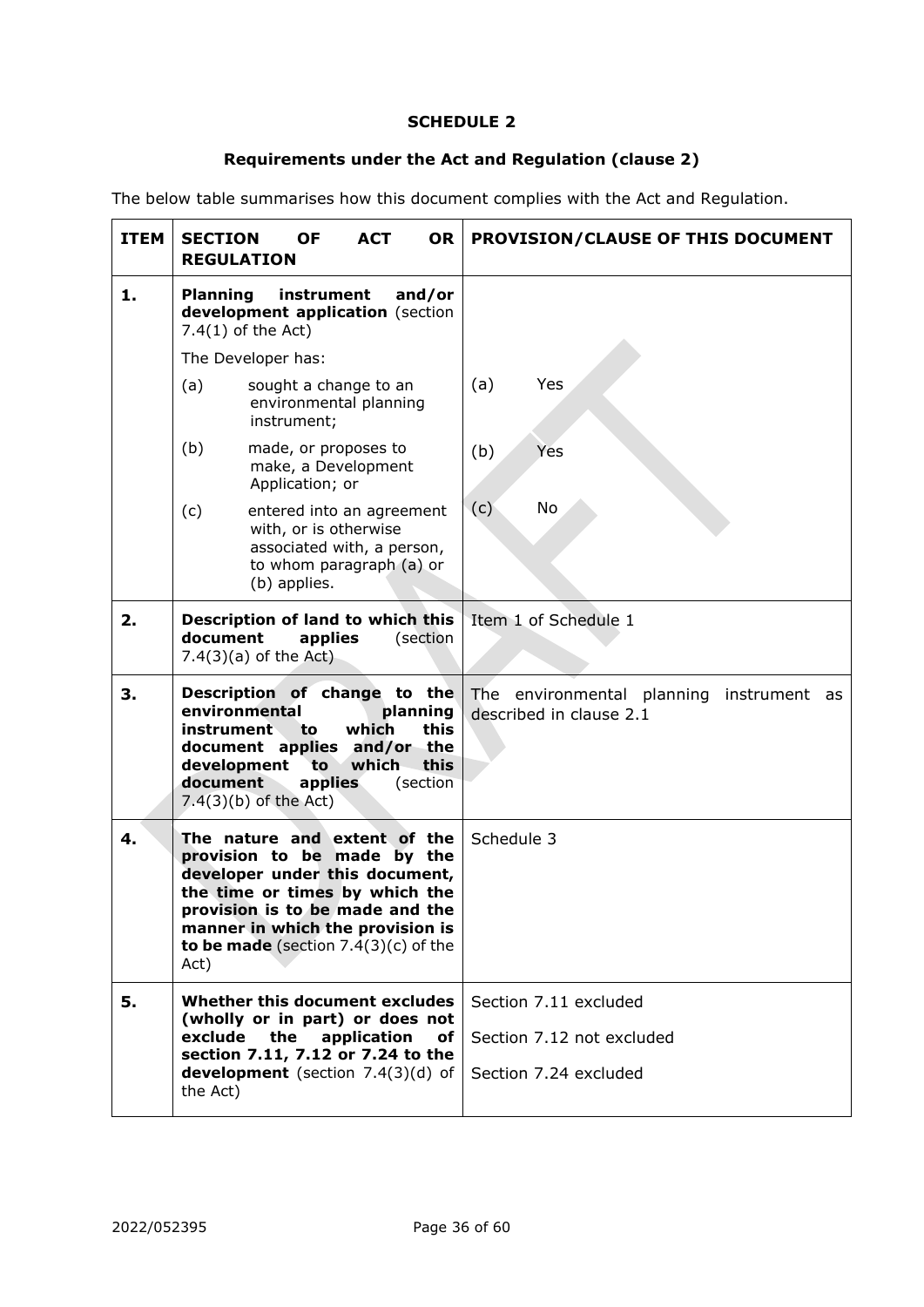<span id="page-39-0"></span>

| <b>ITEM</b> | <b>SECTION</b><br><b>ACT</b><br><b>OR</b><br><b>OF</b><br><b>REGULATION</b>                                                                                                                  | <b>PROVISION/CLAUSE OF THIS DOCUMENT</b>                                                                                                                                 |  |  |
|-------------|----------------------------------------------------------------------------------------------------------------------------------------------------------------------------------------------|--------------------------------------------------------------------------------------------------------------------------------------------------------------------------|--|--|
| 6.          | Applicability of section 7.11 of<br><b>the Act</b> (section $7.4(3)(e)$ of the<br>Act)                                                                                                       | There is no application of section 7.11 of the Act<br>in respect of the Development and contributions<br>(if any) under section 7.11 will not be required to<br>be paid. |  |  |
| 7.          | <b>Consideration of benefits under</b><br>this document if section 7.11<br><b>applies</b> (section $7.4(3)(e)$ of the<br>Act)                                                                | No consideration because there is no application of<br>section 7.11 of the Act.                                                                                          |  |  |
| 8.          | <b>Mechanism</b><br>for<br><b>Dispute</b><br>Resolution (section 7.4(3)(f) of the<br>Act)                                                                                                    | Clause 11                                                                                                                                                                |  |  |
| 9.          | <b>Enforcement of this document</b><br>(section $7.4(3)(g)$ of the Act)                                                                                                                      | Clause 10                                                                                                                                                                |  |  |
| 10.         | No obligation to grant consent or<br>exercise functions (section 7.4(9)<br>of the Act)                                                                                                       | Clause 2.4                                                                                                                                                               |  |  |
| 11.         | Registration of this document<br>(section 7.6 of the Act)                                                                                                                                    | Clause 9                                                                                                                                                                 |  |  |
| 12.         | Whether certain requirements of<br>this document must be complied<br>with before a construction<br>certificate is issued (clause<br>205(2) of the Regulation)                                | Payment of the Monetary Contribution -<br>Infrastructure<br>Payment of the Monetary Contribution - Chifley<br>Square Public Domain Upgrade                               |  |  |
| 13.         | Whether certain requirements of<br>this document must be complied<br>with<br>before<br>subdivision<br>$\overline{a}$<br>certificate is issued (clause 205(2)<br>of the Regulation)           | Nil                                                                                                                                                                      |  |  |
| 14.         | Whether certain requirements of<br>this document must be complied<br>before<br>with<br>occupation<br>an<br>certificate is issued (clause 205(2)<br>of the Regulation)                        | As per clause 6 and Schedule 3, completion of:<br>Registration of the Instrument<br>Public Art                                                                           |  |  |
| 15.         | Whether the explanatory note<br>that accompanied exhibition of<br>this document may be used to<br>assist<br>construing<br>this<br>in<br><b>document</b> (clause 205(5) of the<br>Regulation) | Clause 2.5                                                                                                                                                               |  |  |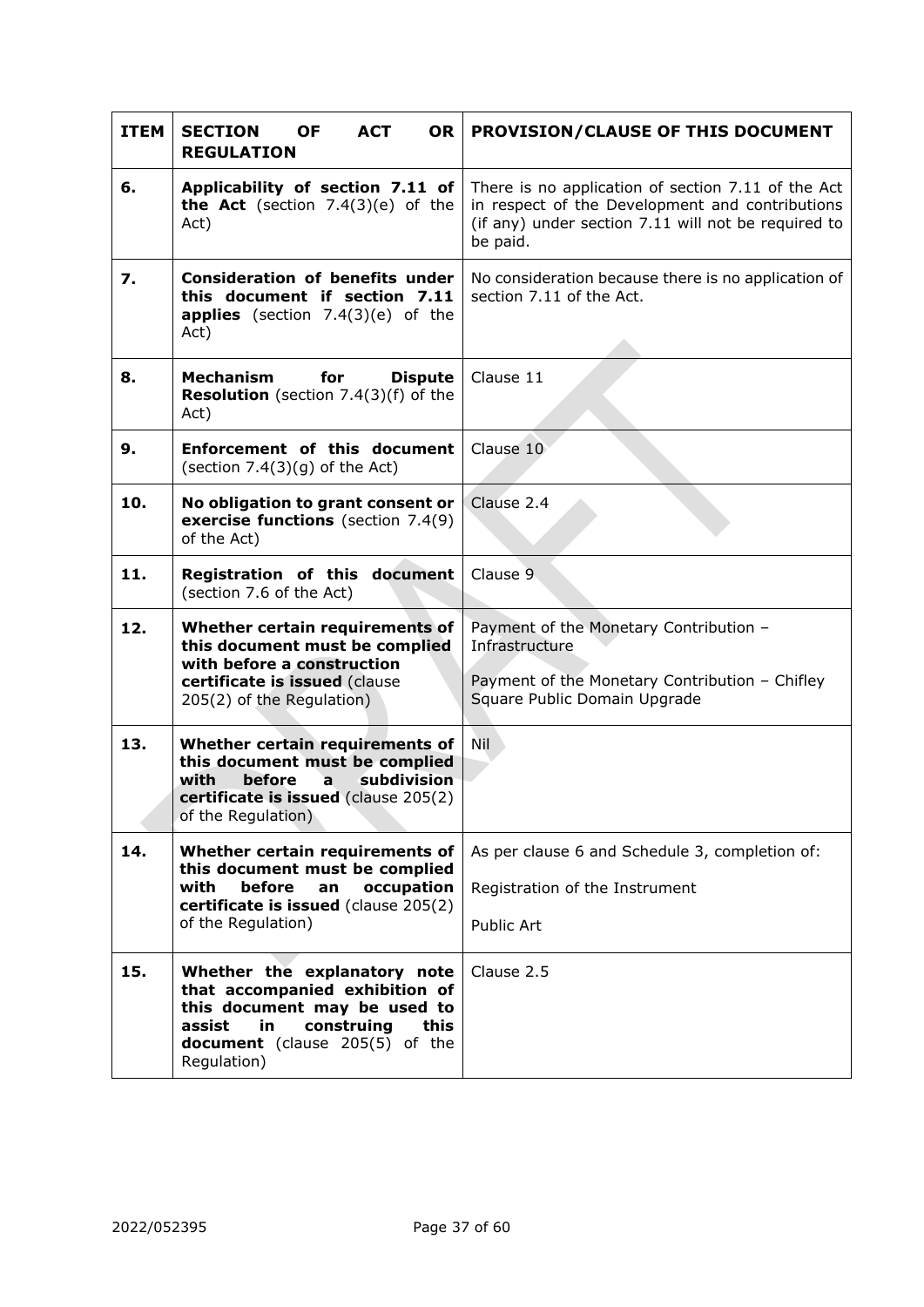# **SCHEDULE 3**

# **Public Benefits (clause 5)**

# <span id="page-40-2"></span><span id="page-40-1"></span><span id="page-40-0"></span>1. **PUBLIC BENEFITS - OVERVIEW**

The Developer must provide the Public Benefits in accordance with [Schedule 3](#page-40-2) and this document. The Attributed Value, timing of delivery and additional specifications relating to the Public Benefits is set out in the table below

| <b>Item</b>       | <b>Public</b><br><b>Benefit</b>                                                            | <b>Attributed</b><br><b>Value</b>                                         | Due date                                                                                                                                                                                                                          | <b>Additional</b><br>specifications                                                                                                                                                                                                                                                                                                                         |
|-------------------|--------------------------------------------------------------------------------------------|---------------------------------------------------------------------------|-----------------------------------------------------------------------------------------------------------------------------------------------------------------------------------------------------------------------------------|-------------------------------------------------------------------------------------------------------------------------------------------------------------------------------------------------------------------------------------------------------------------------------------------------------------------------------------------------------------|
|                   | <b>Monetary Contribution</b>                                                               |                                                                           |                                                                                                                                                                                                                                   |                                                                                                                                                                                                                                                                                                                                                             |
| 1.                | Monetary<br>Contribution -<br>Infrastructure                                               | 3% of the cost<br>of the<br>Development<br>(estimated at<br>\$14,700,000) | On or before the<br>date of issue of<br>the Construction<br>Certificate for the<br>Development<br>(excluding<br>enabling works<br>comprising plant<br>relocations and<br>basement<br>modifications)                               | Inclusive of all<br>infrastructure<br>contributions applicable<br>under s7.12 of the Act.                                                                                                                                                                                                                                                                   |
| 2.                | Monetary<br>Contribution -<br><b>Chifley Square</b><br><b>Public Domain</b><br>Upgrade     | \$900,000                                                                 | On or before the<br>date of issue of<br>the Construction<br>Certificate for the<br>Development<br>(excluding<br>enabling works<br>comprising plant<br>relocations and<br>basement<br>modifications)                               | Monetary contribution<br>towards the public<br>domain upgrades within<br>the vicinity of the<br>Development (including<br>activation to Chifley<br>Square). The upgrades<br>would be classified under<br>'Public Domain<br>Improvements and Open<br>Space' in Table 2 -<br>Community<br>Infrastructure in the<br>Central Sydney<br>Infrastructure Plan 2020 |
| <b>Instrument</b> |                                                                                            |                                                                           |                                                                                                                                                                                                                                   |                                                                                                                                                                                                                                                                                                                                                             |
| 3.                | Provision for<br>right of<br>carriageway<br>and<br>breakthrough<br>works and<br>Instrument | N/A                                                                       | <b>Right of</b><br>carriageway<br>Provision for the<br>right of carriage<br>way to be made<br>on or before the<br>date of issue of<br>any Occupation<br>Certificate in<br>respect of the<br>tower<br>development<br>(excluding an | Provision for vehicular<br>driveway crossover and<br>easement to 165-169<br>Macquarie Street,<br>Sydney as follows:<br>Design to<br>accommodate a<br>consolidated<br>vehicular access<br>point and structural<br>capacity for a future<br>connection to 165-                                                                                                |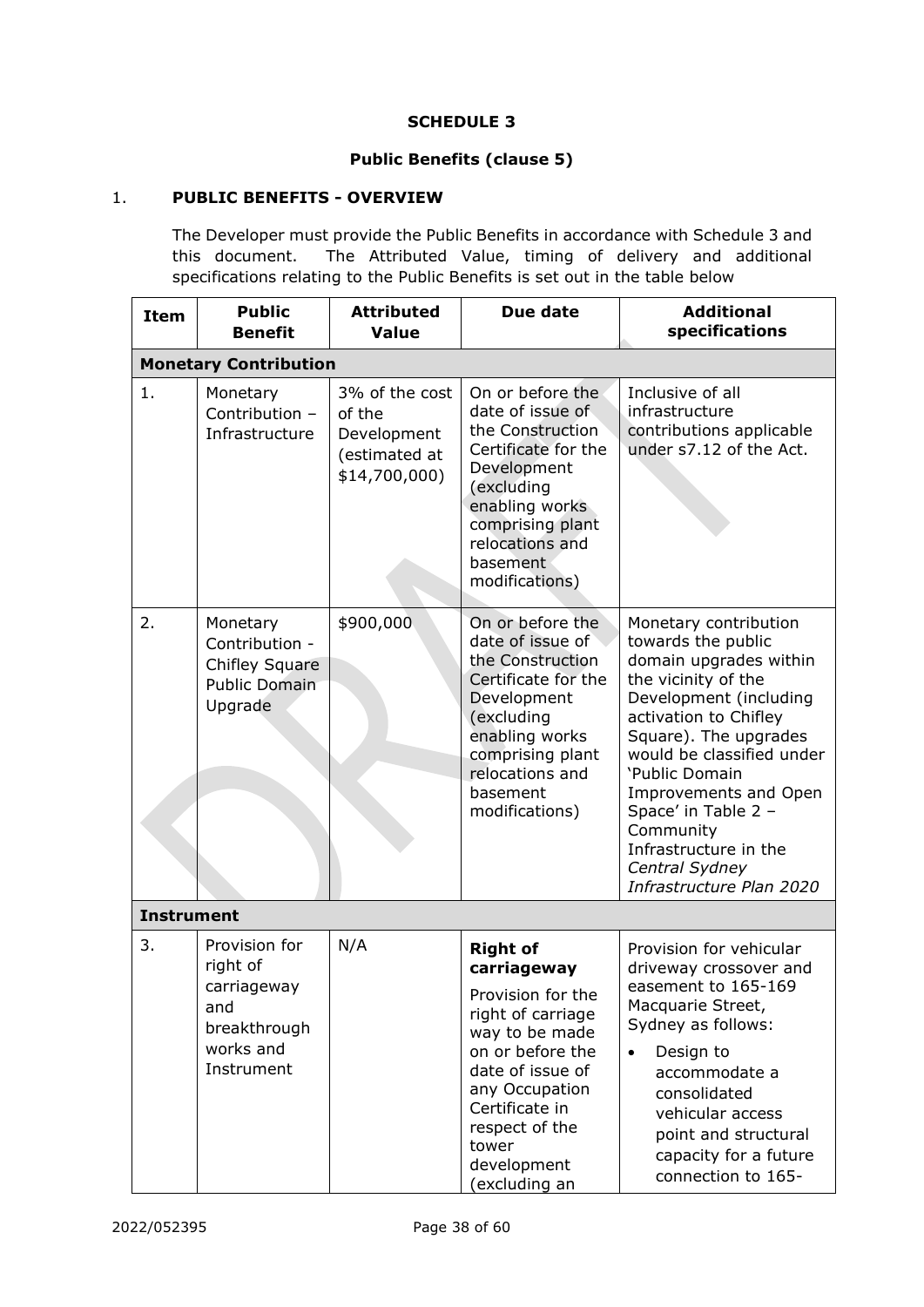| <b>Item</b> | <b>Public</b><br><b>Benefit</b> | <b>Attributed</b><br><b>Value</b> | Due date                                                                                                                                                                                                                                                                                                                                                                                                            | <b>Additional</b><br>specifications                                                                                                                                                                                                                                                                                                                                                                                                                                             |
|-------------|---------------------------------|-----------------------------------|---------------------------------------------------------------------------------------------------------------------------------------------------------------------------------------------------------------------------------------------------------------------------------------------------------------------------------------------------------------------------------------------------------------------|---------------------------------------------------------------------------------------------------------------------------------------------------------------------------------------------------------------------------------------------------------------------------------------------------------------------------------------------------------------------------------------------------------------------------------------------------------------------------------|
|             |                                 |                                   | Occupation<br>Certificate for<br>enabling works,<br>podium or<br>similar)                                                                                                                                                                                                                                                                                                                                           | 169 Macquarie Street<br>via the existing 2<br><b>Chifley Square</b><br>vehicular cross over<br>on Bent Street, to                                                                                                                                                                                                                                                                                                                                                               |
|             |                                 |                                   | <b>Instrument</b>                                                                                                                                                                                                                                                                                                                                                                                                   | service the Site and                                                                                                                                                                                                                                                                                                                                                                                                                                                            |
|             |                                 |                                   | The Developer<br>will submit the<br>Instrument to<br>NSW LRS for<br>registration on<br>title on or before                                                                                                                                                                                                                                                                                                           | 165-169 Macquarie<br>Street in the event<br>that 165-169<br>Macquarie Street is<br>redeveloped in the<br>future.                                                                                                                                                                                                                                                                                                                                                                |
|             |                                 |                                   | the date of issue<br>of any Occupation<br>Certificate in<br>respect of the<br>tower<br>development<br>(excluding an<br>Occupation<br>Certificate for<br>enabling works,<br>podium or<br>similar).<br>However, the<br>Instrument will<br>only come into<br>effect upon issue<br>of an Occupation<br>Certificate for the<br>use of the<br>basement in a<br>future<br>redevelopment of<br>165-169<br>Macquarie Street. | The provision for the<br>$\bullet$<br>breakthrough will be<br>no more than the<br>smallest dimension<br>for height and width<br>along the existing<br>access ramp<br>measured from the<br>street through access<br>point. Access will be<br>limited to passenger<br>and light commercial<br>vehicles that the<br>existing access-way<br>is designed to<br>accommodate. The<br>existing height limit<br>is 3.3m and the<br>existing restriction on<br>vehicle length is<br>8.8m. |
|             |                                 |                                   |                                                                                                                                                                                                                                                                                                                                                                                                                     | No works required;<br>$\bullet$<br>No breakthrough<br>panels to be removed<br>in connection with<br>the Development or<br>this Agreement.<br>Breakthrough panel<br>works would occur in<br>the future when the<br>locations and design<br>is determined<br>following future<br>development consent<br>for 165-169<br>Macquarie Street.                                                                                                                                          |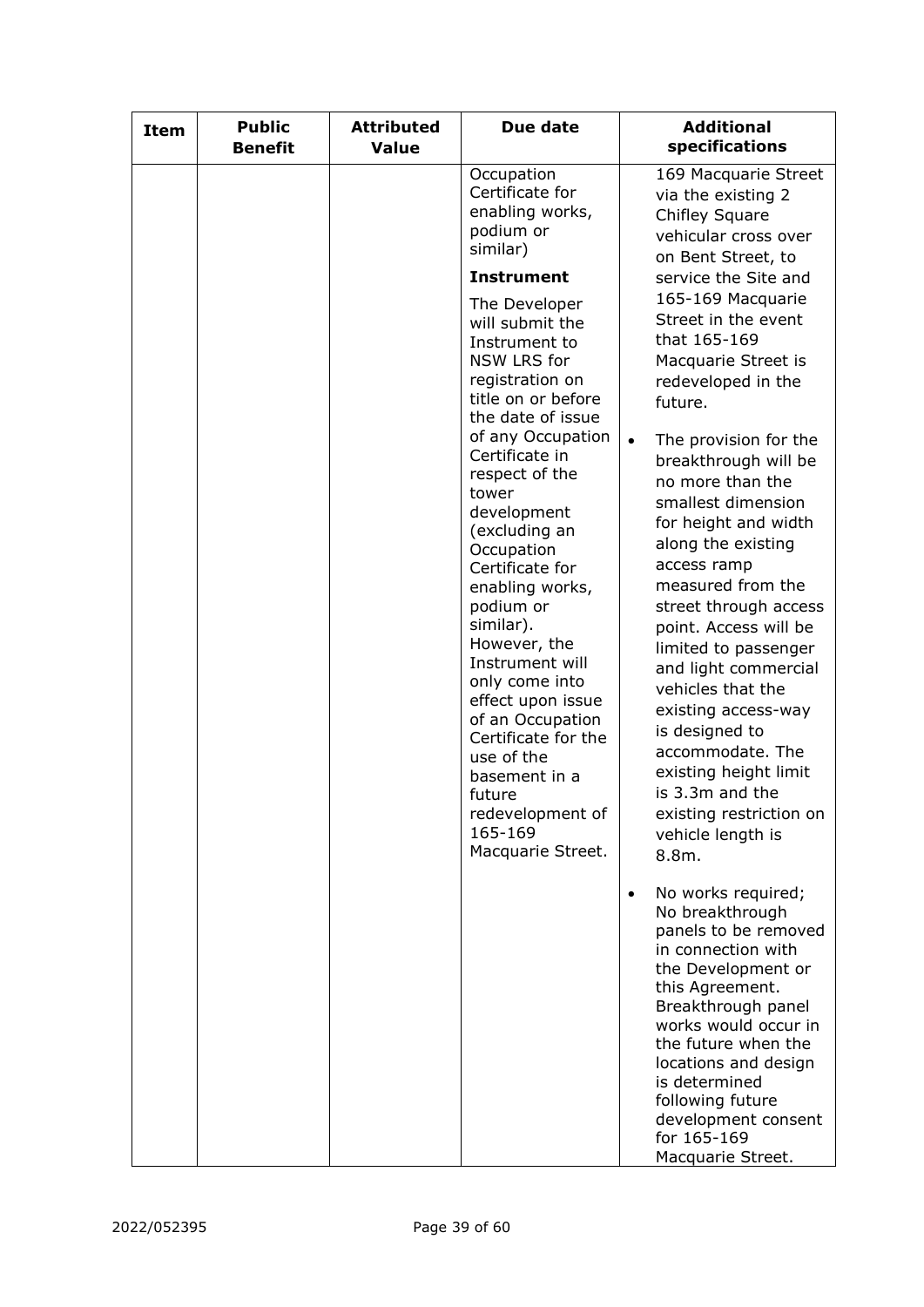| <b>Item</b> | <b>Public</b><br><b>Benefit</b>     | <b>Attributed</b><br><b>Value</b> | Due date                                                                                                                                     | <b>Additional</b><br>specifications                                                                                                                                                                                                                                                                                                                                       |
|-------------|-------------------------------------|-----------------------------------|----------------------------------------------------------------------------------------------------------------------------------------------|---------------------------------------------------------------------------------------------------------------------------------------------------------------------------------------------------------------------------------------------------------------------------------------------------------------------------------------------------------------------------|
|             |                                     |                                   |                                                                                                                                              | Granting and registering<br>the Instrument described<br>in Annexure B.                                                                                                                                                                                                                                                                                                    |
|             | <b>Project Specific Initiatives</b> |                                   |                                                                                                                                              |                                                                                                                                                                                                                                                                                                                                                                           |
| 4.          | Sustainability<br>Commitments       | N/A                               | Within 12 months<br>after issuing of the<br>final Occupation<br>Certificate                                                                  | 6-star Green Star<br>$\bullet$<br>Buildings v1 certified<br>rating                                                                                                                                                                                                                                                                                                        |
|             |                                     |                                   | Within 12 months<br>after issuing of the<br>final Occupation<br>Certificate                                                                  | 5.5 Star NABERS<br>$\bullet$<br>Energy rating<br>(Commitment<br>Agreement)                                                                                                                                                                                                                                                                                                |
|             |                                     |                                   |                                                                                                                                              | 4 Star NABERS Water<br>$\bullet$<br>rating (target)                                                                                                                                                                                                                                                                                                                       |
|             |                                     |                                   |                                                                                                                                              | 5 Star NABERS Waste<br>$\bullet$<br>rating (target)                                                                                                                                                                                                                                                                                                                       |
|             |                                     |                                   | Three (3) months<br>after the last of<br>the first round of<br>post-occupancy<br><b>NABERS</b> ratings<br>(referred to<br>above) is achieved | <b>Climate Active</b><br>$\bullet$<br>Carbon Neutral<br>Building certification                                                                                                                                                                                                                                                                                            |
| 5.          | Public Art                          | \$2,800,000                       | Prior to the issue<br>of the final<br>Occupation<br>Certificate for the<br>Development.                                                      | In accordance with the<br>Guideline for Site<br><b>Specific Planning</b><br>Proposals in Central<br>Sydney and Central<br>Sydney Infrastructure<br>Plan 2020 and any Public<br>Art Strategy approved<br>under a Development<br>Consent<br>Developer to provide<br>evidence of invoices<br>demonstrating spend of at<br>least \$2,800,000 on public<br>art consultation or |
|             |                                     |                                   |                                                                                                                                              | commissioning.                                                                                                                                                                                                                                                                                                                                                            |
| 6.          | Developer's<br>Works                | <b>NIL</b>                        | N/A                                                                                                                                          |                                                                                                                                                                                                                                                                                                                                                                           |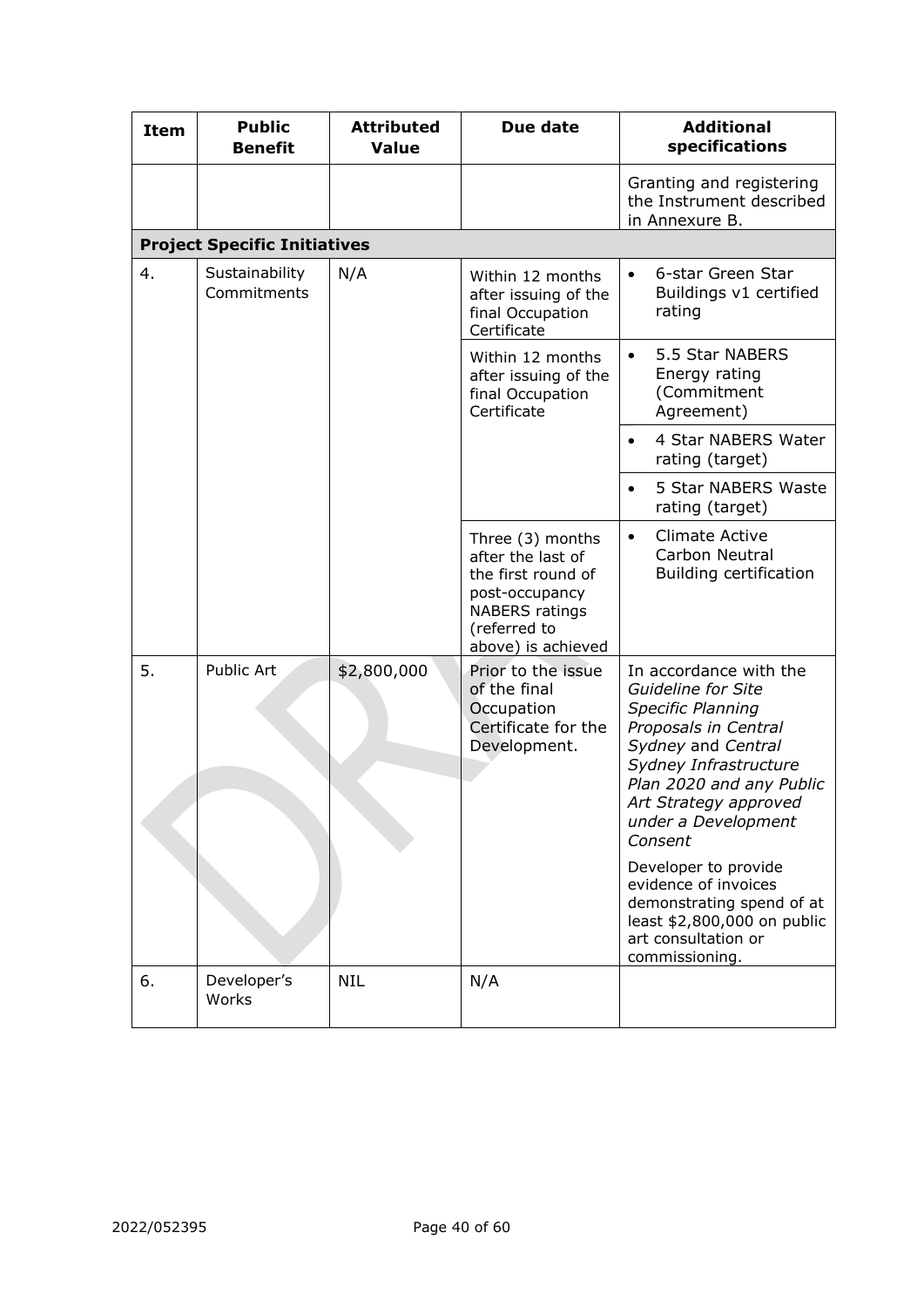#### <span id="page-43-0"></span>2. **PAYMENT OF MONETARY CONTRIBUTION**

#### <span id="page-43-1"></span>2.1 **Payment**

- (a) The Developer must pay each Monetary Contributions to the City on the due date set out in the table in clause 1 above by electronic funds transfer or unendorsed bank cheque or as otherwise directed by the City.
- (b) At least 30 days prior to each of the Monetary Contributions falling due, the Developer must inform the City of its intention to seek a Construction Certificate and may request from the City written confirmation of the current amount of that Monetary Contribution (calculated as 3% of the cost of the Development in accordance with clause 1 of this Schedule 3).
- (c) After receiving the notice under clause 2.1(b) above, the City will issue a letter to the Developer confirming the Monetary Contribution and providing payment details.

#### <span id="page-43-2"></span>2.2 **Indexation**

If the Monetary Contributions are not paid to the City on the date of this document then at the date of payment the Monetary Contributions must be indexed as follows:

## **Monetary Contribution (to be provided) =**

# **Monetary Contribution (as per item 1 of clause 1 above) x (A/B)**

where:

- **A** is the Index Number most recently published before the date the Monetary Contribution is to be paid
- **B** is the Index Number most recently published before the date this agreement commenced in accordance with clause [3.1](#page-14-5) of this document.

If after the formula is applied the Monetary Contribution will be less than the amount stated in item 1 of clause 1 above, the Monetary Contribution will not be adjusted.

#### <span id="page-43-3"></span>2.3 **No trust**

Nothing in this document creates any form of trust arrangement or fiduciary duty between the City and the Developer. Following receipt of the Monetary Contribution, the City is not required to separately account for the Monetary Contribution, report to the Developer regarding expenditure of the Monetary Contribution or comply with any request by the Developer to trace the Monetary Contribution.

#### <span id="page-43-4"></span>2.4 **Expenditure by the City**

The City will use: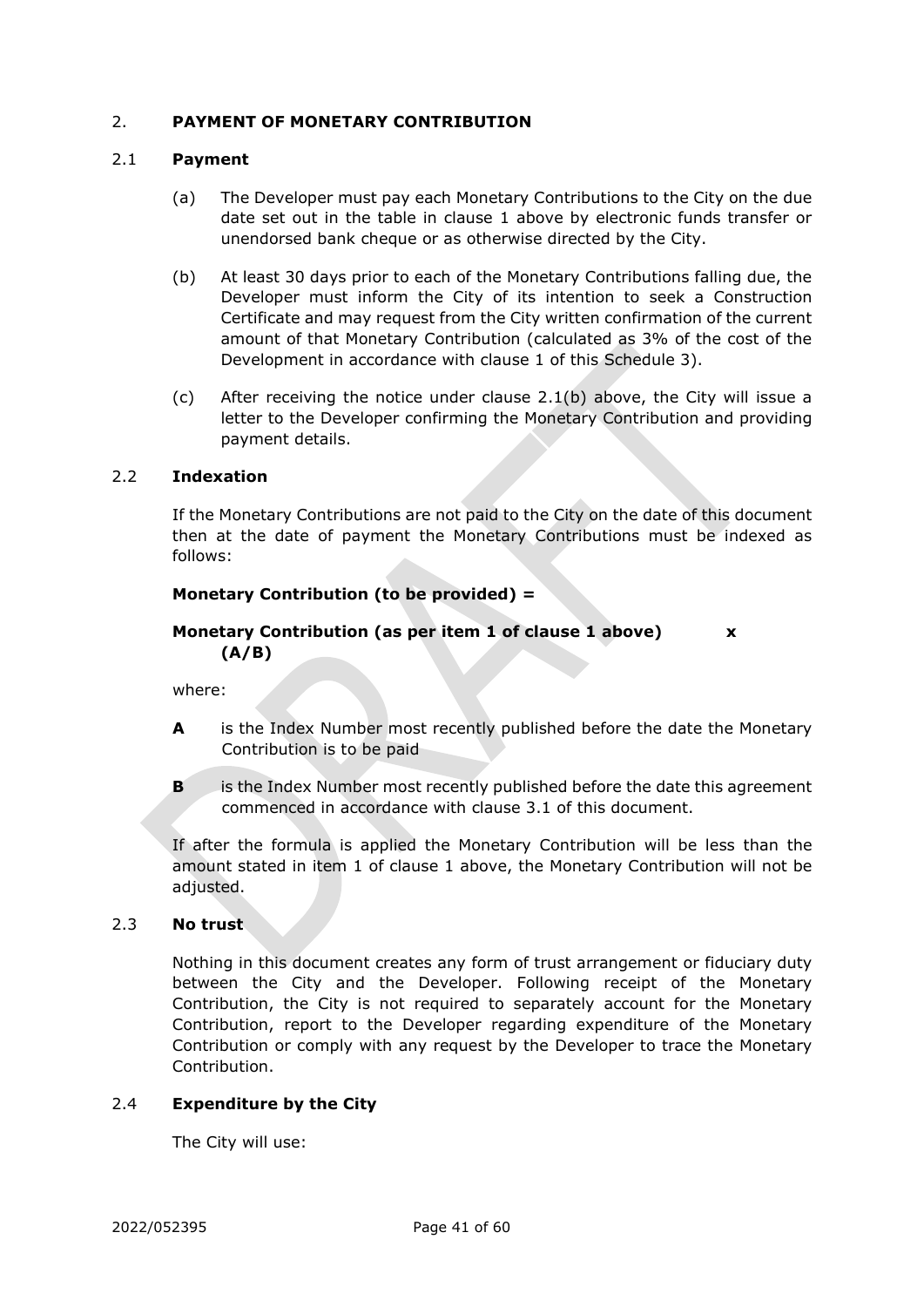- (a) the Monetary Contribution Infrastructure (item 1 in the table at clause 1 above) to achieve the public benefit of community infrastructure in central Sydney; and
- (b) the Monetary Contribution Chifley Square Public Domain Upgrade (item 2 in the table at clause 1 above) for public domain upgrades within the vicinity of the Development, including for activation of Chifley Square.

#### <span id="page-44-0"></span>3. **TRANSFER LAND**

Not used.

## <span id="page-44-1"></span>4. **DEVELOPER'S WORKS**

Not used.

## <span id="page-44-2"></span>5. **CONSTRUCTION OF DEVELOPER'S WORKS**

Not used.

## <span id="page-44-3"></span>6. **SUSTAINABILITY COMMITMENTS**

#### <span id="page-44-4"></span>6.1 **Environmental Performance Commitment**

- (a) Within 6 months of the final Construction Certificate for the Development, excluding any Construction Certificate issued for demolition of existing structures on the Land, early works or works below ground level, the Developer must submit to the City's Representative:
	- (i) the signed Commitment Agreement;
	- (ii) a hydraulic engineer report demonstrating water efficiency and how the proposed building is likely to achieve a 4 star NABERS water rating for the commercial component; and
	- (iii) the executive summary of the Energy Efficient Review prepared by a NABERS certified Independent Design Reviewer;

together being the "Environmental Performance Commitment".

- (b) If the Developer fails to provide an Environmental Performance Commitment that will achieve the required NABERS ratings contained in Item 4 of Clause 1 of [Schedule 3,](#page-40-2) then the Developer will meet with the City to agree on alternative measures it will put in place in order to achieve a sustainable commercial development.
- (c) The Developer will keep the City informed of its progress in relation to the achievement of its Sustainability Commitments at regular intervals.

#### <span id="page-44-5"></span>6.2 **Guidelines**

The following list of Guidelines are included for information purposes only for the general nature of the work identified as Sustainability Commitments in this document. The City makes no representation or warranty as to the currency and completeness of the guidelines identified, or their application on the final design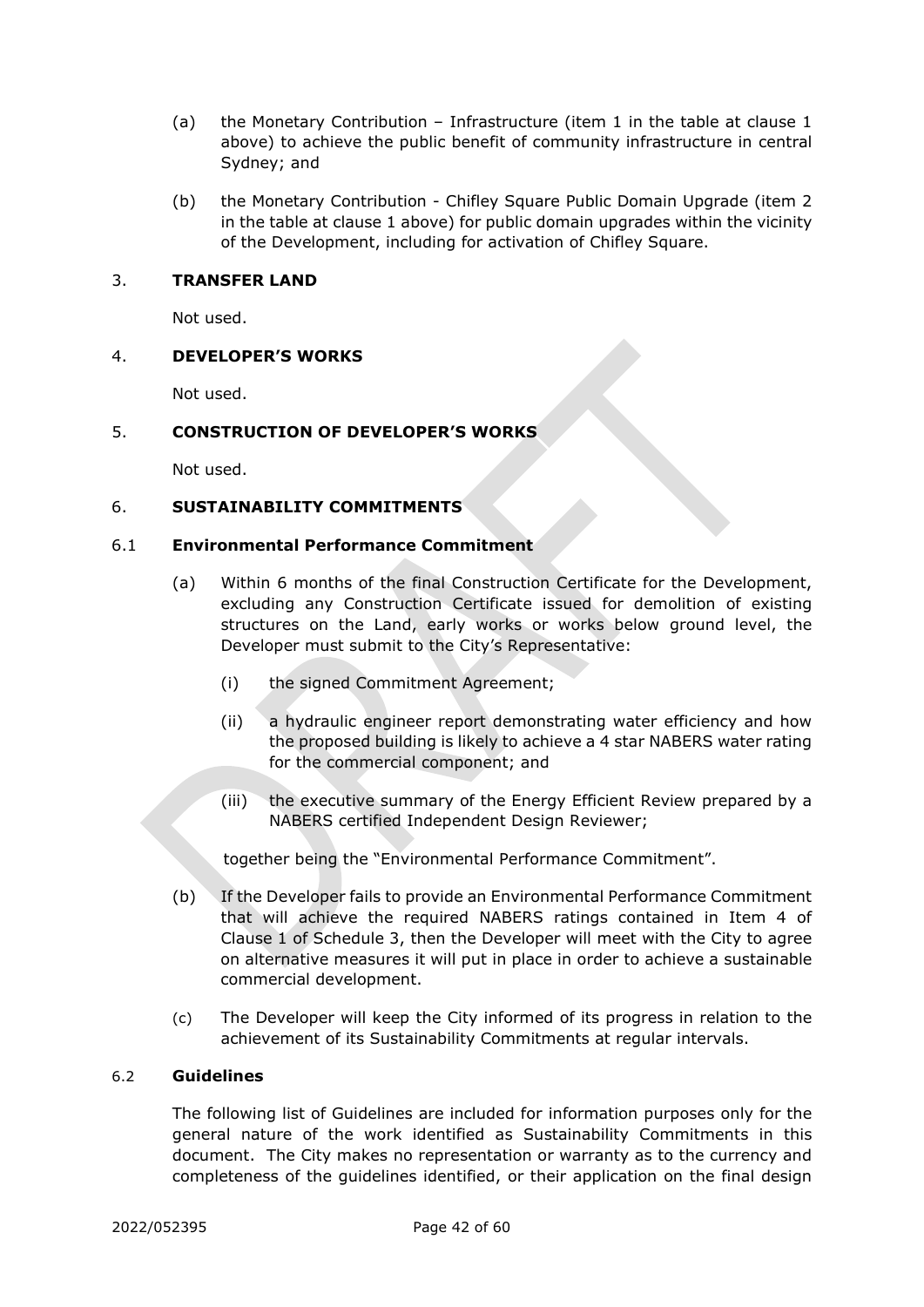of the Sustainability Commitments. The Developer must make its own enquiries regarding whether any guideline has been replaced or supplemented.

- Factsheet 4: Preparing for NABERS office rating applications prepared by NSW Office of Environment and Heritage, published August 2011
- Factsheet 7: The NABERS Energy Commitment Agreement prepared by NSW Office of Environment and Heritage, published July 2014
- Guidelines for the use of simulation in Commitment Agreements prepared by NSW Office of Environment and Heritage, version 2011-June
- NABERS Guide to Building Energy Estimation, prepared by NSW Office of Environment and Heritage, published June 2011
- NABERS Guide to Tenancy Energy Estimation, prepared by NSW Office of Environment and Heritage, published June 2011
- Rules for collecting and using data (formerly titled Validation Protocol) version 3.0, February 2013, prepared by NSW Office of Environment and Heritage.
- City of Sydney Sustainable Design Technical Guideline.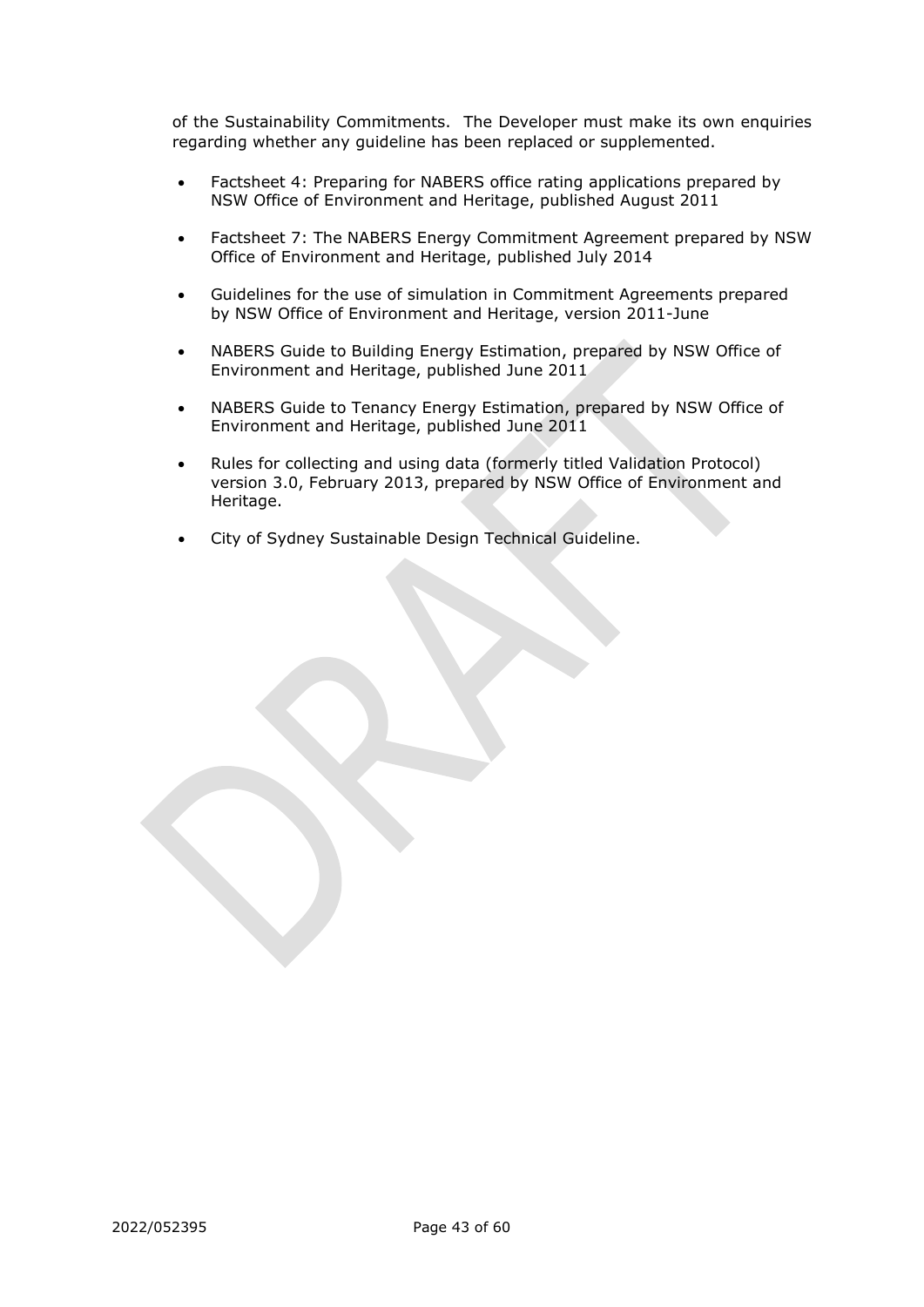#### **EXECUTED** as a deed.

**Signed, sealed and delivered** for **THE COUNCIL OF THE CITY OF SYDNEY** (ABN 22 636 550 790) by its duly authorised officer, in the presence of:

Signature of officer

Signature of witness Name of officer

Name

456 Kent Street, Sydney NSW 2000

Address of witness

Position of officer Authorised delegate pursuant to section 377 of the Local Government Act 1993

**Signed, sealed and delivered** for and on behalf of **The Trust Company (Australia) Limited** (000 000 993) as trustee for 167 Macquarie Street Trust by its duly appointed attorney pursuant to Power of Attorney Registered Book 4676 No 134 dated 18 September 2014 in the presence of:

Signature of witness Signature of attorney (I have no notice of revocation of the power of attorney under which I sign this document)

Name of witness (please print) Name of attorney (please print)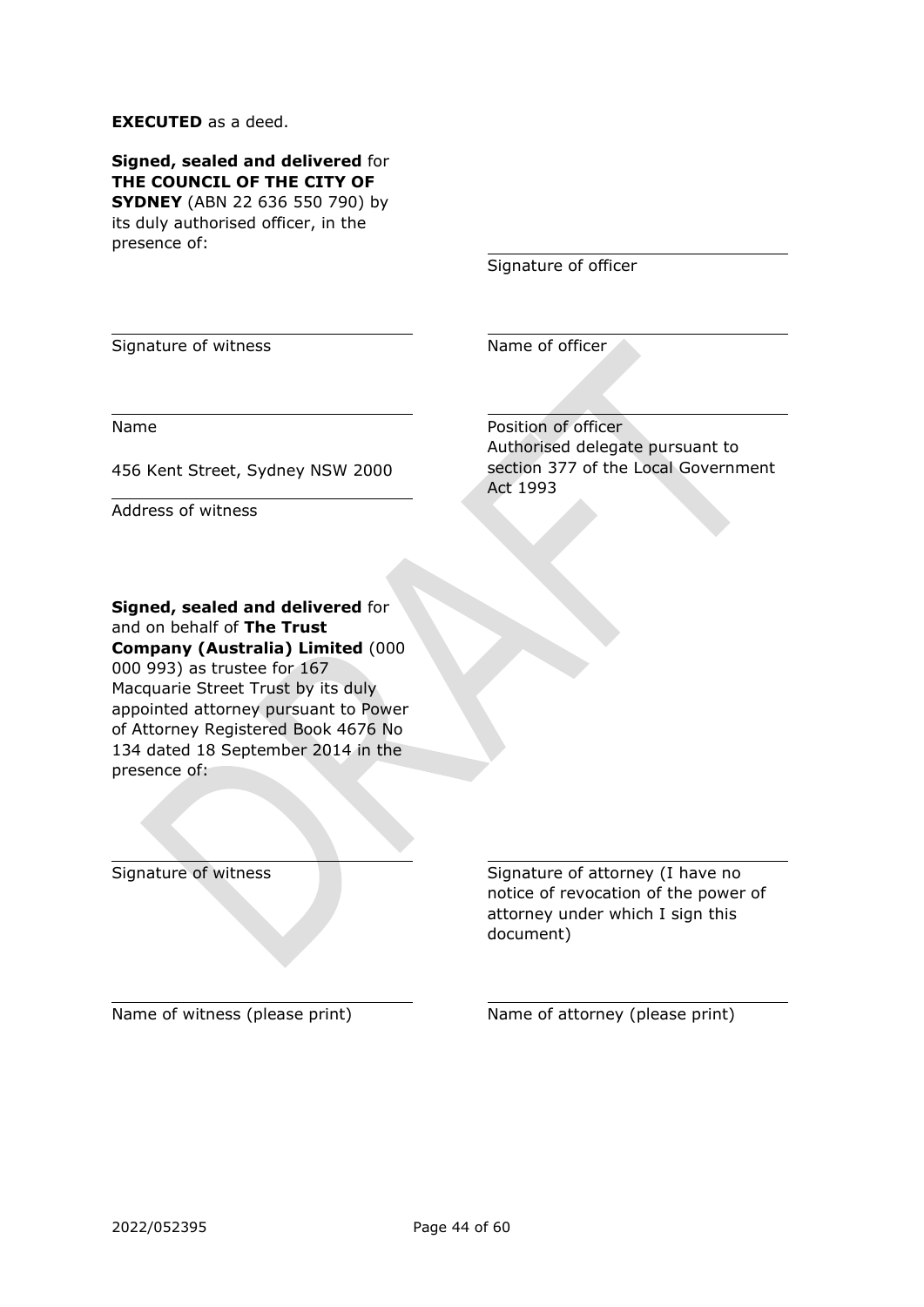**Signed, sealed and delivered** for and on behalf of **The Trust Company (Australia) Limited** (000 000 993) as custodian for DVP2 Chifley Investment Trust by its duly appointed attorney pursuant to Power of Attorney Registered Book 4676 No 134 dated 18 September 2014 in the presence of:

Signature of witness Signature of attorney (I have no notice of revocation of the power of attorney under which I sign this document)

Name of witness (please print) Name of attorney (please print)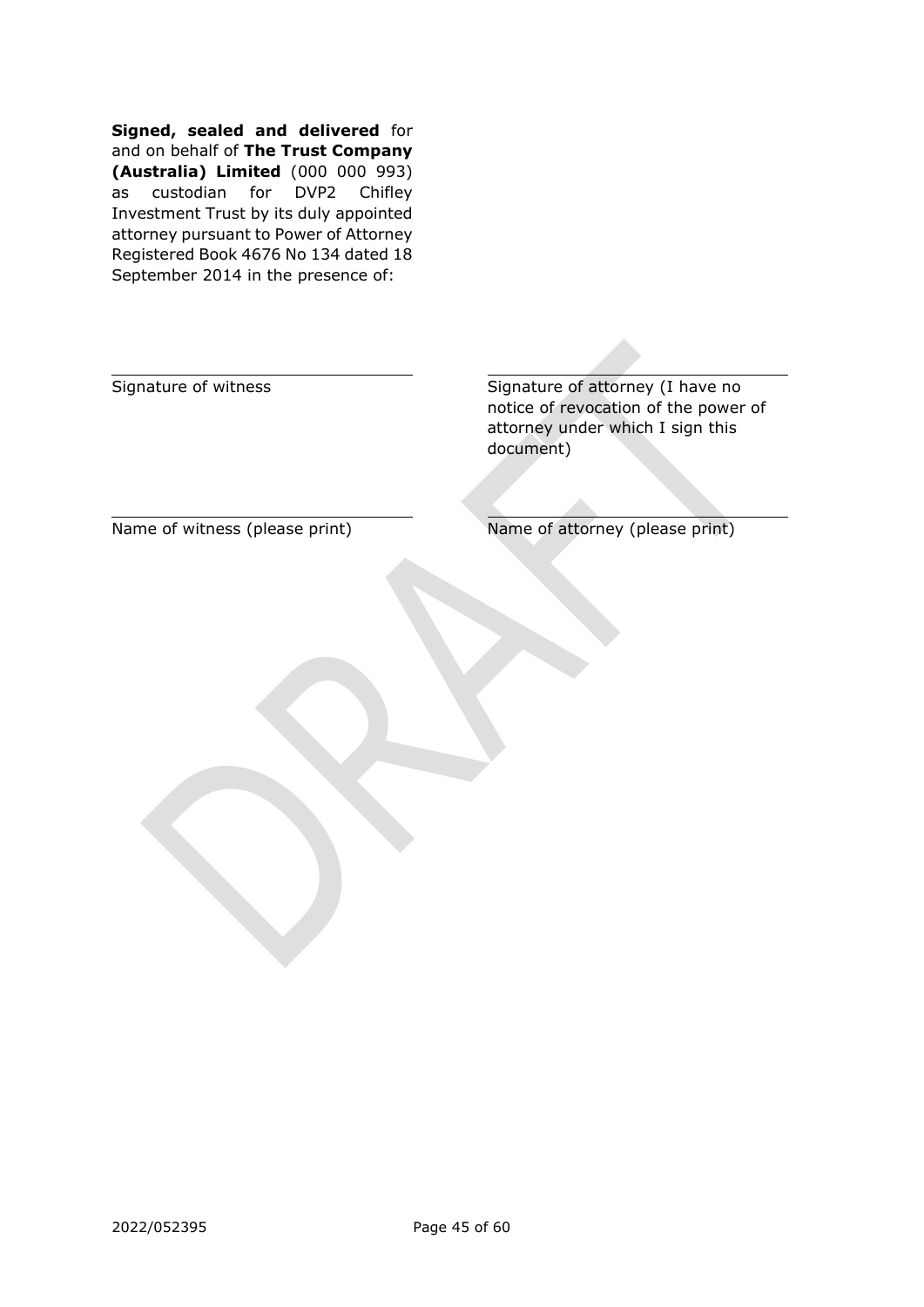# **ANNEXURE A**

#### <span id="page-48-0"></span>**Deed of Consent**

(Clause [13.2\)](#page-26-2)

# **DEED OF NOVATION**

#### **THIS DEED OF NOVATION** is made on between the following Parties:

- 1**. The Council of the City of Sydney ABN 22 636 550 790** of Town Hall House, 456 Kent Street, SYDNEY NSW 2000 ("**Council**"), and
- 2. [**Insert Name, ACN and address**] ([*jointly*], the "**Remaining Party**"), and
- 3. [**Insert Name, ACN and address**] ([*jointly*], the "**Outgoing Party**"), and
- 4. **[Insert Name, ACN and address]** ("**Incoming Party"**)**.**

#### **BACKGROUND**

- A. The Council, the Remaining Party and the Outgoing Party are Parties to the VPA.
- B. The VPA relates to the whole of the Land.
- C. The Outgoing Party wishes to transfer the [Land/part of the Land] to the Incoming Party.
- D. The Incoming Party agrees to perform the obligations and seeks to obtain the benefits of the Outgoing Party under the VPA.
- E. The Remaining Party will continue to be a party to the VPA.
- F. The Remaining Party, the Outgoing Party and the Incoming Party have agreed to enter into this Deed of Novation, in accordance with clause 13.2 of the VPA, at the request of the Council.

#### **1. Definitions and Interpretation**

**VPA** is the Planning Agreement entered into between the Council, the Remaining Party and the Outgoing Party on [date], registered number [#].

#### **1.1 Definitions**

Words and expressions defined in the VPA have the same meaning in this Deed.

#### **1.2 Headings**

Headings do not affect the interpretation of this document.

#### **2. Performance of Obligations**

#### **2.1 Incoming Party**

On and from the date of this Deed, the Incoming Party:

- (a) is substituted for the Outgoing Party as a party to the VPA and acknowledges itself to be bound by the provisions of the VPA, as if the Incoming Party had originally been named as the Outgoing Party in that VPA;
- (b) without limiting clause 2.1(a), must punctually carry out and perform all other obligations of the Outgoing Party under the VPA which are not performed at the date of this Deed; and
- (c) will be:
	- (i) entitled to the benefit of the VPA; and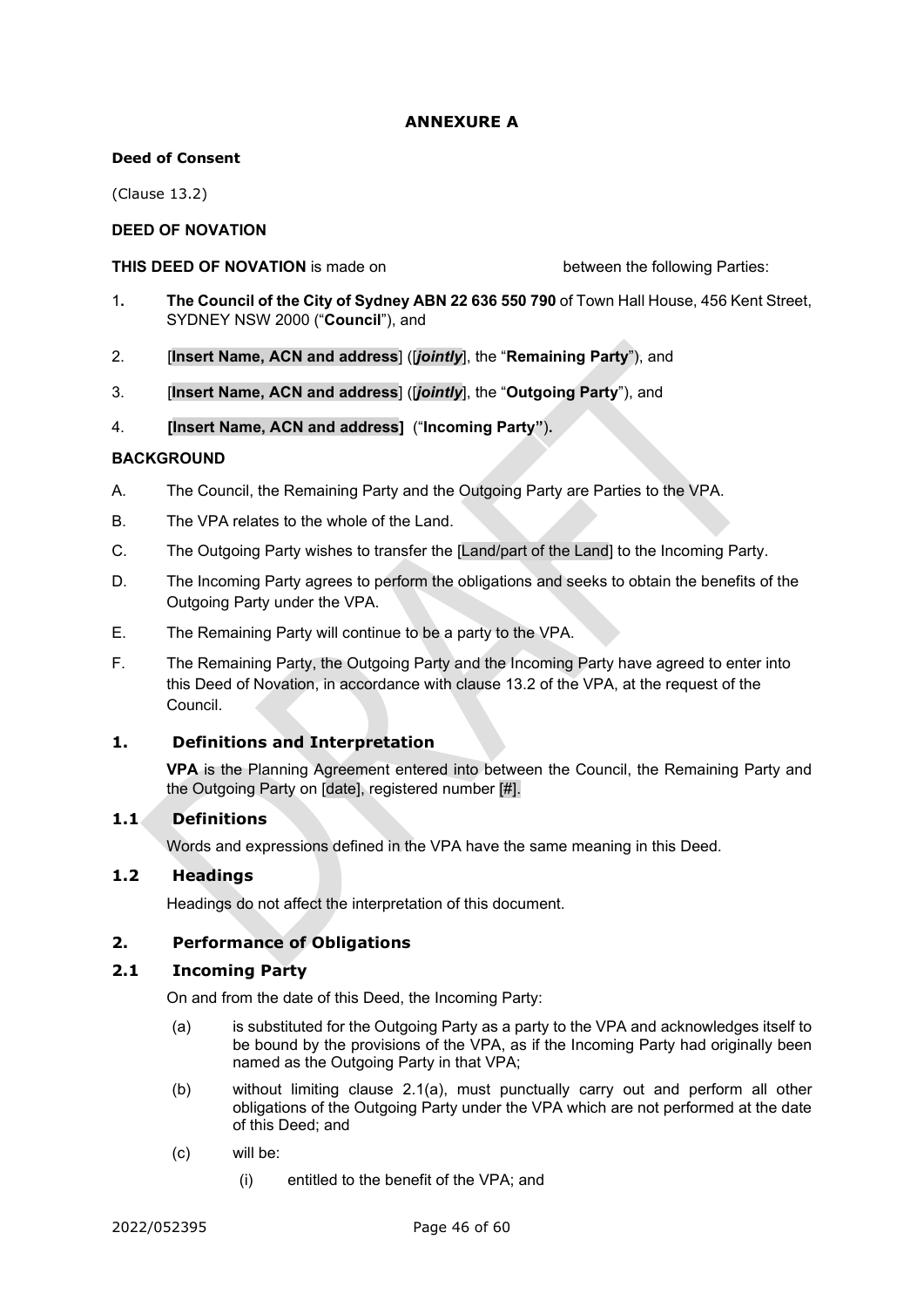(ii) entitled to enforce the VPA against Council,

as if the Incoming Party had originally been named as the Outgoing Party in that VPA.

#### **2.2 Notices**

The Council must address all notices and communications to be given or made by it to the Incoming Party under the VPA to the following address:

[Insert Incoming Party address]

#### **3. Performance affected by novation**

#### **3.1 Performance by Outgoing Party**

The Outgoing Party:

- (a) (subject to clause 3.3 of this Deed) releases and discharges Council and the Remaining Party from their respective obligations under the VPA and from all claims and demands in respect of the performance of and obligations under the VPA that arise on or after the date of this Deed; and
- (b) warrants to the Council, the Remaining Party and the Incoming Party that it has properly performed its obligations under the VPA up to and including the date of this Deed, complying with all contractual requirements.

# **3.2 [Developer's / Landowner's] obligations**

The Incoming Party must perform all of the [Developer's / Landowner's] obligations under the VPA as if named as the [Developer / Landowner], whether or not the relevant obligations relate to works that were to be performed prior to the date of this Deed, including the delivery of all Public Benefits to Council.

# **3.3 Release by Council**

Council and the Remaining Party release and discharge the Outgoing Party from all of its obligations under the VPA and from all claims and demands in respect of the performance of and obligations under the VPA that arise on or after the date of this Deed.

# **4. Governing Law**

This deed is governed by the laws of New South Wales.

# **5. Further acts**

Each party will take all steps, execute all deeds and do everything reasonably required by any other party to give effect to any of the actions contemplated by this deed.

#### **6. Counterparts**

This deed may consist of a number of counterparts and the counterparts taken together constitute one and the same instrument.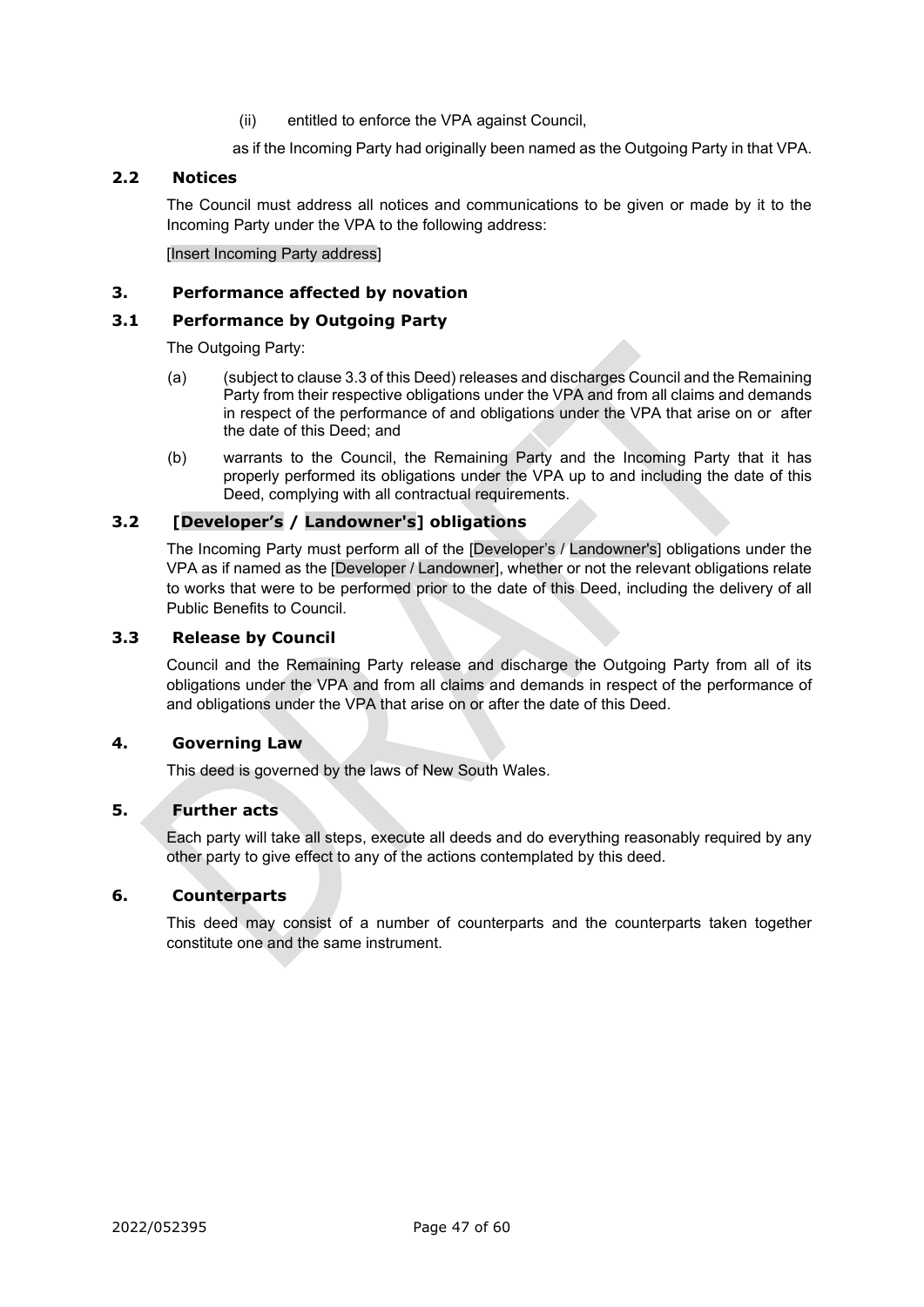# **EXECUTED** as a **DEED**

| Signed, sealed and delivered for the<br><b>COUNCIL OF THE CITY OF SYDNEY by</b><br>its duly authorised officer, in the presence<br>of: |                              |
|----------------------------------------------------------------------------------------------------------------------------------------|------------------------------|
|                                                                                                                                        | Signature of officer         |
| Signature of witness                                                                                                                   | Name of officer              |
| Name                                                                                                                                   | Position of officer          |
| 456 Kent Street, Sydney NSW 2000                                                                                                       |                              |
| Address of witness                                                                                                                     |                              |
| <b>Executed by [Outgoing party] in accordance</b><br>with section 127 of the Corporations Act                                          |                              |
| Signature of Director/Secretary                                                                                                        | Signature of Director        |
| Name of Director/Secretary                                                                                                             | Name of Director             |
| [Remaining<br><b>Executed</b><br>in<br>Party]<br>by<br>section<br>127<br>accordance<br>with<br>of<br>the<br><b>Corporations Act</b>    |                              |
|                                                                                                                                        |                              |
| <b>Signature of Director/Secretary</b>                                                                                                 | <b>Signature of Director</b> |
| Name of Director/Secretary                                                                                                             | Name of Director             |
| Executed by <i>[INSERT INCOMING PARTY</i><br><b>NAME AND ACN]</b> in accordance with section<br>127 of the Corporations Act:           |                              |
| Signature of Director/Secretary                                                                                                        | Signature of Director        |
| Name of Director/Secretary                                                                                                             | Name of Director             |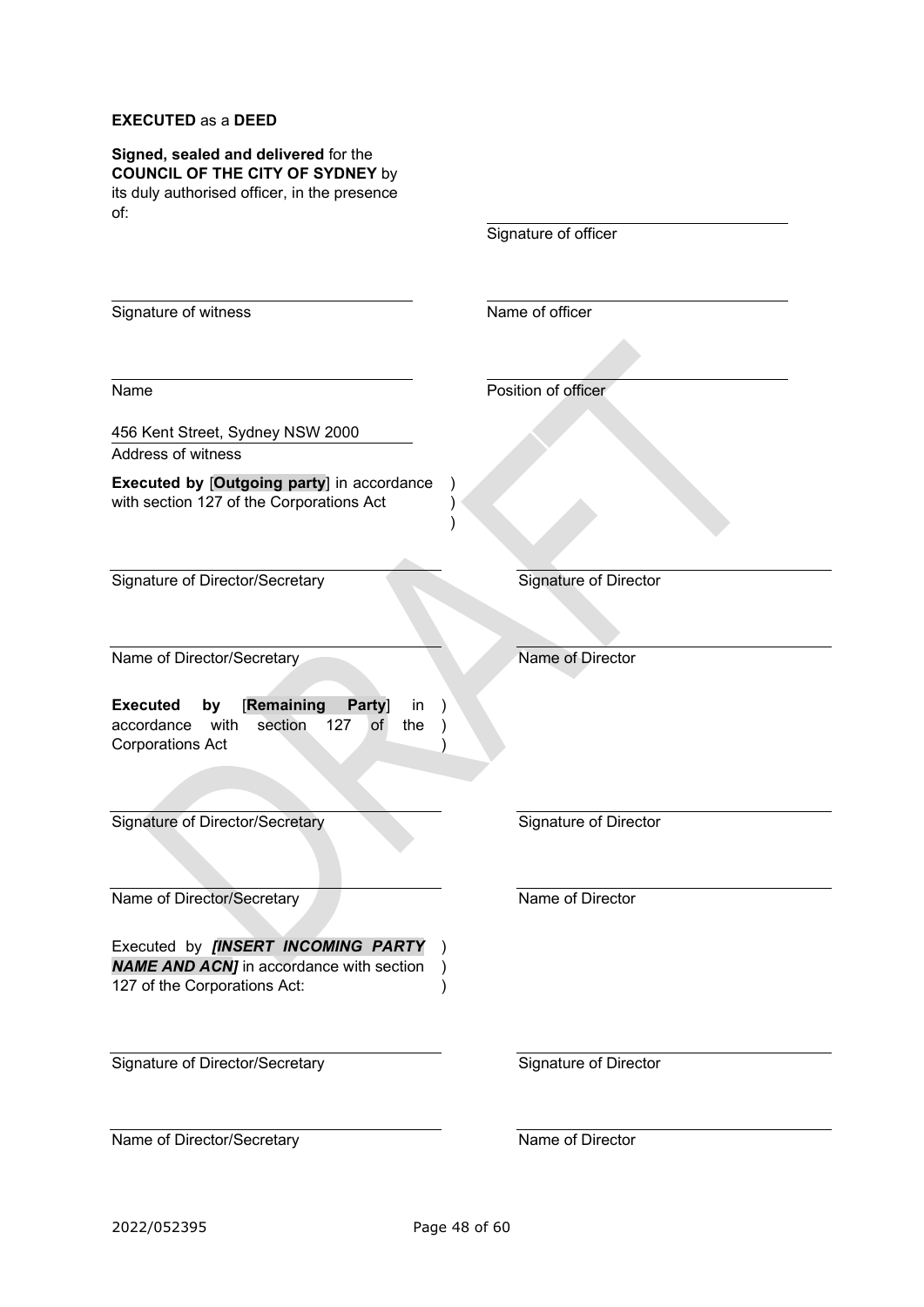#### **ANNEXURE B**

#### **Right of Carriageway and Breakthrough Works and Instrument**

## <span id="page-51-0"></span>**Right of Carriageway and Breakthrough Works**

As part of the future redevelopment at 165-169 Macquarie Street, Sydney, and on the timing set out in the Instrument below,, the Developer must construct the right of carriageway and breakthrough works, so as to enable below ground vehicular access suitable for a Small Rigid Vehicle (3.0m high and 6.4m long) to be provided from Bent Street over the Land to the land comprised in Lot 10 DP1034064, currently known as 165- 169 Macquarie Street, Sydney in accordance with the terms contained below in this [Annexure B.](#page-51-0) The provision for the Breakthrough Panel will be no more than the smallest dimension for height and width along the Access Ramp measured from the street through access point. Access will be limited to passenger and light commercial vehicles that the existing access-way is designed to accommodate. The existing height limit is 3.3m and the existing restriction on vehicle length is 8.8m.

#### **Instrument**

The Developer must grant and register the Instrument in the location generally adjacent to Bent Street on the terms contained below in this [Annexure B.](#page-51-0)

#### **Terms of easement for right of carriageway**

**Instrument setting out terms of Easements or Profits à Prendre intended to be created or released and of Restrictions on the Use of Land or Positive Covenants intended to be created pursuant to Section 88B Conveyancing Act 1919.**

**Lengths are in metres** (Sheet [*insert*] of [*insert*] sheets) **Plan:** Plan of Easement for right of **carriageway and Positive Covenant covered by Plan No. [***insert***] Full name and address of the owner Trust Company (Australia) Limited of the land: ABN [***insert***]** 

**[***Address TBC***]**

| of<br><b>Number</b><br>item shown<br>in.<br>the<br>intention<br>plan | of<br><b>Identity</b><br>easement, right of or parcel(s):<br>carriageway<br>or<br>restriction<br>to<br>be<br>panel on the   created and referred<br>to in the plan. | Burdened (lot(s) | <b>Benefited</b><br>$lot(s)$ ,<br>road(s), bodies or<br><b>Prescribed</b><br><b>Authorities:</b> |
|----------------------------------------------------------------------|---------------------------------------------------------------------------------------------------------------------------------------------------------------------|------------------|--------------------------------------------------------------------------------------------------|
| 1.                                                                   | Right of carriageway<br>marked as [insert] on<br>Plan<br>limited<br>in<br>the                                                                                       | Lot 10 DP777545  | Lot 11 DP1034064                                                                                 |

#### **Part 1 (Creation)**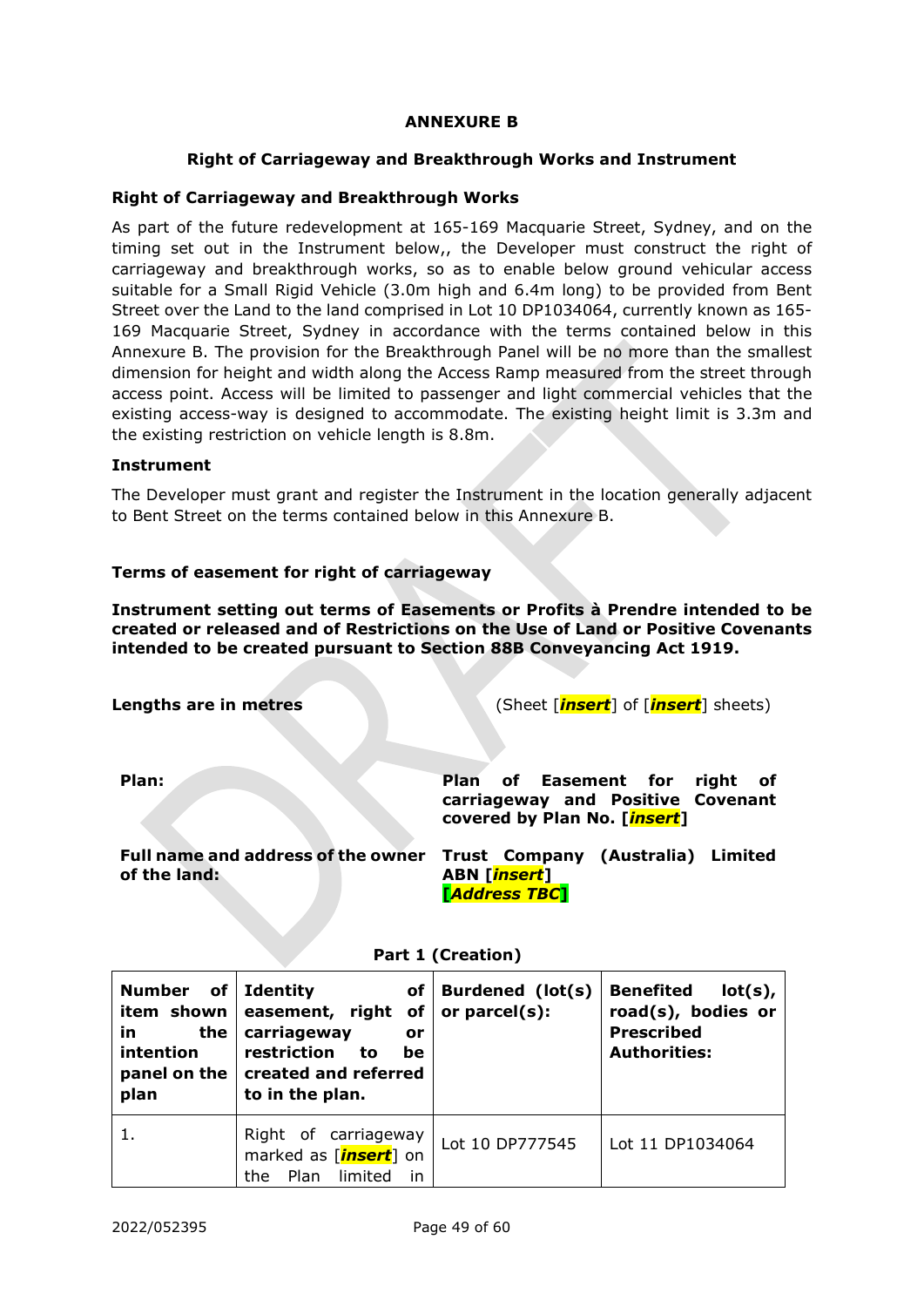| height and depth as |  |
|---------------------|--|
| shown on the Plan   |  |

# **Part 2 (Terms)**

#### **1 Interpretation**

#### 1.1 **Definitions**

In this Instrument:

**Access Ramp** means the existing Bent Street access ramp on the Lot Burdened.

**Authorised User** means every person authorised by the Owner of the Lot Benefited for the purposes of the Easement created by this Instrument, including employees, agents, servants, contractors, workmen, tenants and invitees of the Owner of the Lot Benefited.

**Authority** means any local, state or federal government statutory or public authority or corporation having jurisdiction over the Lot Benefited or the Lot Burdened and includes any consent authority.

**Breakthrough** means the fixed opening at the boundary of the Easement Site where it meets the boundary of the Lot Benefited.

**Breakthrough Panels** means the removable panels erected at basement level at the boundary of the Easement Site forming a temporary barrier between the Site and the Lot Benefited.

**Council** means The Council of the City of Sydney and its successors.

**Development Consent** means any development consent or other planning approval over all or part of the Lot Benefited that is relied upon to authorise the use of the Lot Benefited.

**Easement** means the easement in this Instrument and includes the conditions in relation to that easement.

**Easement Management Plan** means a plan prepared by the Owner of the Lot Burdened and approved by the Council which addresses the following issues:

- (a) design and operational details of the car park (including a traffic control system where reasonably required) for the use of the Easement Site including:
	- (i) use and replacement of security access cards or equivalent to the owners and occupiers of the Lot Benefited;
	- (ii) access arrangements for emergency and other service vehicles using the Easement Site to access the Lot Benefited;
	- (iii) signals for traffic flow if reasonably required;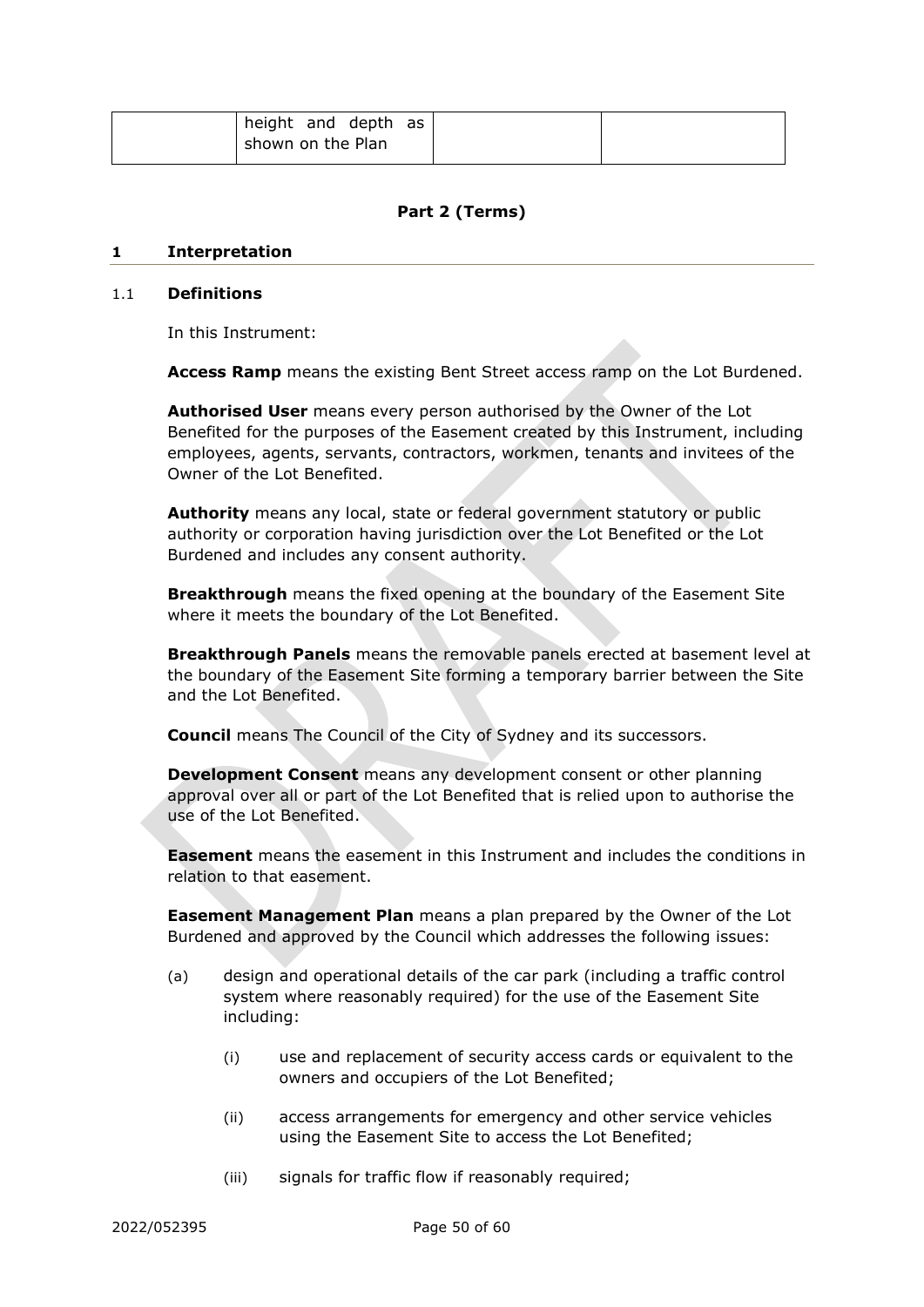- (iv) 24-hour emergency contact details; and
- (v) other security measures as may be reasonably necessary;
- (b) details of signage to be installed in the Easement Site to direct vehicles to the various areas serviced by the Easement;
- (c) the proposed method of managing possible traffic conflicts within the Easement Site; and
- (d) the proposed method of formulating and adopting rules for the use of the Easement by owners and occupiers of both the Lot Benefited and the Lot Burdened and any other Authorised Users.

**Easement Site** means, in relation to the Easement in this Instrument:

- (a) the approximate site of the Easement on the Plan, being the western wall of the Access Ramp, between GF (RL29) and B1 (RL25), being:
	- (i) subject to final design and survey;
	- (ii) subject to structural engineering review and traffic engineering review (to confirm there are no material impacts on the existing building on the Lot Burdened); and
	- (iii) no greater than the smallest dimension for height and width along the Access Ramp measured from the street through access point, with access limited to passenger and light commercial vehicles that the existing access-way is designed to accommodate (the existing height limit being 3.3m and the existing restriction on vehicle length being 8.8m); and
- (b) all items within the site of the Easement identified on the Plan which are the subject of the Easement.

**Emergency Situation** means any circumstance involving a need, for reasons of safety, for evacuation or egress from a building or other place, including fire, earthquake, flooding, terrorist activity and any training or test of such evacuation or egress.

**Instrument** means this instrument under section 88B of the *Conveyancing Act 1919* (NSW).

**Liability** means actions, claims, demands, damages, losses, costs, expenses and other liabilities (whether in contract, tort (including negligence) or otherwise).

**Lot Benefited** means the land referred to in Part 1 of this Instrument as being the land benefited by the Easement, or any part of it.

**Lot Burdened** means the land referred to in Part 1 of this Instrument as being the land burdened by the Easement, or any part of it.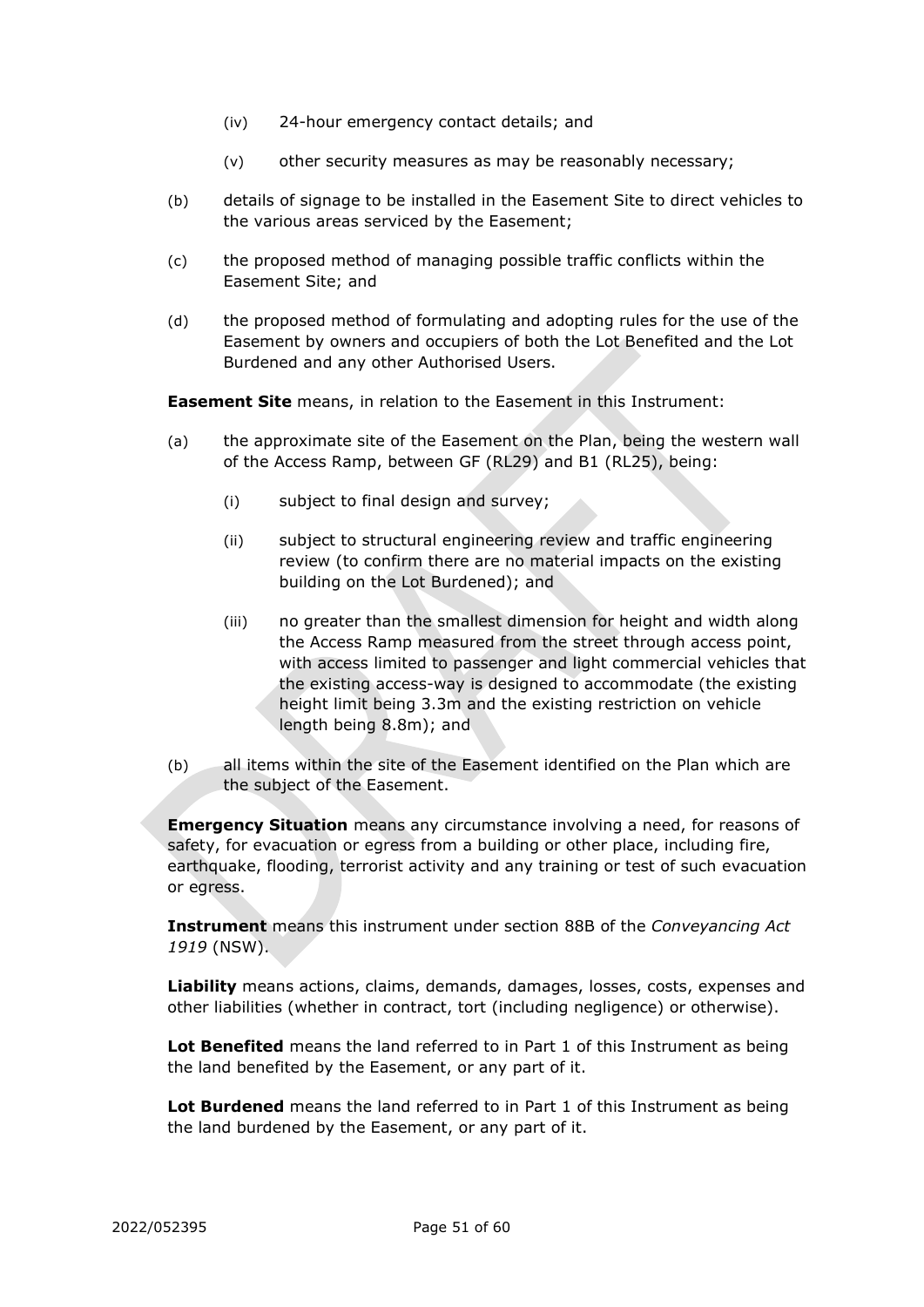**Owner of the Lot Benefited** means every person who is at any time entitled to an estate or interest in the Lot Benefited, including any freehold, strata, stratum or leasehold estate or interest in possession in the Lot Benefited and each part of the Lot Benefited.

**Owner of the Lot Burdened** means every person who is at any time entitled to an estate or interest in the Lot Burdened, including any freehold or leasehold estate or interest in possession in the Lot Burdened and each part of the Lot Burdened.

**Plan** means DP[*insert*], being a plan of subdivision or consolidation of the Site.

**Site** means the land comprised in folio identifier 10/777545 being 2 Chifley Square, Sydney.

#### 1.2 **Interpretation**

- (a) The singular includes the plural and the plural includes the singular.
- (b) A gender includes all genders.
- (c) Where a word or phrase is defined, its other grammatical forms have a corresponding meaning.
- (d) "clause", "paragraph", "schedule" or "sub-clause" means a clause, paragraph, schedule or sub-clause respectively of this Instrument.
- (e) Unless stated otherwise, one provision does not limit the effect of another provision.
- (f) A reference to any law or to any provision of any law includes any modification or re-enactment of it, any legislative provisions substituted for it and all regulations and statutory instruments issued under it or them.
- (g) A reference to conduct includes any omission, statement or undertaking, whether or not in writing.
- (h) Headings in this Instrument are for information purposes only and do not affect the interpretation of this Instrument.
- (i) A reference to a person includes any type of entity or body of persons, whether or not it is incorporated or has a separate legal identity, and any executor, administrator or successor in law of the person.
- (j) An agreement on the part of, or in favour of, two or more persons binds, or is for the benefit of, them jointly and severally.
- (k) **Includes** means includes but without limitation.

#### 1.3 **Conditions**

Each of the provisions of this Easement will constitute and be covenants and agreements by and between the Owner of the Lot Burdened and the Owner of the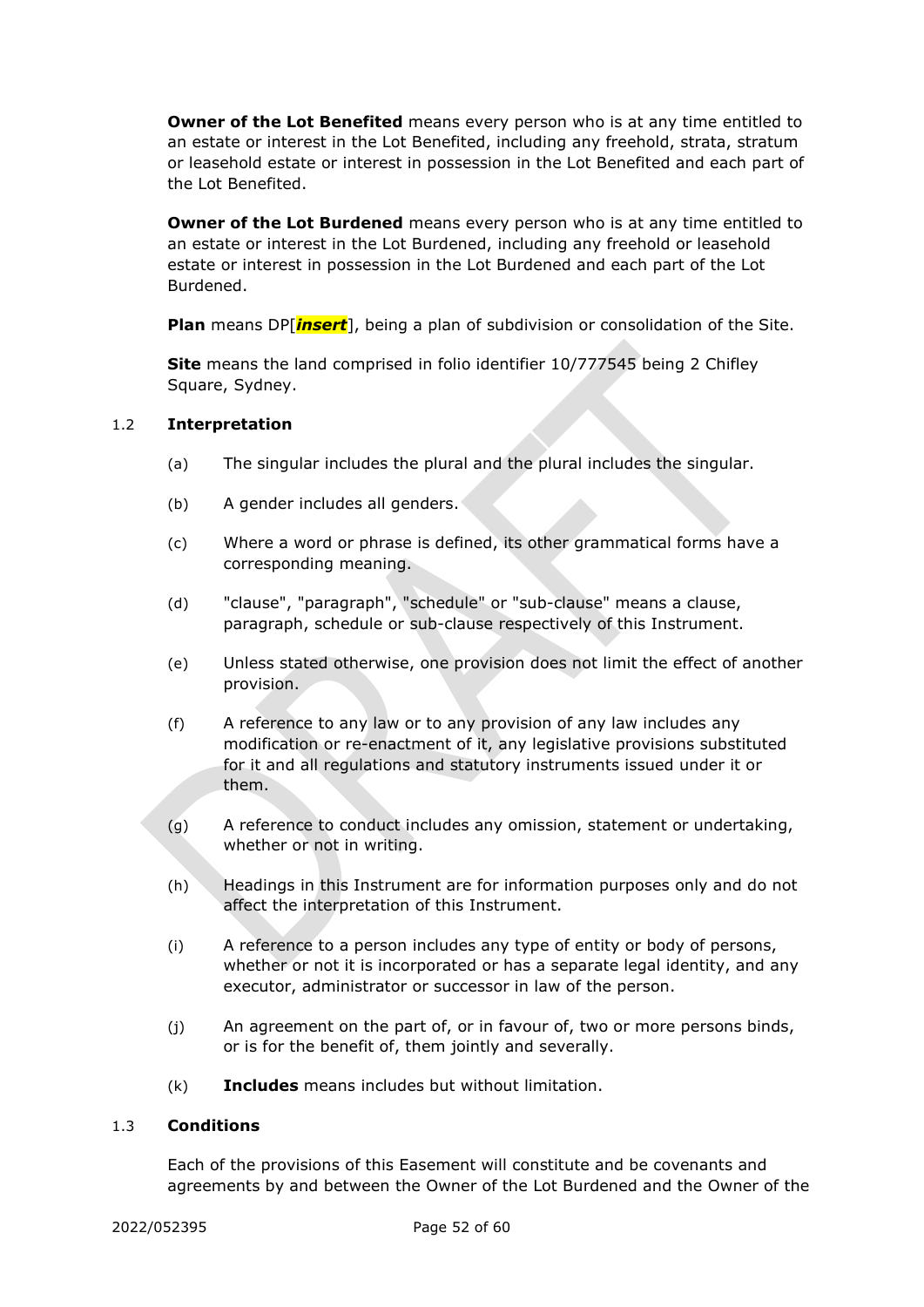Lot Benefited and, in relation to the positive covenant, the Council for themselves and their respective successors, assigns and transferees with the intention and agreement that the benefit and burden of such covenants and agreements will pass with the benefit and burden of the Easement.

#### 1.4 **No fetter**

- (a) Nothing in this Instrument in any way restricts or otherwise affects the unfettered discretion of the Council in the exercise of its statutory powers as a public authority.
- (b) If any conflict arises between the unfettered discretion of the Council in the exercise of its powers as a statutory authority and the performance of any right or obligation in this Instrument, the former prevails.

#### 1.5 **GST**

- (a) In this clause 1.6:
	- (i) **GST Law** has the meaning given in the A New Tax System (Goods and Services Tax) Act 1999 (Cth); and
	- (ii) terms used in this clause which are not defined in this Instrument, but which are defined in the GST Law, have the meanings given in the GST Law.
- (b) Unless otherwise stated in this Instrument, amounts payable, and consideration to be provided, under any other provision of this document exclude GST.
- (c) If GST is payable on a supply made in connection with this Instrument, the recipient must pay the party making the supply (supplier) an additional amount equal to the GST payable on that supply provided that the supplier first issues a tax invoice to the recipient.
- (d) If an adjustment event arises in connection with a supply made in connection with this Instrument:
	- (i) the supplier must recalculate the GST payable to reflect the adjustment event;
	- (ii) the supplier must give the recipient an adjustment note as soon as reasonably practicable after the supplier becomes aware of the adjustment event; and
	- (iii) the adjustment amount must be paid without delay either by the recipient to the supplier or by the supplier to the recipient as the case requires.
- (e) If a payment to a party under this Instrument is a reimbursement or indemnification, calculated by reference to a loss, cost or expense incurred by that party, the payment will be: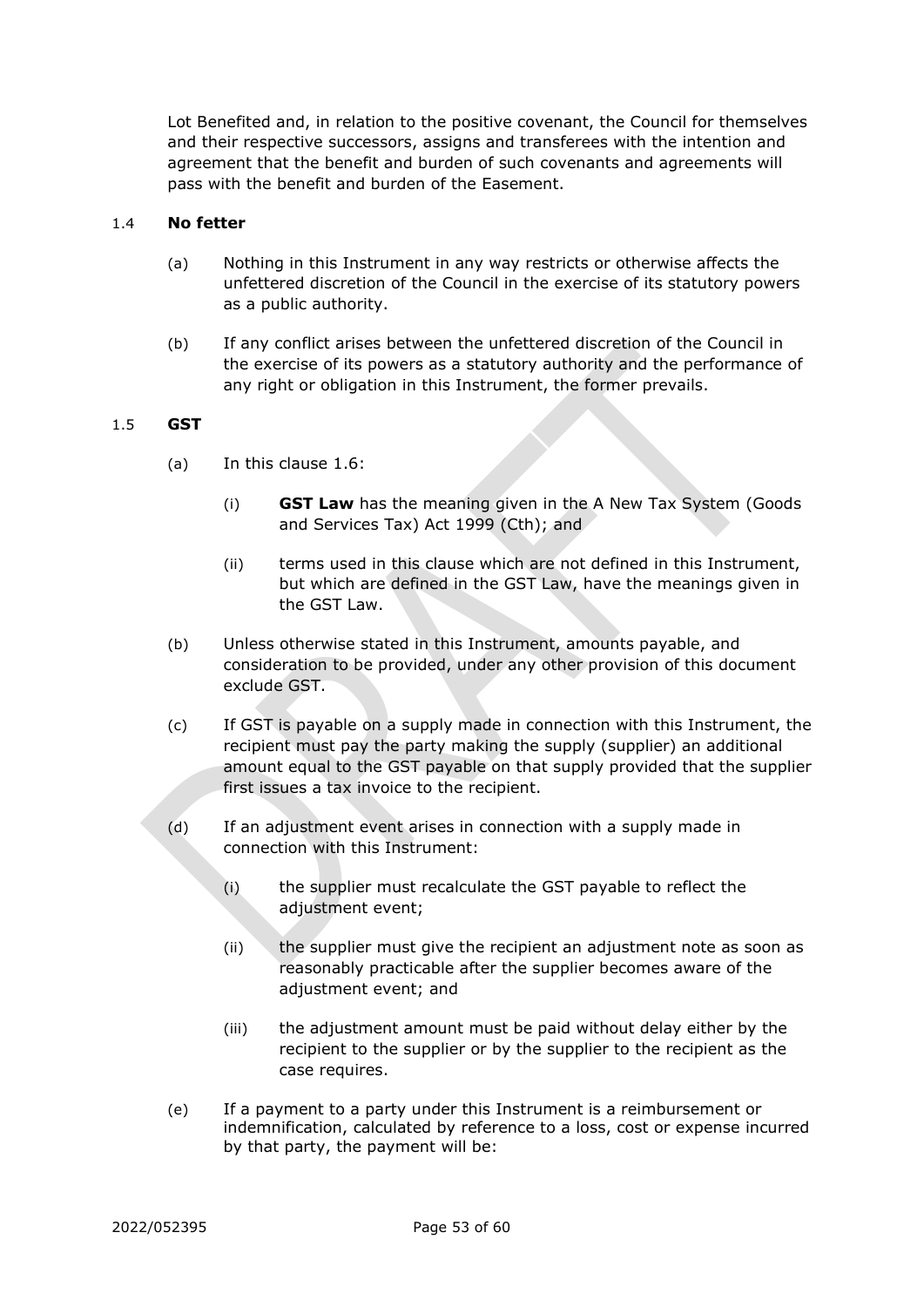- (i) reduced by the amount of any input tax credit to which that party is entitled for that loss, cost or expense; and
- (ii) then, increased by an amount equal to the GST payable if and to the extent that the payment is consideration for a taxable supply.

## **2 Terms of Right of Carriageway numbered 1 above**

## 2.1 **Terms of the Easement**

Subject to clauses [2.2](#page-56-0) to [2.8](#page-58-0) and the removal of the Breakthrough Panels in accordance with clause [3.2,](#page-59-0) the Owner of the Lot Burdened grants to the Owner of the Lot Benefited and its Authorised Users full and free right to go, pass and repass over the Easement Site at all times with all types of vehicles for which the carriageway is designed for the purpose of accessing and servicing the Lot Benefited through the Breakthrough and to do anything reasonably necessary for that purpose, upon grant of an Occupation Certificate for the use of the basement in a future redevelopment at 165-169 Macquarie Street, Sydney.

# <span id="page-56-0"></span>2.2 **No force or effect until Development Consent obtained and development complete**

The rights and obligations granted under this Instrument have no force or effect until:

- (a) the Owner of the Lot Benefited has obtained Development Consent for a development on the Lot Benefited that has basement access corresponding with the location of the Breakthrough;
- (b) that development is completed; and
- (c) an Occupation Certificate for the use of the basement in a redevelopment of the Lot Benefited is issued.

# 2.3 **Restriction on use for construction**

Despite any other provision of this Instrument, the Easement Site cannot be used for vehicular access (or otherwise) to the Lot Benefited for the purposes of carrying out any demolition, excavation or construction works on the Lot Benefited, except for the necessary works carried out in accordance with clause [3.2.](#page-59-0)

#### 2.4 **Conditions of access**

- (a) Once the Breakthrough Panels have been removed from the Easement Site the Owner of the Lot Burdened:
	- (i) must not use the Easement Site in such a way as to obstruct or unreasonably interfere with the use and enjoyment of the Easement Site by the Owner of the Lot Benefited, including ensuring that the area of the Easement Site immediately adjoining the Breakthrough is kept clear at all times; and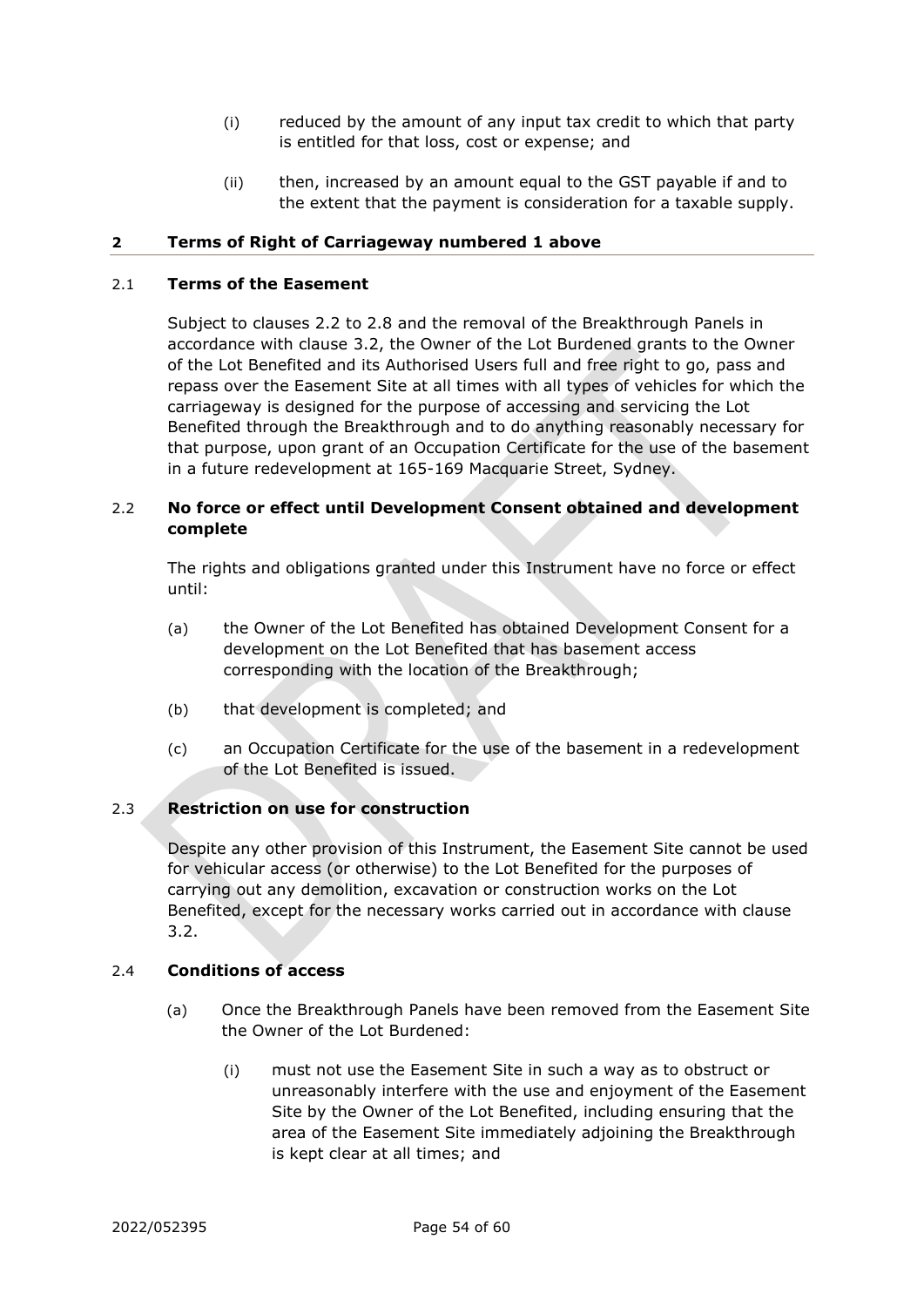- (ii) may not install additional security measures at the entrance to the Easement Site unless:
	- (A) appropriate keys, security card-keys or other access authorities are provided to the Owner of the Lot Benefited and its Authorised Users on request;
	- (B) the security measures are operational 24-hours a day; and
	- (C) a 24-hour emergency call service is available in case of failure of the security measures to operate as designed.
- (b) The Owner of the Lot Benefited and its Authorised Users:
	- (i) must not unreasonably interfere with the enjoyment of the Easement Site by the Owner of the Lot Burdened;
	- (ii) must promptly reimburse to the Owner of the Lot Burdened the reasonable costs incurred by the Owner of the Lot Burdened in restoring any damage to the improvements erected within the Easement Site caused by the negligent or improper use of the Easement Site by the Owner of the Lot Benefited or its Authorised Users, which amount shall be a liquidated debt owed by the Owner of the Lot Benefited to the Owner of the Lot Burdened;
	- (iii) must comply with any reasonable directions of the Owner of the Lot Burdened in relation to the safe and orderly use of the Easement Site; and
	- (iv) must not cause any disturbance or damage to the Easement Site or do anything that would cause the Easement Site to fall into disrepair.

#### 2.5 **No parking**

Once the Breakthrough Panels have been removed from the Easement Site neither the Owner of the Lot Burdened nor the Owner of the Lot Benefited may authorise any person to park a vehicle on the Easement Site at any time. Prior to the removal of the Breakthrough Panels from the Easement Site the Owner of the Lot Burdened may use the Easement Site for the purpose of visitor parking or storage.

#### 2.6 **Works to Lot Burdened**

Subject to compliance with the requirements of clause 2.6, the Owner of the Lot Burdened may carry out works of any nature on or about the Lot Burdened, including without limitation, constructing, installing, removing, redeveloping or otherwise changing improvements on or about the Easement Site.

#### 2.7 **Restrictions on access**

The Owner of the Lot Burdened may temporarily restrict access through part (but not all of) the Easement Site for the purpose of, or as a result of: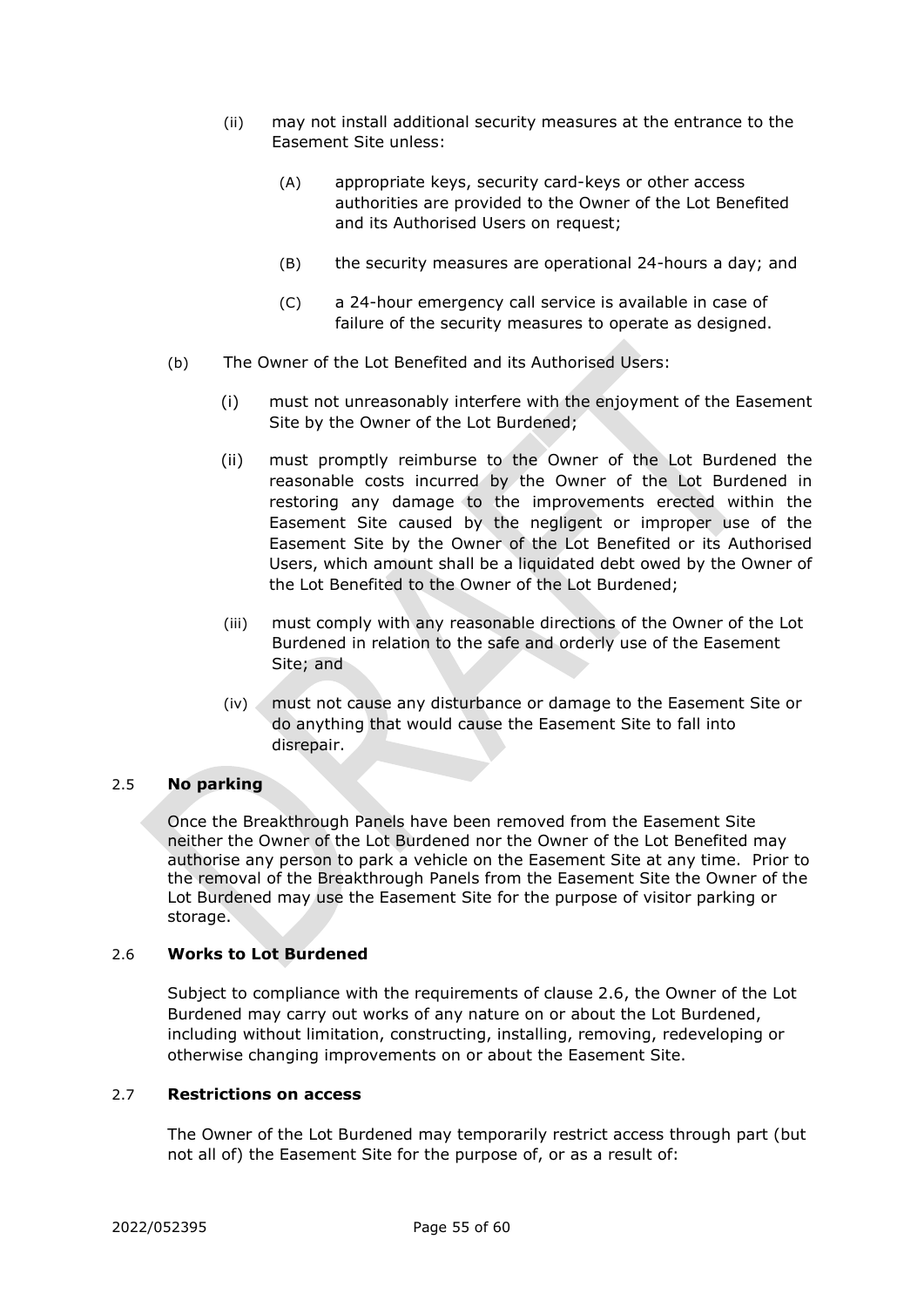- (a) the construction, repair or maintenance of any improvement on the Site; or
- (b) carrying out obligations under paragraph [3.1](#page-59-1) or any other obligation under this Instrument,

provided that:

- (c) such restriction is for a period not exceeding 48 hours or such other period of time as agreed by the Owner of the Lot Benefited; and
- (d) the Owner of the Lot Burdened:
	- (i) obtains the prior written consent of the Owner of the Lot Benefited and complies with any reasonable conditions imposed on that consent; and
	- (ii) gives at least one month's written notice to the Owner of the Lot Benefited prior to works commencing;
	- (iii) takes all reasonable steps to:
		- (A) minimise noise, dust, air pollution and disruption to access to the Easement Site by the Owner of the Lot Benefited and its Authorised Users;
		- (B) maintain security;
		- (C) maintain all services to and passing through Easement Site; and
		- (D) maintain access to the Lot Benefited,

except as may be necessary to facilitate works undertaken in accordance with clause 2.7(a) above.

# <span id="page-58-0"></span>2.8 **Emergencies**

The Owner of the Lot Burdened may restrict temporarily access to the Easement Site in an Emergency Situation provided that it gives as much notice as is practicable to the Owner of the Lot Benefited and uses all reasonable endeavours to resolve the Emergency Situation and restore access to the Easement Site as soon as possible.

#### 2.9 **Release**

The Owner of the Lot Benefited and its Authorised Users use the Easement Site at their own risk and release the Owner of the Lot Burdened, its employees, agents and contractors (each an Indemnified Party) from all Liabilities arising out of or in connection with the use of the Easement Site by the Owner of the Lot Benefited and its Authorised Users except to the extent that that Liability arises from the default or negligent or wilful act or omission of an Indemnified Party.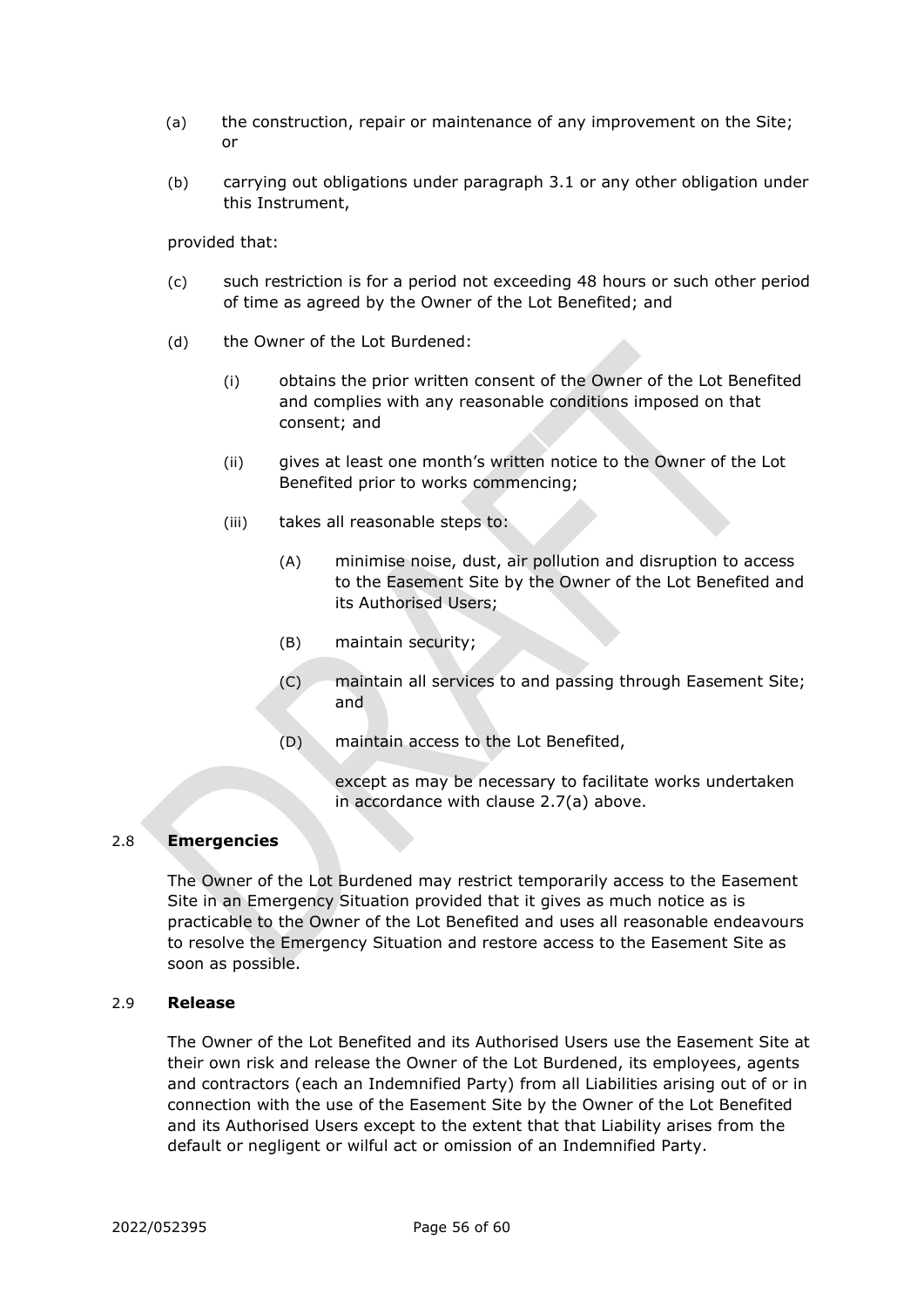#### 2.10 **Persons empowered to release, vary or modify the Right of Carriageway**

This Right of Carriageway may only be released, varied or modified with the consent of each of the Council, the Owner of the Lot Burdened and the Owner of the Lot Benefited.

# **3 Terms of Positive Covenant in relation to the Right of Carriageway numbered 1 on the Plan**

#### <span id="page-59-1"></span>3.1 **Maintenance of Easement Site**

The Owner of the Lot Burdened:

- (a) Must at all times, keep the Easement Site in a state of good repair;
- (b) Must at all times maintain, light and manage the Easement Site so as to ensure the safe and orderly use of the Easement;
- (c) Must not permit the Easement Site to fall into disrepair so that the use of the Easement Site becomes unsafe, impractical or impossible;
- (d) Must keep the Easement Site clean and free from rubbish; and
- (e) Is entitled to charge the Owner of the Lot Benefited an operations and maintenance fee, based upon equitable use and frequency of use between the two basements or as otherwise agreed between the Owner of the Lot Burdened and the Owner of the Lot Benefited, at the same time the Owner of the Lot Benefited commences uses of the Easement,

#### <span id="page-59-0"></span>3.2 **Creation of Breakthrough Panels**

- If,
- (a) the Owner of the Lot Benefited has obtained a Development Consent for a development on the Lot Benefited that has basement access corresponding with the location of the Breakthrough; and
- (b) the Owner of the Lot Benefited and the Owner of the Lot Burdened have agreed upon the design and use (which must be complementary to the development on the Lot Burdened), construction and timing of the Breakthrough,

the Owner of the Lot Burdened must construct the Breakthrough Panels within 6 months after Owner of the Lot Benefited has received the first Construction Certificate for the development on the Lot Benefited referred to in clause 3.2(a).

#### <span id="page-59-2"></span>3.3 **Removal of Breakthrough Panels**

(a) If the Owner of the Lot Benefited has obtained a development consent for a development on the Lot Benefited that has basement access corresponding with the location of the Breakthrough, the Owner of the Lot Benefited may, by giving at least 60 days' notice to the Owner of the Lot Burdened, require the Owner of the Lot Burdened to provide access to the Owner of the Lot Benefited and its Authorised Users to perform works to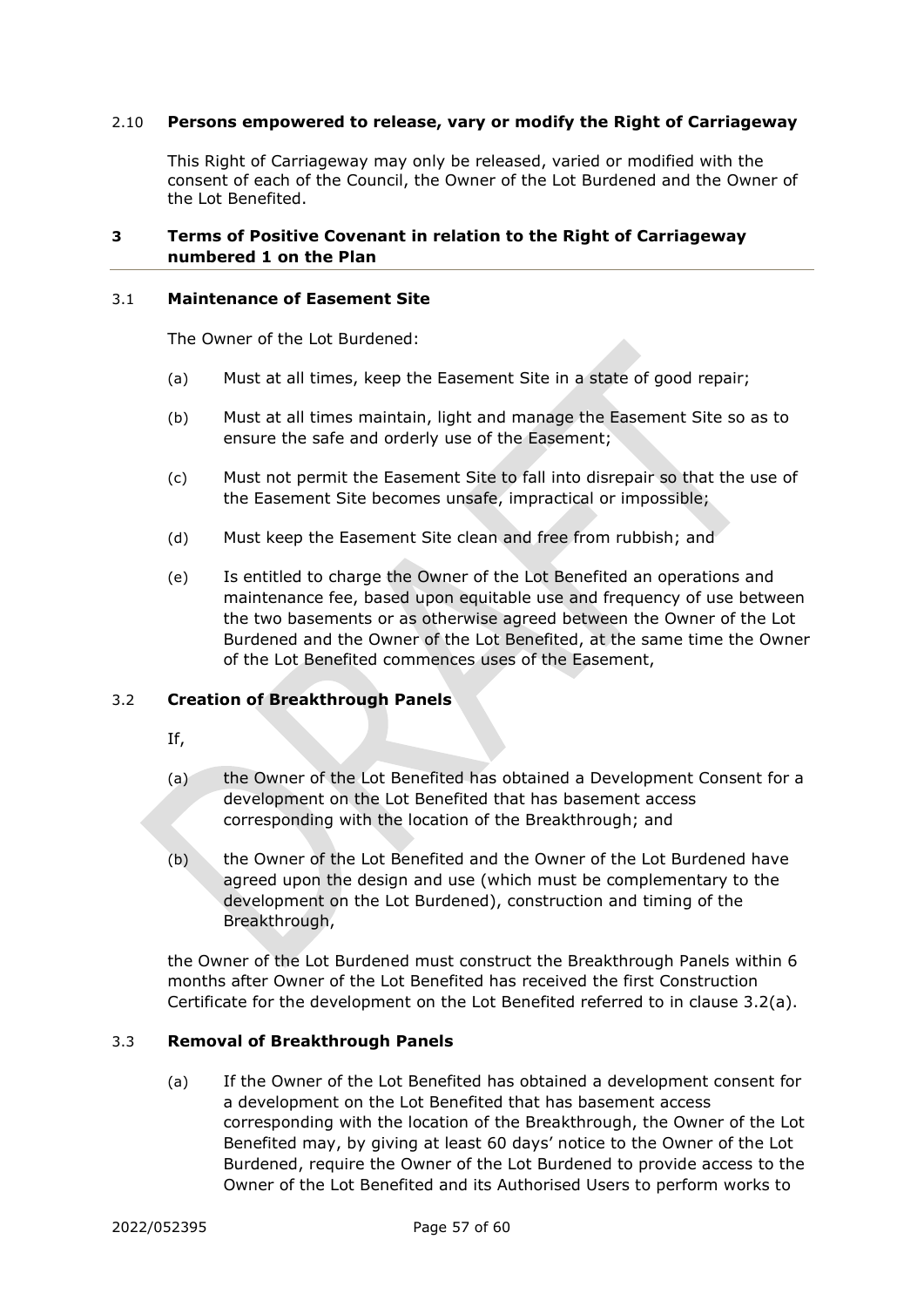remove the Breakthrough Panels and prepare new line markings over the Easement Site.

- <span id="page-60-0"></span>(b) Prior to the Owner of the Lot Benefited providing a notice under clause 3.2(a), the Owner of the Lot Benefited must provide to the Owner of the Lot Burdened:
	- (i) a dilapidation report capturing the condition of the vehicular access point, basement ramp, basement, basement Breakthrough and Breakthrough Panels;
	- (ii) safe work method statements for the proposed work for approval or endorsement by the Owner of the Lot Burdened (acting reasonably);
	- (iii) a Construction Methodology Plan for the proposed work outlining how the Breakthrough Panels will be removed and how the future tunnel connection will connect into the basement of the Lot Burdened without compromising the structural integrity or watertightness of the structure of the Lot Burdened for approval or endorsement by the Owner of the Lot Burdened (acting reasonably);
	- (iv) a structural report with modelling that demonstrates that the structure of the Lot Burdened will not be adversely affected by the proposed works or construction methodology to perform said works;
	- (v) an access management plan that details how access within the basement of the Lot Burdened will be maintained for the duration of the works for approval or endorsement by the Owner of the Lot Burdened (acting reasonably);
	- (vi) a copy of the plan showing the new signage and line marking to be implemented on completion of the works and evidence of endorsement or approval by Council and a suitably qualified traffic engineer; and
	- (vii) a copy of the required construction certificate(s) to undertake the development contemplated by the Development Consent and before it obtains the required occupation certificate(s) for the development contemplated by the Development Consent.
- <span id="page-60-1"></span>(c) The Owner of the Lot Benefited must not issue a notice under clause [\(a\)](#page-59-2) prior to receiving approval or endorsement of the items listed under clause [\(b\)](#page-60-0) which require approval or endorsement from the relevant party.
- (d) The notice served under clause [\(a\)](#page-59-2) must include contact details of the relevant officer at Council that is responsible for the assessment of the Development Consent for the purpose of clause [3.5\(a\).](#page-61-0)
- (e) Subject to clause [\(b\)](#page-60-0) and [\(c\),](#page-60-1) if the Owner of the Lot Benefited provides a notice under clause [\(a\),](#page-59-2) the Owner of the Lot Burdened must provide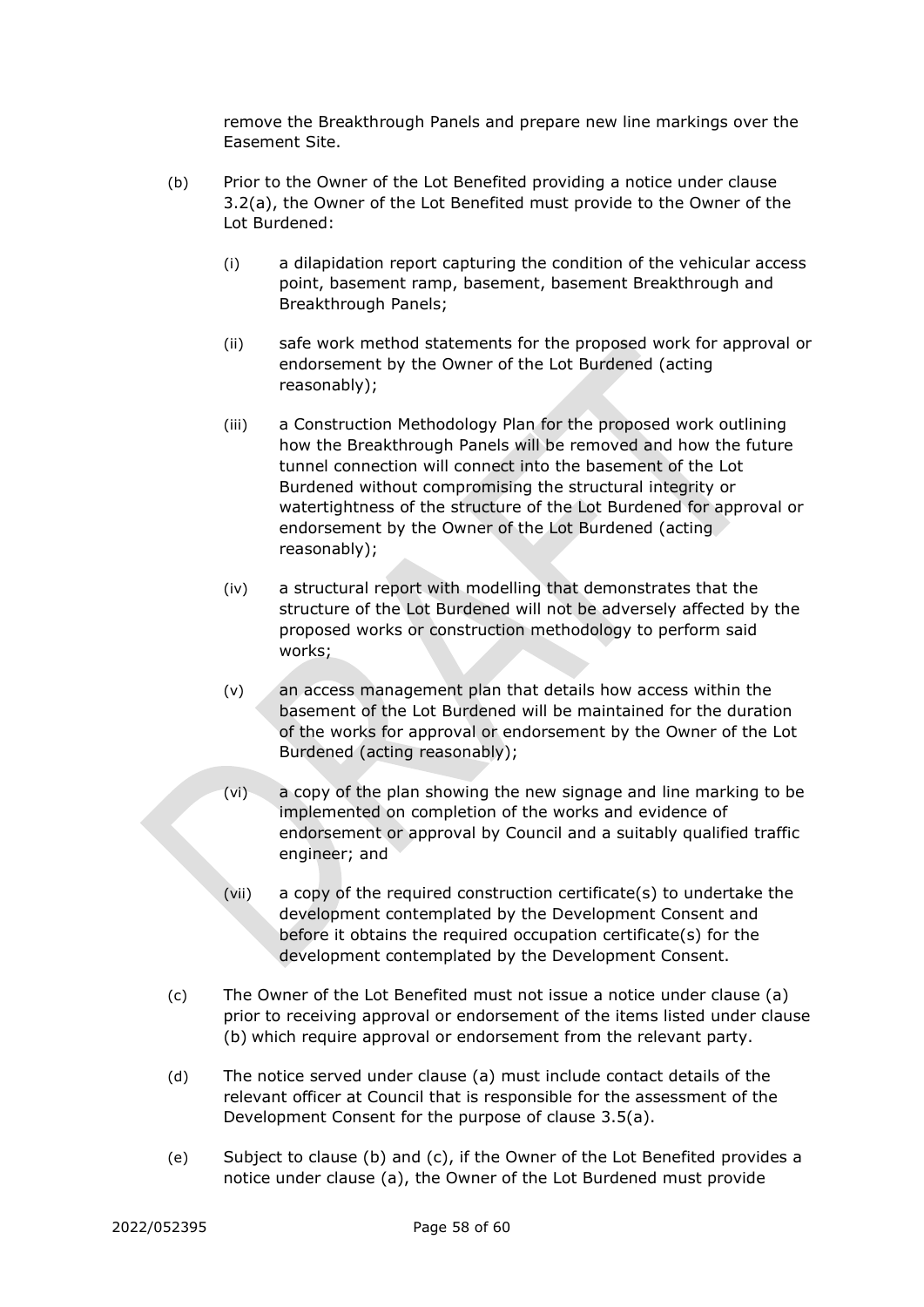access to the Owner of the Lot Benefited and its Authorised Users to remove the Breakthrough Panel and prepare new line markings over the Easement Site within 3 months of the expiry of the notice period under that notice.

(f) At or before the time of removing the Breakthrough Panel the Owner of the Lot Benefited must install in a good and workmanlike manner such fire doors within its site as may be required to comply with fire safety regulations in force at that time.

## 3.4 **Emergency Vehicles and services**

Despite any other provision of this Instrument the Owner of the Lot Burdened:

- (a) must allow the Easement Site to be used for access by all emergency and other essential service organisations; and
- (b) must not interfere with such access.

## <span id="page-61-0"></span>3.5 **Easement Management Plan**

- (a) The Owner of the Lot Burdened must prepare an Easement Management Plan within 6 months of receipt of notice from the Owner of the Lot Benefited that the Lot Benefited has obtained a Development Consent for a development on the Lot Benefited that has basement access corresponding with the location of the Breakthrough and provide it to the Owner of the Lot Benefited and Council for approval (with such approval not to be unreasonably withheld or delayed).
- (b) The Owner of the Lot Burdened and the Owner of the Lot Benefited must comply with the approved Easement Management Plan.
- (c) Council and the Owner of the Lot Benefited may review the effectiveness of the Easement Management Plan and require it to be amended, but no more than once in any 12-month period.

#### 3.6 **Insurance**

- (a) Each of the Owner of the Lot Burdened and the Owner of the Lot Benefited must take out and maintain:
	- (i) a public liability insurance policy with respect to any Liabilities to any person for the death or injury of any person within or about the Easement Site for an amount in respect of any single accident of not less than \$20 million; and
	- (ii) industrial special risks insurance in respect of its improvements and operations on the Easement Site for their full replacement value.
- (b) The certificates of currency for the policy referred to in paragraph  $3.5(a)(i)$ must note the other owner as an interested party.